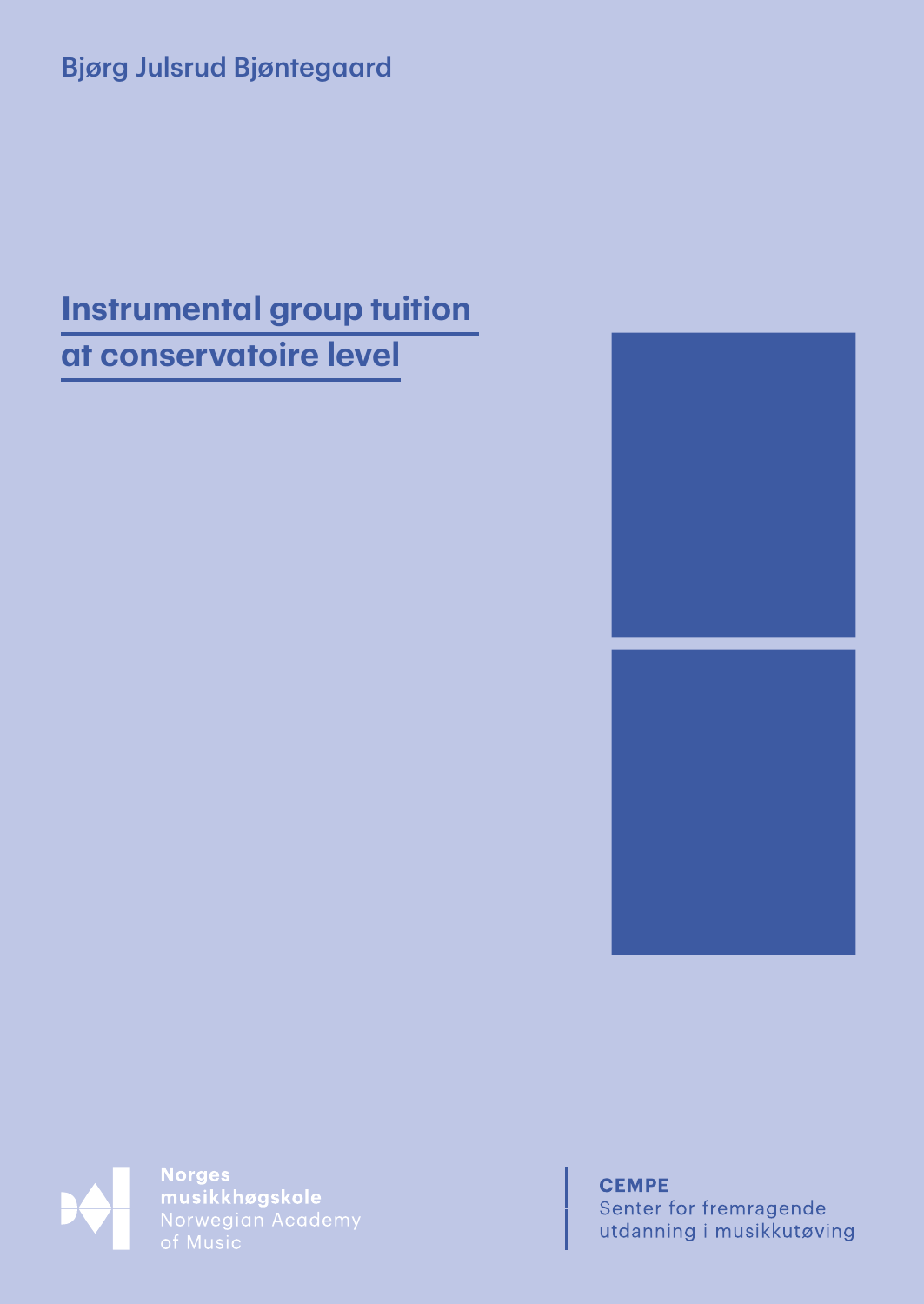# **Instrumental group tuition at conservatoire level**

A project involving instrumental teachers and students at the Norwegian Academy of Music

Bjørg Julsrud Bjøntegaard

NMH-publikasjoner 2015:6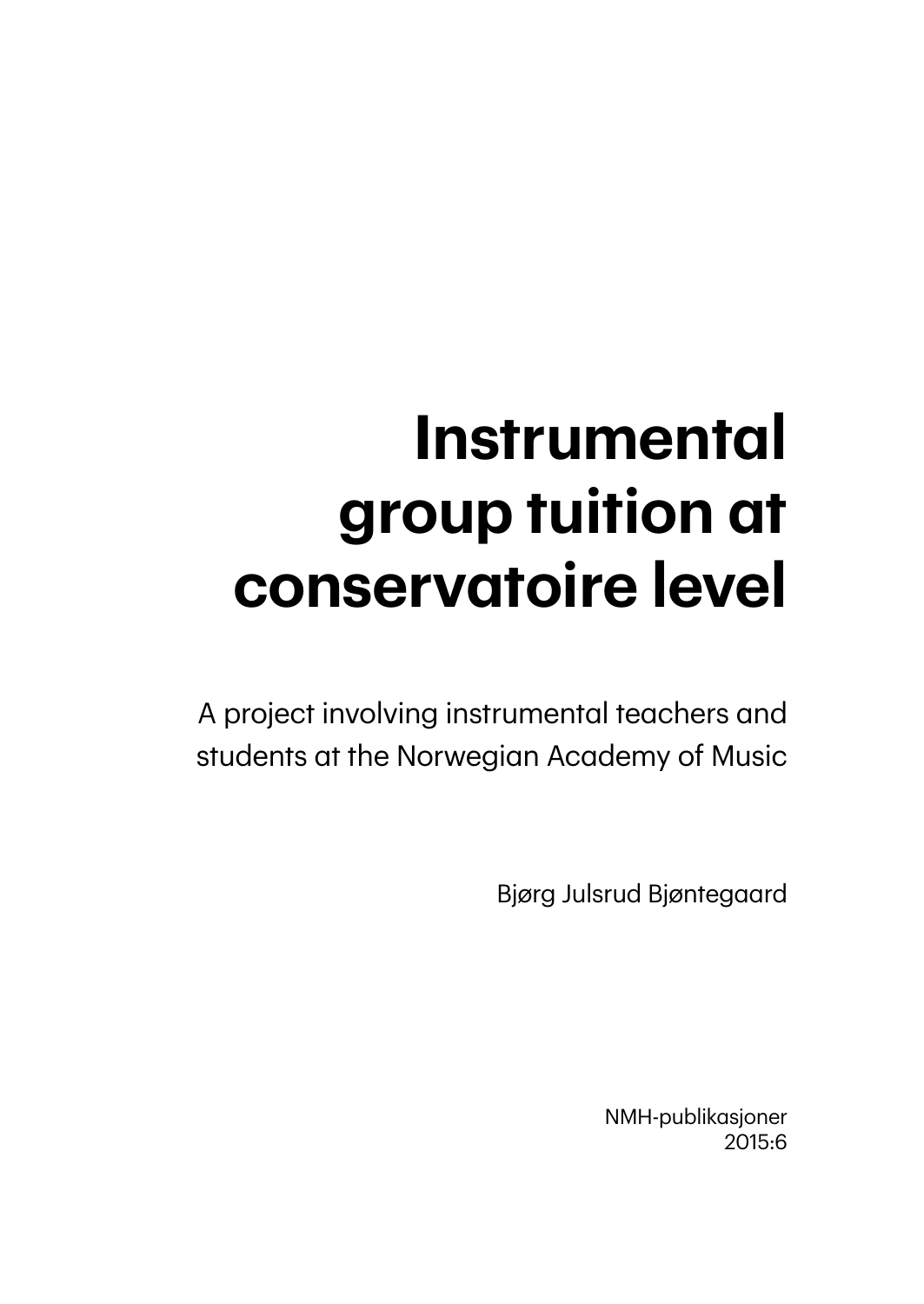NMH-publikasjoner 2015:6 © Norges musikkhøgskole

ISSN 0333-3760 ISBN 978-82-7853-206-5

Norges musikkhøgskole Postboks 5190 Majorstua 0302 OSLO

Tel.: +47 23 36 70 00 E-post: post@nmh.no nmh.no

Trykk: 07 Media AS – www.07.no, Oslo, 2015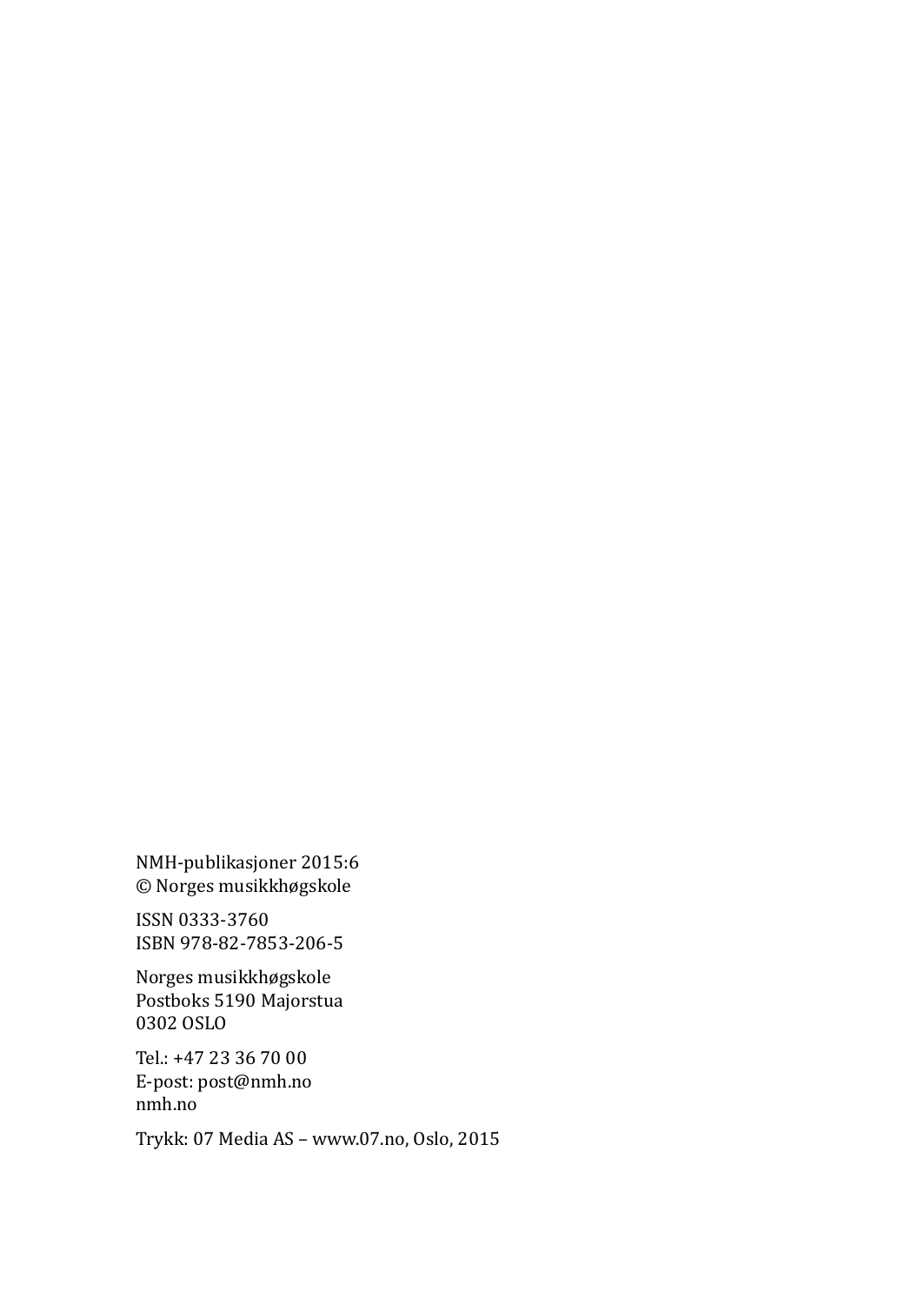# Preface

Instrumental tuition in higher education has traditionally been provided as one-to-one tuition in a master and student setting. Group tuition as a permanent element in the students' principal instrument tuition has only been tried and evaluated in higher education to a limited extent. With this project I wanted to find out whether a combination of one-to-one tuition and tuition in small groups could be an appropriate teaching model for principal instrument tuition at the Norwegian Academy of Music (NAM).

The project evolved into two parts. During the first part of the project I observed one of NAM's horn teachers, who had designed such a teaching model for her students. Her model resulted in a pilot project involving similar forms of tuition for other instruments – piano and voice. Acting on his own initiative, one of the clarinet teachers also launched a similar project with his students. I also interviewed and obtained information from string teachers who had developed their own group tuition models involving a larger number of students in each group.

The outcomes of the project as described in this report have been obtained from questionnaires, face-to-face interviews with the participants, group interviews, audio recordings and observations.

I should like to thank Frøydis Ree Wekre, Jens Harald Bratlie, Barbro Marklund-Pētersone, Björn Nyman and their students for participating in the project. I am also grateful to string teachers Morten Carlsen, Peter Herresthal and Terje Moe Hansen for sharing useful information about their group models. Finally I should like to thank Professor Harald Jørgensen for providing valuable guidance during the project. The group project will be continued by NAM's Centre of Excellence in Music Performance Education as one of its seven focus areas.

Bjørg Julsrud Bjøntegaard Norwegian Academy of Music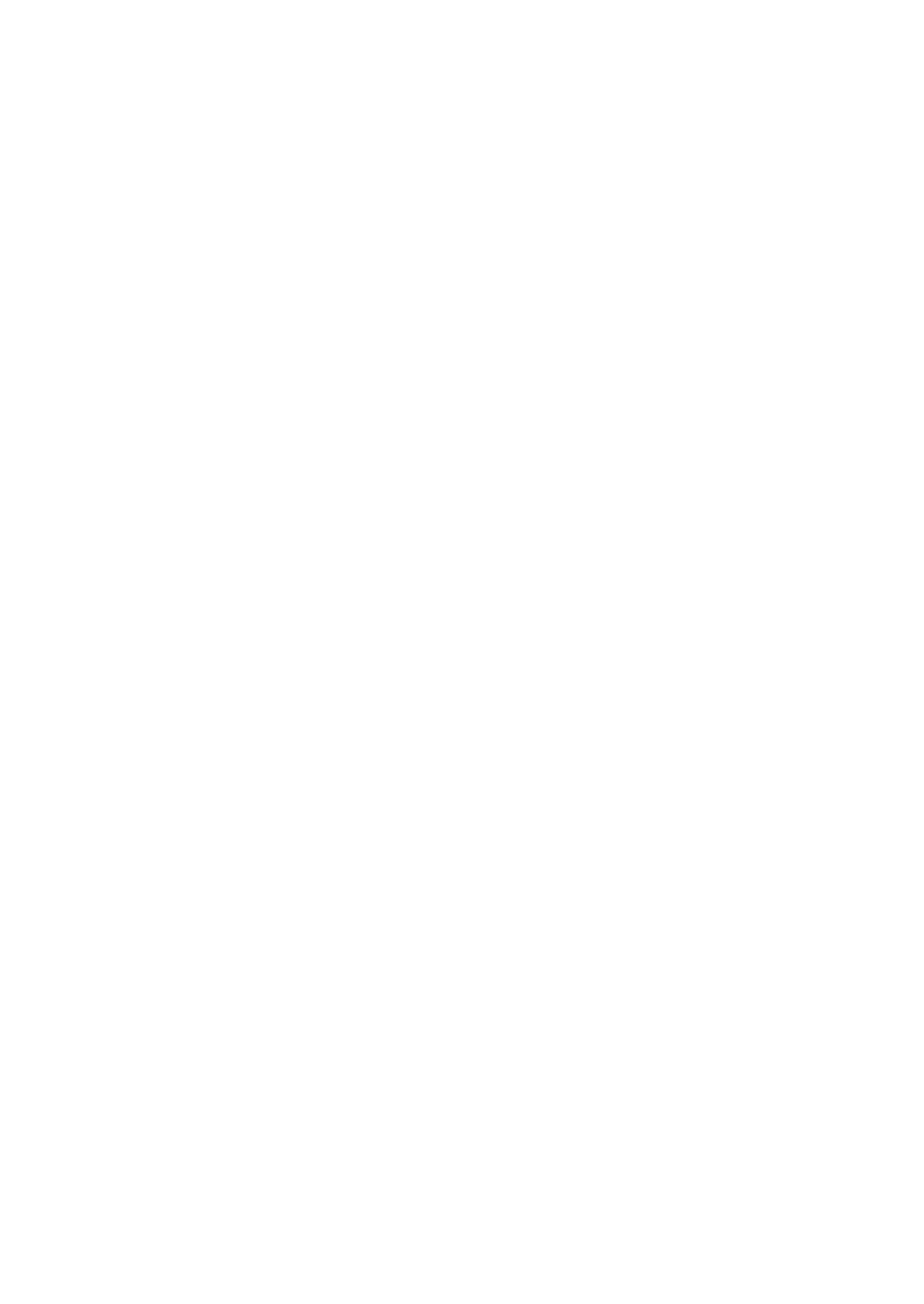# Innhold

| 1           | <b>Introduction</b>                                | $\overline{7}$ |
|-------------|----------------------------------------------------|----------------|
| $\mathbf 2$ | Research into group tuition at conservatoire level | 9              |
| 3           | <b>Project development</b>                         | 11             |
| 4           | <b>Frøydis Ree Wekre's horn tuition model</b>      | 13             |
| 4.1         | Organising horn tuition                            | 13             |
| 4.2         | Horn tuition in small groups                       | 14             |
| 4.2.1       | Composition of the group                           | 14             |
| 4.2.2       | The students' past training                        | 15             |
| 4.2.3       | The lesson                                         | 15             |
| 4.2.4       | Feedback from the students                         | 17             |
| 4.2.5       | Feedback from the horn teacher                     | 18             |
| 5           | Jens Harald Bratlie's piano model                  | 21             |
| 5.1         | Organising piano tuition                           | 21             |
| 5.2         | Piano tuition in small groups                      | 21             |
| 5.2.1       | Composition of the group                           | 21             |
| 5.2.2       | The students' past training                        | 22             |
| 5.2.3       | The lesson                                         | 23             |
| 5.2.4       | Feedback from the students                         | 25             |
| 5.2.5       | Feedback from the piano teacher                    | 26             |
| 6           | Barbro Marklund-Pētersone's singing model          | 29             |
| 6.1         | Organising singing tuition                         | 29             |
| 6.2         | Singing tuition in small groups                    | 29             |
| 6.2.1       | Composition of the group                           | 29             |
| 6.2.2       | The students' past training                        | 29             |
| 6.2.3       | The lesson                                         | 31             |
| 6.2.4       | Feedback from the students                         | 32             |
| 6.2.5       | Feedback from the singing teacher                  | 33             |
| 7           | Björn Nyman's clarinet model                       | 35             |
| 7.1         | Organising clarinet tuition                        | 35             |
| 7.2         | Clarinet tuition in small groups                   | 35             |
| 7.2.1       | Composition of the group                           | 36             |
| 7.2.2       | The students' past training                        | 36             |
| 7.2.3       | The lesson                                         | 36             |
| 7.2.4       | Feedback from the students                         | 38             |
| 7.2.5       | Feedback from the clarinet teacher                 | 39             |
|             |                                                    |                |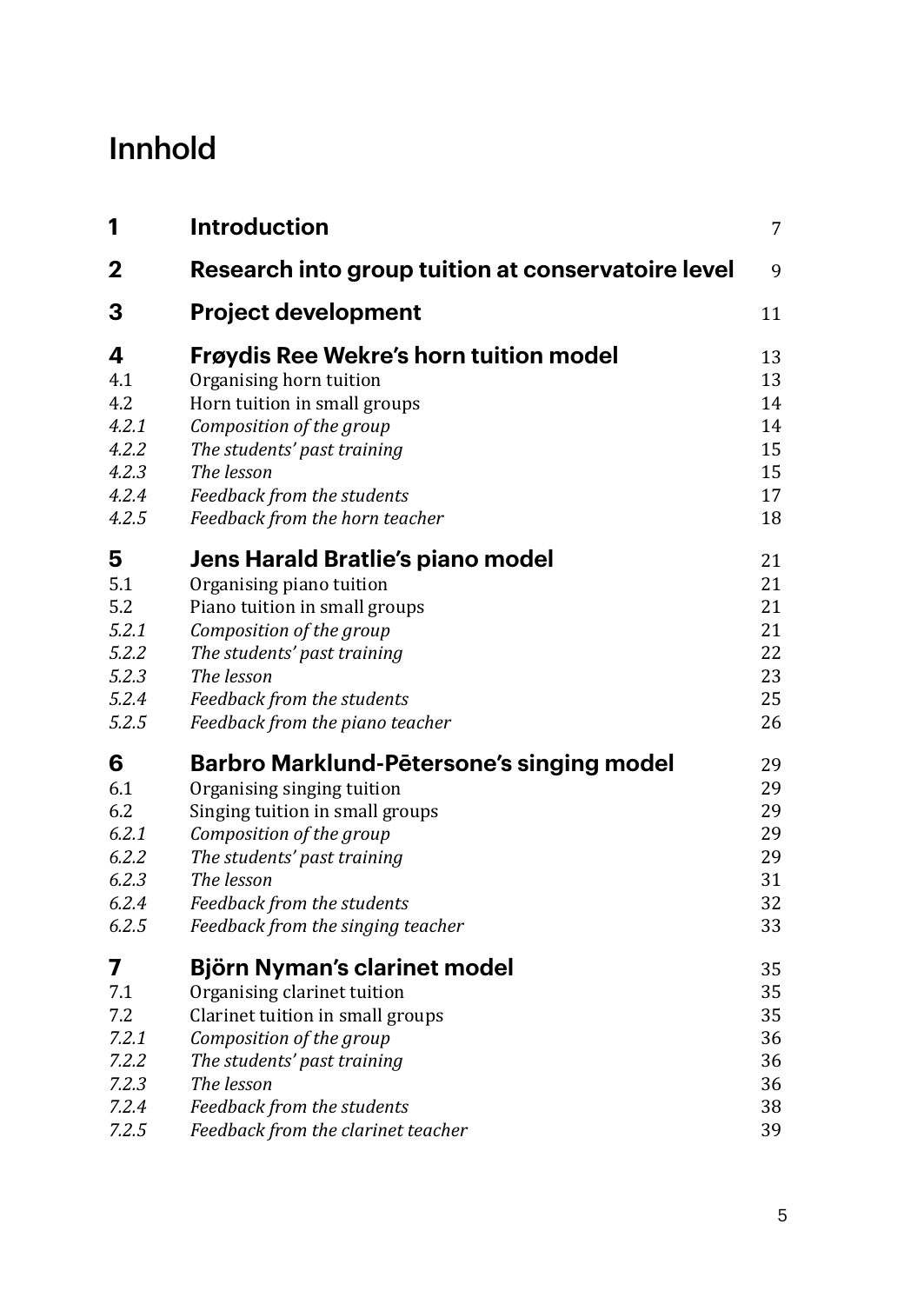| 8                 | <b>Violin and viola models</b>             | 41 |
|-------------------|--------------------------------------------|----|
| 8.1               | Morten Carlsen's violin/viola model        | 41 |
| 8.1.1             | Composition of the group/class             | 41 |
| 8.1.2             | The class                                  | 41 |
| 8.1.3             | Feedback from a student                    | 42 |
| 8.1.4             | Feedback from the string teacher           | 43 |
| 8.2               | Peter Herresthal's violin model            | 44 |
| 8.2.1             | Composition of the group/class             | 44 |
| 8.2.2             | The lesson                                 | 44 |
| 8.2.3             | Feedback from the string teacher           | 45 |
| 8.3               | Terje Moe Hansen's violin model            | 45 |
| 8.3.1             | Composition of the group/class             | 45 |
| 8.3.2             | The class                                  | 45 |
| 8.3.3             | Feedback from the string teacher           | 45 |
| 9                 | A comparative analysis of the group models | 47 |
| 9.1               | Composition of the groups                  | 47 |
| 9.2               | The students' past training                | 49 |
| 9.3               | The lessons - organisation and content     | 50 |
| 9.4               | Feedback from the students                 | 52 |
| 9.5               | Feedback from the teachers                 | 53 |
| 10                | <b>Criteria for teachers and students</b>  |    |
|                   | to succeed with group tuition              | 55 |
| <b>References</b> |                                            |    |
|                   | <b>Appendices</b>                          | 59 |
|                   | Appendix 1                                 | 60 |
|                   | Appendix 2                                 | 62 |
|                   | Appendix 3                                 | 64 |
|                   | Appendix 4                                 | 69 |
|                   | Appendix 5                                 | 71 |
|                   | Appendix 6                                 | 72 |
|                   |                                            |    |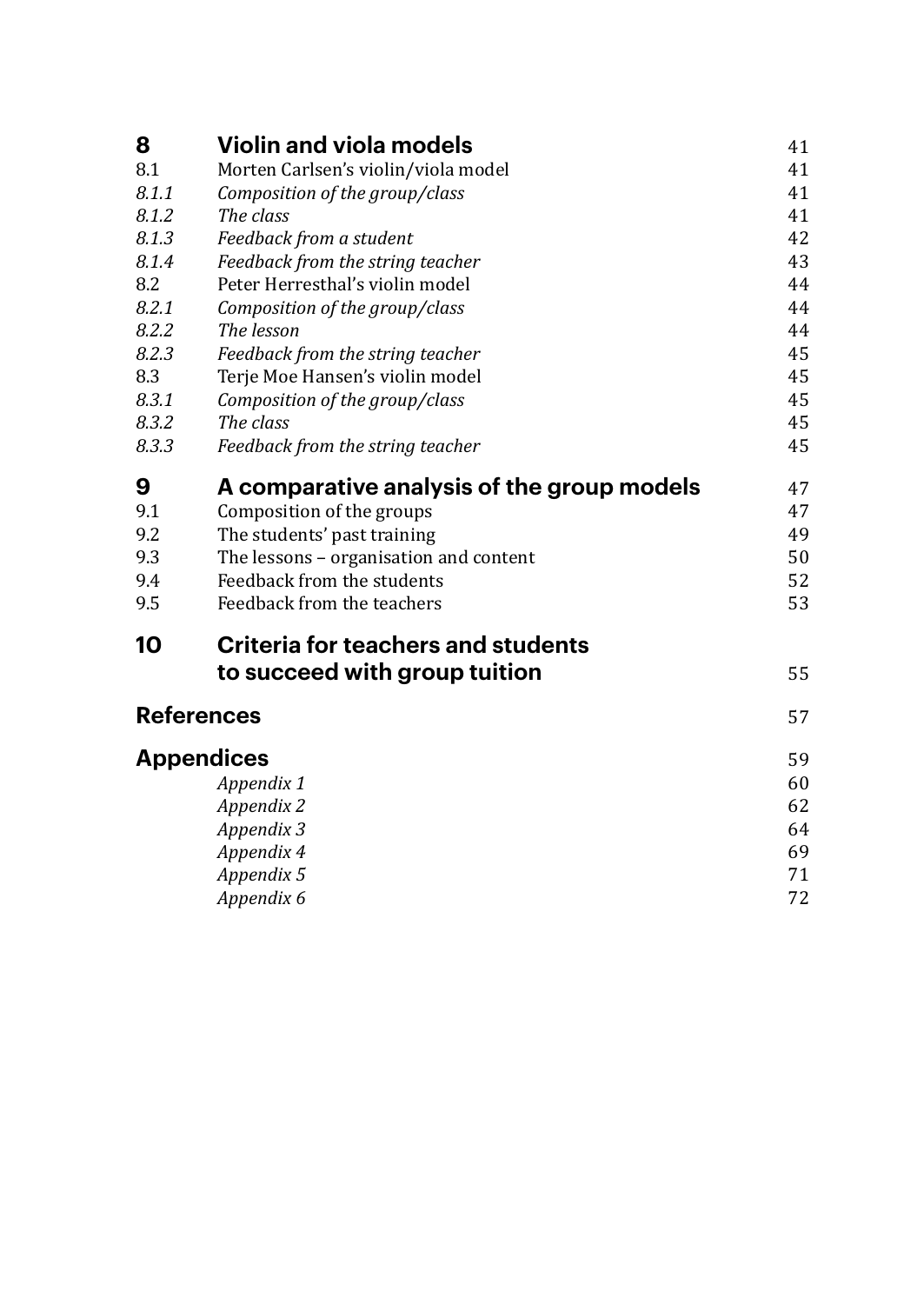# <span id="page-7-0"></span>1 Introduction

Instrumental tuition in the Western world has traditionally taken place in a master-apprentice setting, whereby the teacher is the role model and the student comes to the master to learn. In this tradition the master imparts his or her knowledge to the student, and the student is the recipient.

The same approach is used during masterclasses, where the teacher instructs the student in front of an interested, and often knowledgeable, audience. One by one, the students perform a prepared piece, and the master makes comments and offers advice. In both traditions it is up to the teacher to signal whether the teacher's approach should be adopted as a "follow me" approach or as a dialogue between teacher and student.

Surveys have shown that the teacher's identity and degree of professionalism have a bearing on his or her approach to the students in the teaching situation (Kennel, 2002; Triantafyllaki, 2010). At the same time we can see how the teacher's and student's approaches to their respective roles in the teaching situation are influenced by the institutional culture. Certain rules, standards and expectations often emerge in respect of what it means to be a teacher and a student at a given institution (Nerland & Hanken, 2002).

In light of this, I wanted to look in greater detail at different approaches and organisational models used in instrumental teaching at conservatoire level with particular focus on the combination of one-to-one tuition and group tuition. I also wanted to establish whether using a combination of teaching models, whereby the students are assigned varying degrees of responsibility, can affect the way in which students perceive their own professional development.

This report provides a description of the organisational and teaching models employed by the teachers involved and of the teachers' and students' experiences with different types of "combination models".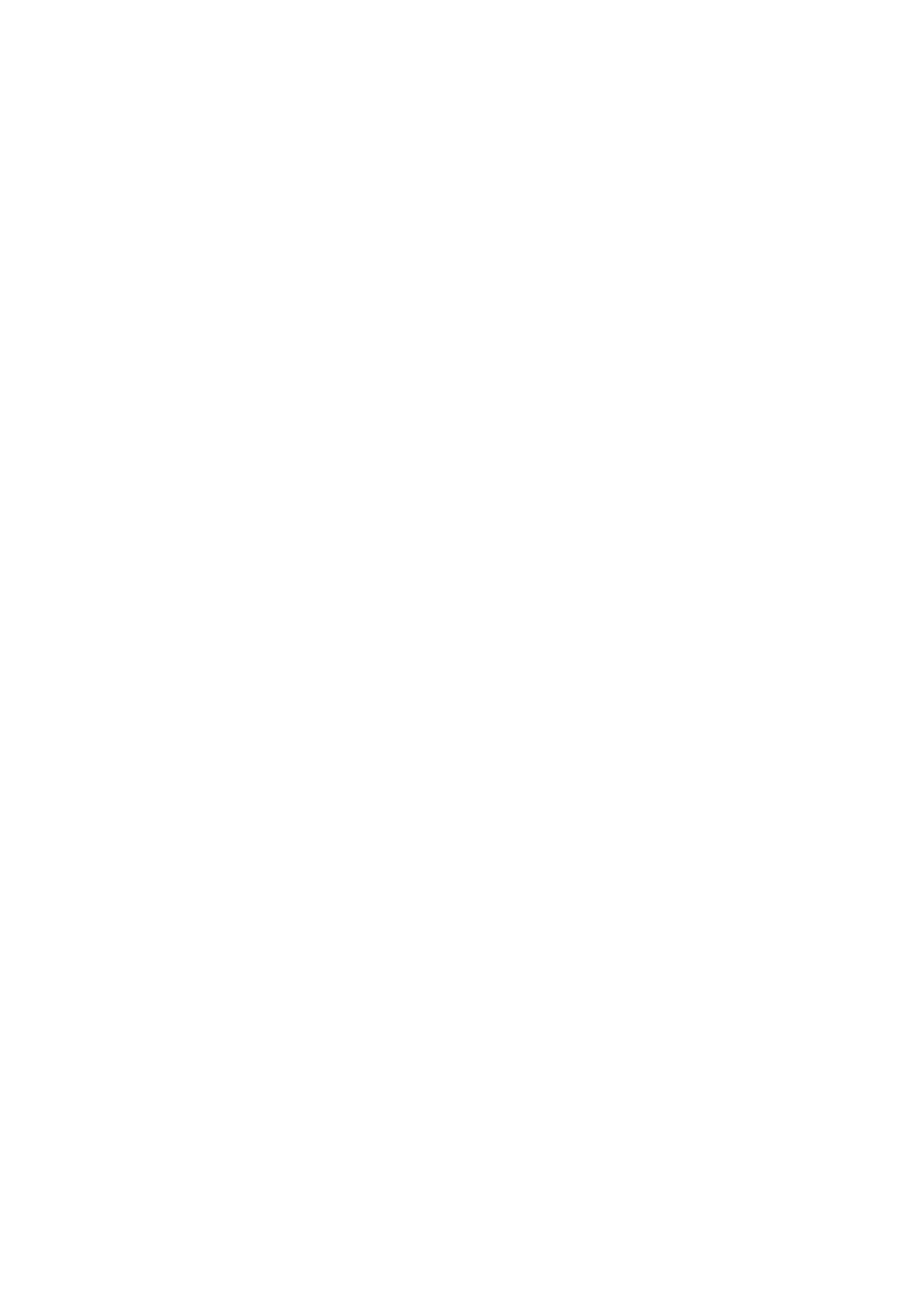## <span id="page-9-0"></span>2 Research into group tuition at conservatoire level

Research into group tuition on the students' principal instruments primarily centres around the teaching of basic skills to younger beginners. Little research has been carried out into group tuition in higher education. Research looking at the combination of one-to-one tuition and group tuition has shown that the teacher is very much in control of the one-to-one lessons, while the students become more involved with feedback etc. during group sessions (Persson, 1994; Jørgensen, 2000; West & Rostvall, 2003). Gaunt (2008) found that teachers were generally enthusiastic about the learning potential of group situations where the pupils could guide each other, but also that the same teachers were not very likely to organise such groups as an integral part of the tuition. Nor did the students display much interest in seeking out situations where they could benefit from the input of fellow students in their own learning.

In 1976 Seipp conducted a project involving trumpet students. Some of the students were taught in groups and some individually. The project showed that the students who were taught in groups made faster progress on their instrument than those who were taught individually. Despite this, some of the same students doubted that group tuition could be as effective as one-to-one tuition. Daniel (2004) carried out a survey of his piano students in which he taught the students in groups of three or four. The group activities were planned in great detail according to the students' level of ability. Daniel found that the students became increasingly independent from their teacher as they gained more experience, and the exchange of experiences between the students eventually became a natural part of their learning process. Jørgensen (2000) cites established theories that emphasise the importance of active participation by each student in order to achieve an optimal learning outcome. He goes so far as to say that teachers who dominate their instrumental lessons give their students limited opportunity to take responsibility for their own learning and musical development. Gaunt (2008) expresses some of the same views when she says that one-to-one tuition can slow down the student's individual development.

The group tuition model also gives the students a chance to perform in informal and diverse arenas in front of an audience of peers. Several researchers, including Burt and Mills (2006) and Juuti and Littleton (2010), have found that students are anxious about performing in front of each other and stress the importance of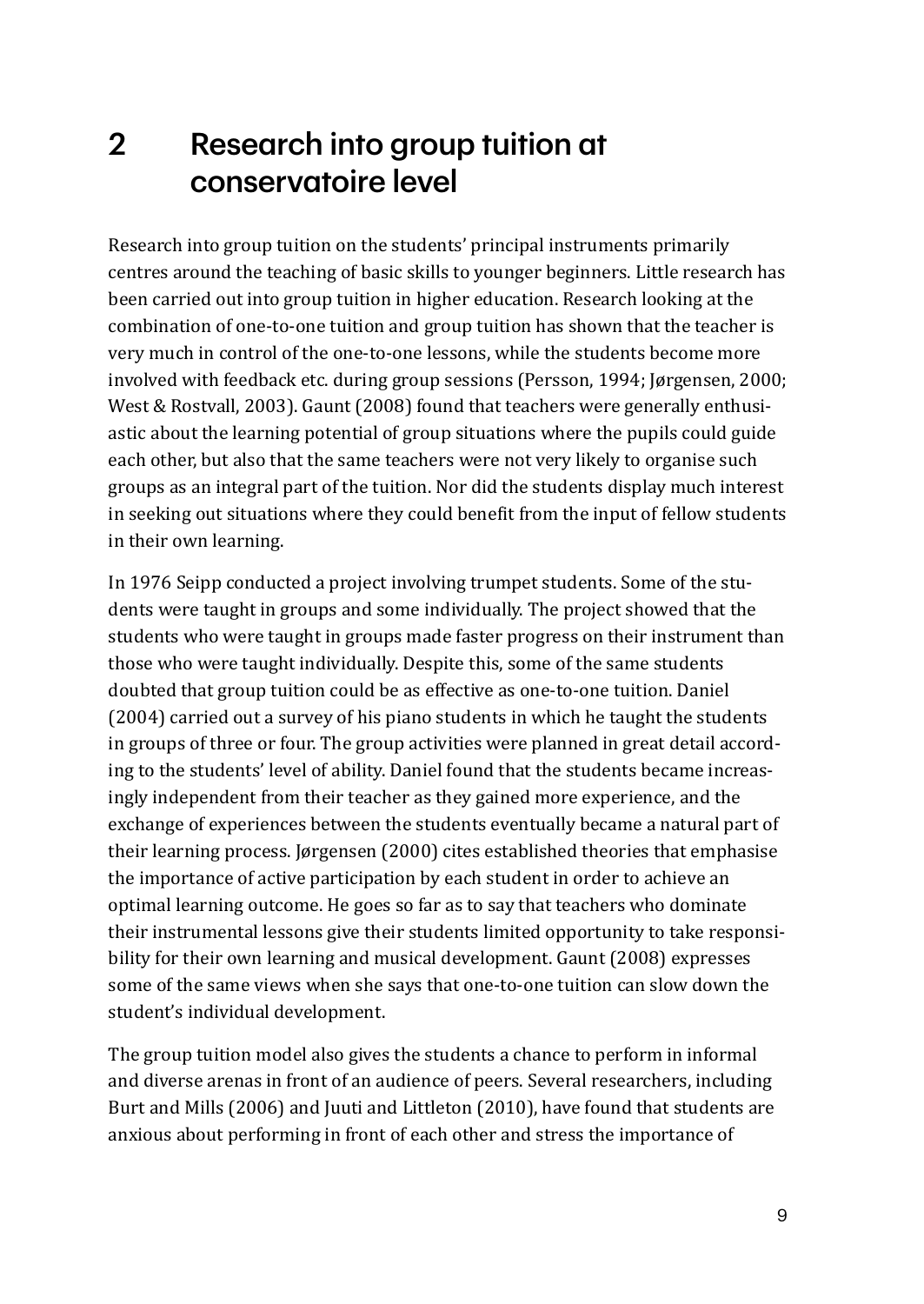creating performance platforms where the students' feedback to each other is part of the organisational model. Some teachers even believe that students learn just as much from feedback from their peers as from feedback from their teacher (Nerland, 2007).

The issue of students' independence and self-criticism as part of a more holistic approach to education is becoming increasingly prominent at institutions where the teachers are expected to produce independent students who are capable of constructing their own knowledge (Johnson & Johnson, 1999). At this type of institution the students construct their knowledge through co-operation and through the exchange of opinions and knowledge. The teacher must therefore encourage an atmosphere that allows student co-operation to become a natural and important element in the tuition.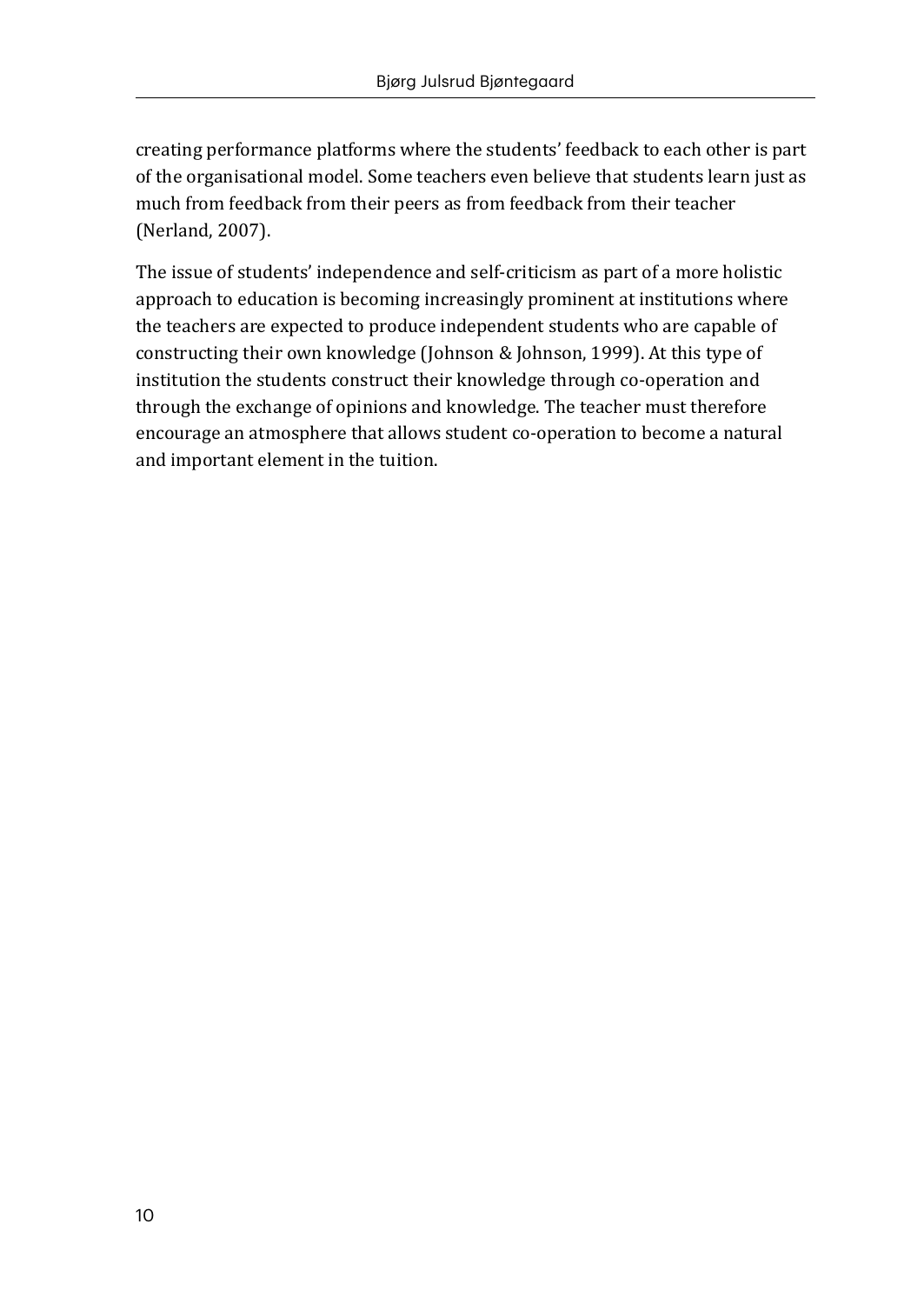# <span id="page-11-0"></span>3 Project development

Most bachelor and master students in performance at the Norwegian Academy of Music (NAM) receive 60–75 minutes of one-to-one tuition on their principal instrument every week. In addition to these fixed lessons, some teachers organise masterclasses lasting between 90 and 180 minutes every week for students playing the same or related instruments.

A 2011 survey of all principal instrument teachers at the Academy on the organisation of principal instrument tuition found that all principal instrument teachers provide one-to-one tuition, 65% provide tuition in masterclasses, and 20% provide weekly or monthly group tuition. One of NAM's horn professors has developed a model whereby principal instrument tuition in small groups, i.e. groups of three students plus the teacher, is allocated more time than by any other teacher at the Academy. The combination of one-to-one tuition and group tuition is a permanent element in this teacher's weekly instrumental teaching schedule. During the project I observed one of her horn groups on three occasions during the semester. The students in this group were also observed during their one-to-one lessons. This allowed me to compare the students' degree of independent involvement in the two teaching situations. At the end of the semester I interviewed the students and their horn teacher about their experiences with the teaching model.

In 2012 I invited a piano teacher and a singing teacher to develop similar project models for some of their students within a given framework:

- *•* Each group would receive one-to-one tuition and tuition in small groups on a weekly basis over a period of 6 months.
- *•* The time allocated to the small groups should generally speaking be taken from the students' allocated one-to-one lessons.

As well as the horn teacher and other invited teachers, I also observed a clarinet teacher who had been inspired by the horn model to try out a similar teaching model with his master students. I was also invited to sit in on lessons given by two violin/viola teachers, and I spoke to a third violin teacher about his teaching model and his thoughts on group tuition.

Here follows a description of the different models I observed along with an account of the students' and teachers' experiences with this type of teaching model.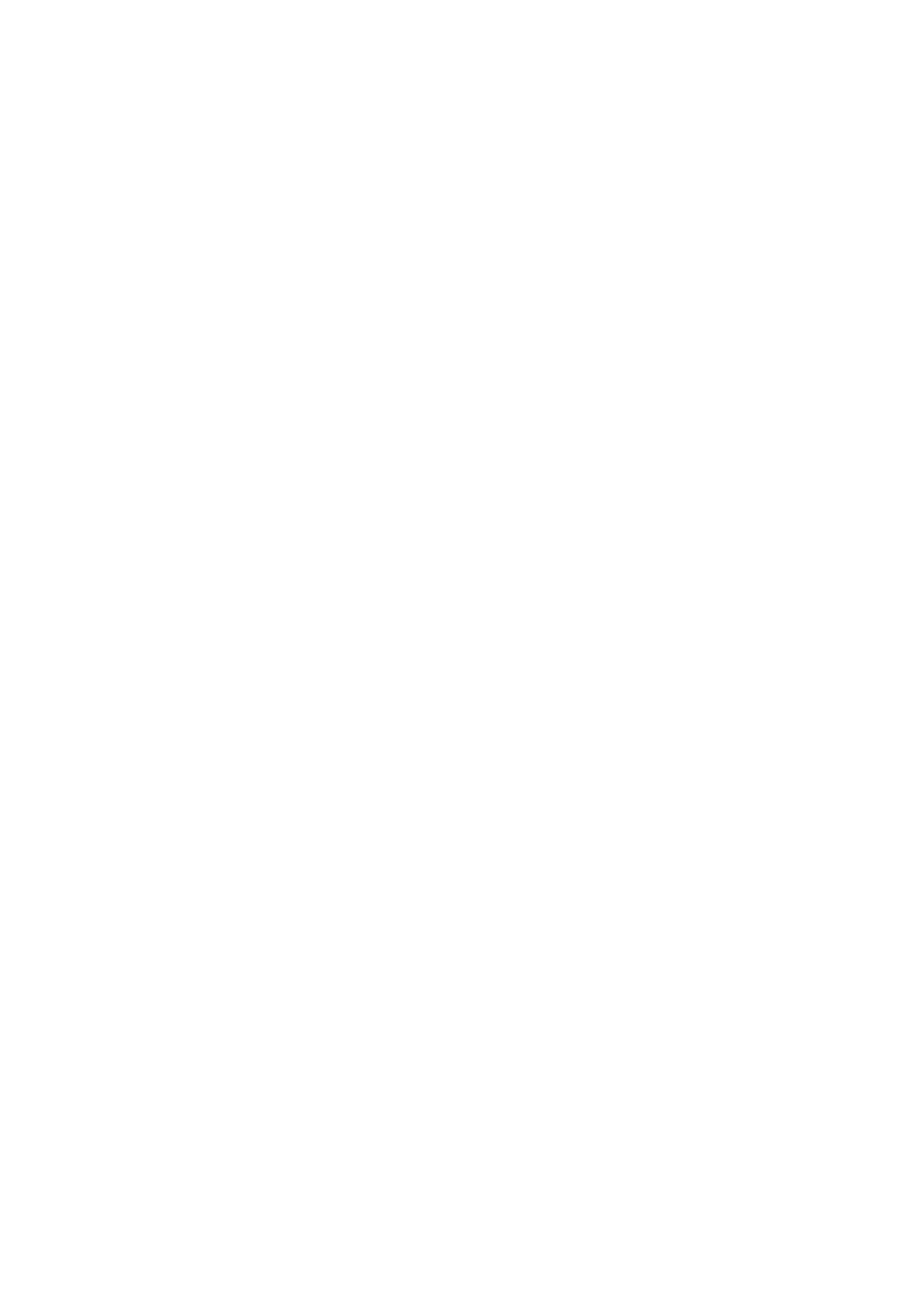# <span id="page-13-0"></span>4 Frøydis Ree Wekre's horn tuition model

## 4.1 Organising horn tuition

Professor Frøydis Ree Wekre at the Norwegian Academy of Music has 50 years' experience as a horn teacher. She has been exploring the combination of one-toone tuition and group tuition since 2009. She has chosen a model for her students whereby each bachelor or master student is allocated 45 minutes of one-to-one tuition per week instead of 60–75 minutes. The minutes «saved» are spent on weekly group lessons for the horn students with three students and one teacher in each group. The students also attend horn classes and woodwind/brass masterclasses in larger groups. Thus, the weekly teaching model for horn students looks like this:

| <b>One-to-one tuition</b>            | Horn teacher and 1 student                                                                                      | 45 mins. |
|--------------------------------------|-----------------------------------------------------------------------------------------------------------------|----------|
| <b>Tuition in small groups</b>       | Horn teacher and 3 students<br>Each student performs for around<br>20 minutes                                   | 60 mins. |
| <b>Horn class</b>                    | Horn teacher and all horn students<br>2-4 students perform in masterclass                                       | 90 mins. |
| <b>Woodwind and brass</b><br>tuition | Teachers of different instruments and<br>all woodwind and brass students<br>2-4 students perform in masterclass | 90 mins. |

The teacher adopts a variety of approaches in the different lessons. In the one-toone lessons she acts as the «master», offering advice and suggesting different perspectives on dealing with challenges. In the small group sessions the three students and one teacher are equal members of the group. In principle this means that every member has the same «status» within the group. In the horn classes and joint woodwind and brass lessons the teacher once again assumes the master teacher role but will often invite input from the students. A small number of students actively perform during these lessons. Each student may perform once or twice during a semester.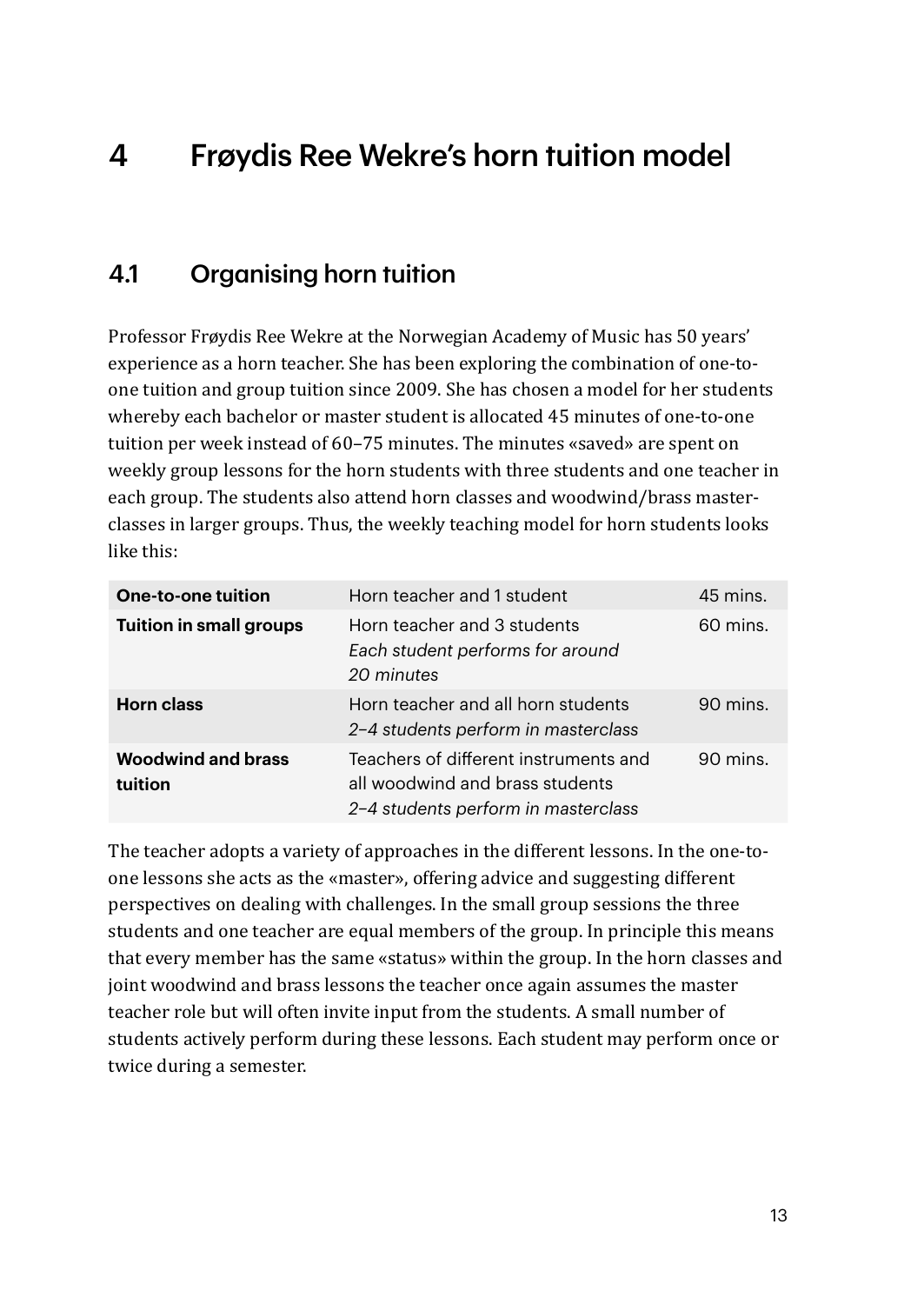## <span id="page-14-0"></span>4.2 Horn tuition in small groups

The tuition taking place in small groups is closely linked to the one-to-one horn lessons. During a 60-minute group lesson each student is given 20 minutes. The students decide for themselves how to spend their allotted time. All three students in the group are expected to perform every week, i.e. in each group lesson. The teacher employs one of two models to put together the groups:

- 1. Group members are at the same stage in their studies.
- 2. Group members are at different stages in their studies.

The make-up of the group is usually determined by looking at what is appropriate and beneficial for each student based on ability, social relationships, objectives for their studies etc. The teacher is of the opinion that the make-up of the groups is key to their success. This view is backed by research showing that the degree of success is not necessarily down to whether the students are at the same level but rather that they work well together (Johnson & Johnson, 1999). Heterogeneous groups are the preferred configuration amongst many researchers (Fischer, 2006).

In order to create a good atmosphere and a positive attitude towards the group setting, the teacher has drawn up a few rules that the groups are asked to observe during the year:

- 1. Each group member should give one supportive, positive comment and one supportive, constructive comment to the performing student.
- 2. All group members should be on the same «level» during the session.
- 3. The teacher should always be the last person to comment.
- 4. The group lesson should have different content and structure to one-to-one instrumental lessons.

Group members are expected to support each other and help each other become better performers.

#### 4.2.1 Composition of the group

The horn group that I observed three times during the 2012 spring semester was made up of students at different levels and from different years. The group consisted of one Norwegian first-year bachelor student, one Russian and one Norwegian fourth-year bachelor student, and the teacher.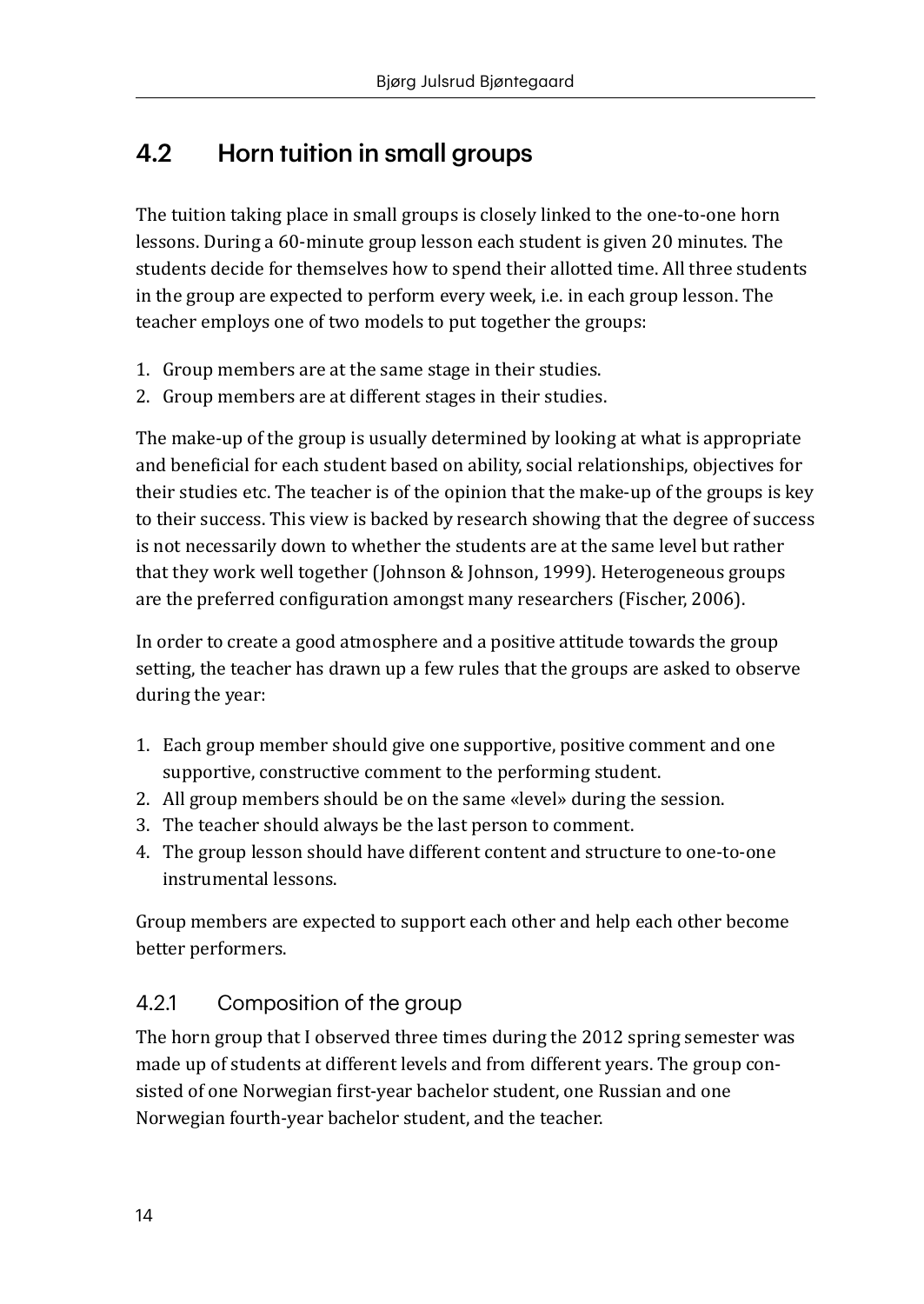## <span id="page-15-0"></span>4.2.2 The students' past training

The three students I observed had received tuition on their principal instruments for 8–14 years before enrolling at the Norwegian Academy of Music. Their backgrounds at the time of enrolling were widely different, but all of them were satisfied with their former teachers.

The Norwegian first-year student received his basic training within the *Municipal Arts and Music School* system. The *Municipal Arts and Music School* system provided group tuition, one-to-one tuition and additional Saturday tuition. He was very satisfied with both the teachers and the organisation of the tuition.

The Norwegian fourth-year student had received nine years of horn tuition from a jazz saxophone tutor before being taught by a specialist horn teacher. However, the student did not perceive the lack of a horn teacher as a problem, since she also received occasional lessons from a horn teacher at the Norwegian Academy of Music in that same period. She also found the positive interaction between teacher and pupil at that time just as important as the tuition she received from the specialist horn teacher. On the other hand, she now appreciates that some of the challenges she is facing as a student could have been avoided had she received more specialised horn tuition in her early years.

The Russian fourth-year student came from a system with strict rules and demands. He found his teacher to be authoritarian. During this period the student learnt to concentrate on what the teacher felt was important in order to become a good performer. The student did not have a problem relating to critical remarks from others because he fully trusted the teacher's opinion. The student found his basic training particularly important in terms of being able to make independent decisions at a later stage. What he missed in his basic training was more focus on what was good and a more conscious approach to building self-confidence. He felt it is important to be critical, but not too critical. All musicians need to feel safe on stage, and that sense of security needs to evolve gradually.

## 4.2.3 The lesson

The horn teacher paid much attention to the physical positioning of the students and teacher in the room during each group lesson. In her view the positioning gave an indication of the roles of the different group members during the lesson (fig. 1).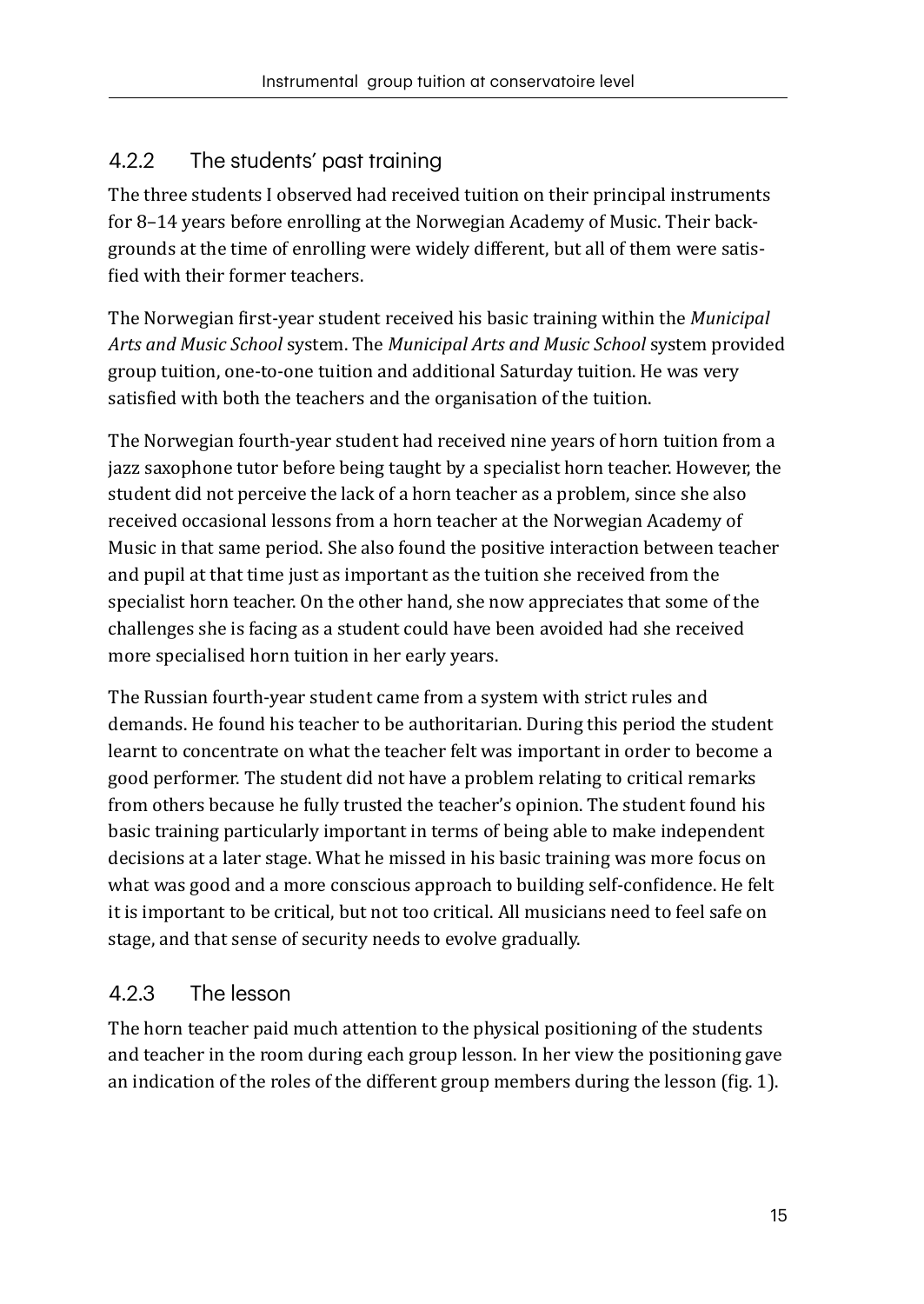The positioning of the students and teacher was intended to show that they were all equal members of the group.



*Figure 1: Positioning during horn lessons* 

Figure 2 shows the average time allocated to different parts of the lessons I observed.



*Figure 2: Average timings during three horn lessons*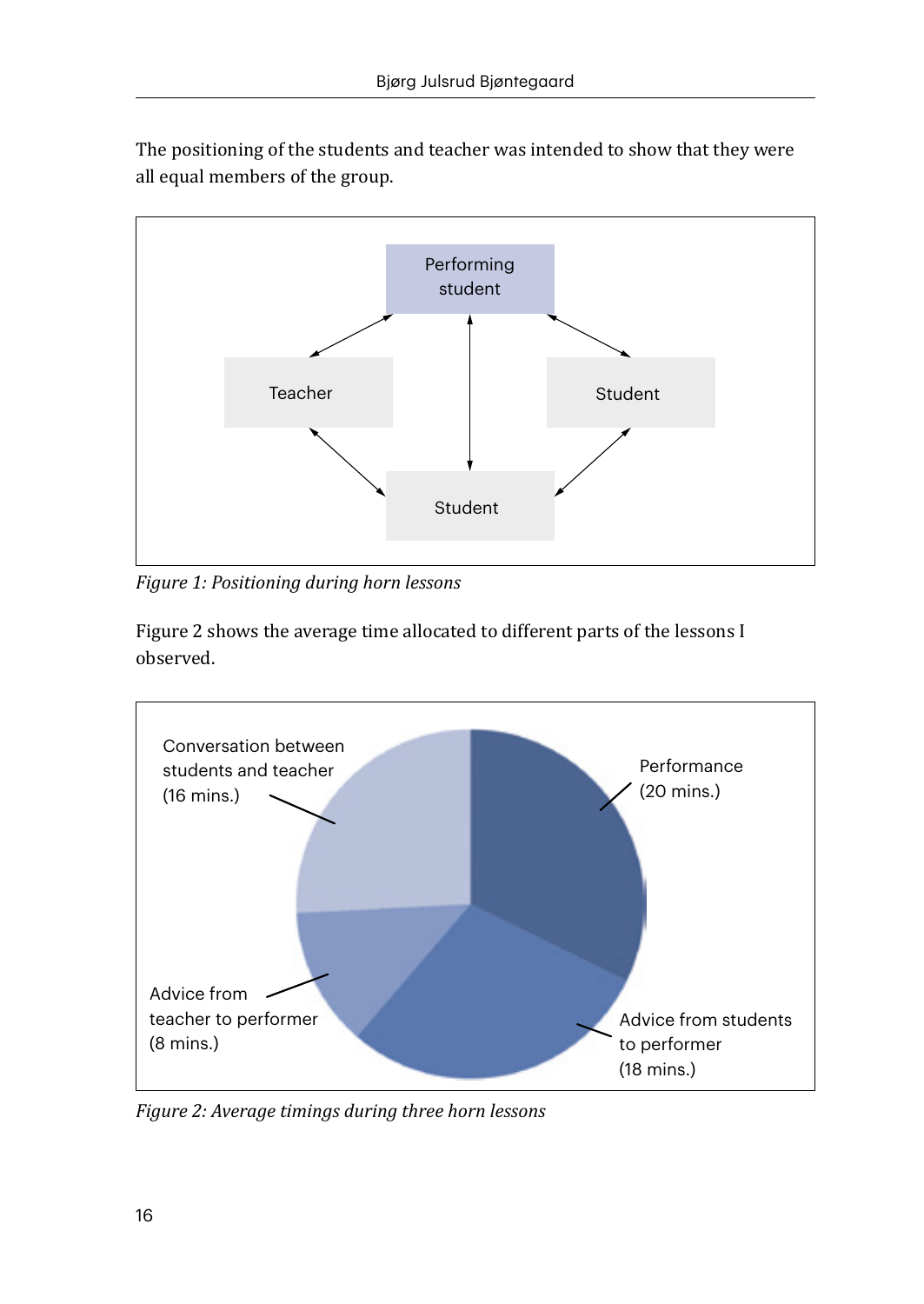<span id="page-17-0"></span>Performance and conversation between students and teacher took up most of the time. Specific advice given directly by the teacher took up little time – an average of 8 minutes during a 60-minute lesson.

The students chose what to perform, and the repertoire included audition repertoire, repertoire focusing mostly on technical challenges, solo repertoire that had been covered in more detail in the one-to-one lessons etc. The atmosphere during the lessons was informal and relaxed, and comments and feedback had a positive and constructive focus. All the students recorded their own performances. There was good communication between group members.

#### 4.2.4 Feedback from the students

The interviews with each student identified converging views in terms of how the students had experienced the combination of one-to-one and group sessions as a permanent element in their principal instrument tuition. All the students were approving of the way the tuition was organised. They were all in favour of taking 15 minutes from one-to-one lessons in order to arrange small group lessons. They were also appreciative of being asked to comment on their fellow students' performances. This way they gained experience of giving verbal feedback. It was particularly reassuring for the students that the teacher would moderate any input that was irrelevant or did not make sense. All the students also highlighted the positive aspect of being able to perform in, and for, different groups. One student said:

*There is a psychological aspect to there being other people than the teacher in the lesson. You feel different, and it's a good feeling. You learn a lot in a group. In the group lessons you almost don't think of Frøydis as a teacher, but as part of the group. You learn to teach yourself. Everyone has to comment: positive, good and constructive comments, not negative.* 

Another student liked the fact that he, a first-year student, was asked to have an opinion on the performances of fourth-year students. He also appreciated the challenge of having to prepare for several performance situations every week and the demands he chose to place on himself:

#### *You don't take things you don't know into a group lesson.*

The third student noted that it may be slightly excessive with a one-to-one lesson, group lesson and class lesson in a single week. She felt that it was not always necessary with a full one-to-one lesson with the teacher every week, since there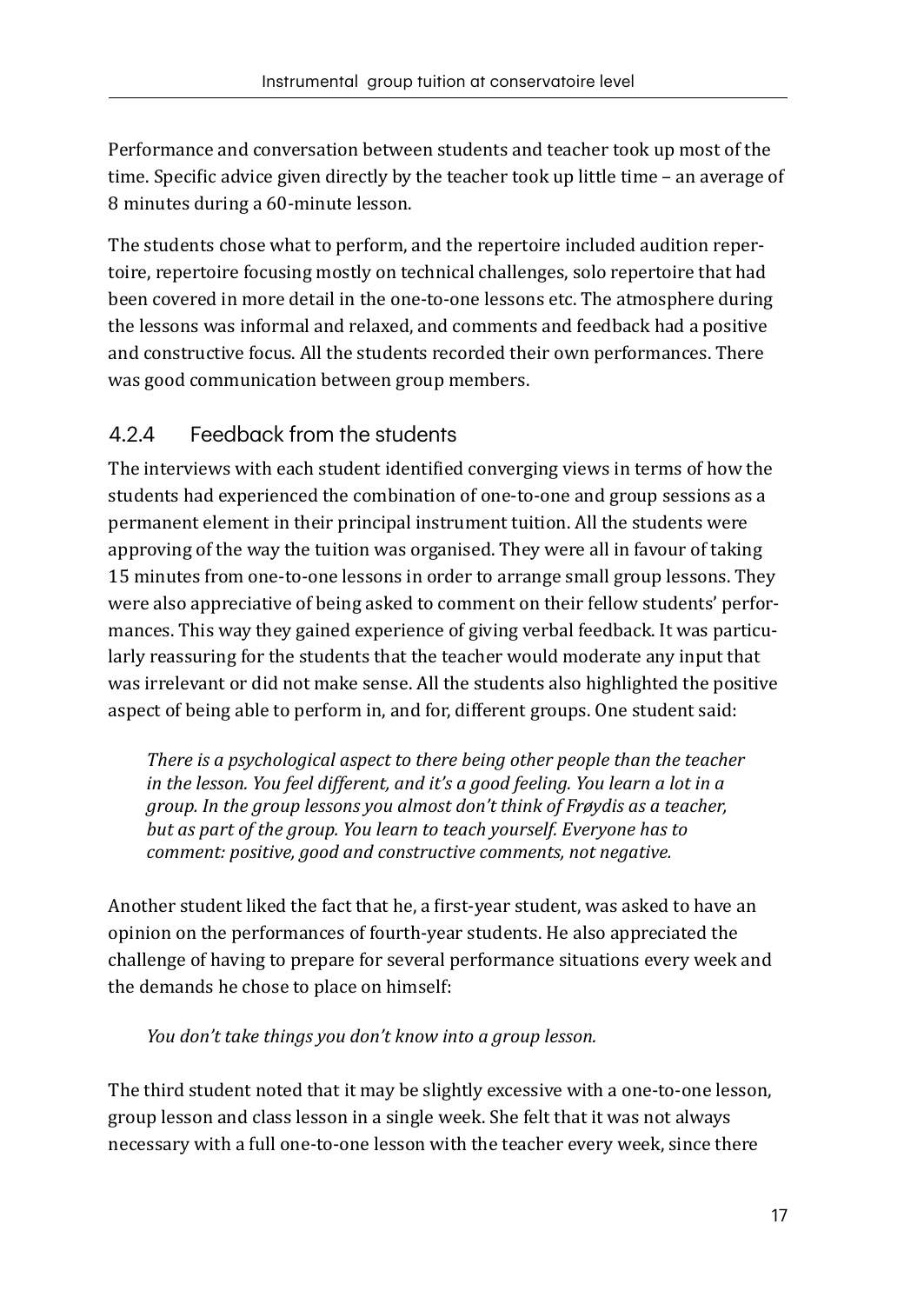<span id="page-18-0"></span>were so many other different weekly fora. This view was also shared by the other students. It appeared that the tuition structure made the students conscious of their own needs for different types of tuition.

The students also stressed the importance of making conscious choices with regard to repertoire and presentation during group lessons. They felt it was important to plan these choices, both in terms of expected outcomes for themselves and outcomes for their fellow students. This form of autonomy in relation to their own choices was greatly appreciated by all the students in the group.

According to the three horn students, participants in such groups must focus on what is good, stay positive, be alert, be open, show respect for each other, and be careful in their choice of words when giving feedback.

### 4.2.5 Feedback from the horn teacher

The horn teacher has been exploring this form of tuition for only a few years, and is, because of her good experiences, surprised that she did not try it earlier. She says the following about the idea behind the tuition structure:

*You do not learn from just one teacher. You learn from so many different sources, and finally you learn from yourself. The students are able to train themselves to define, in a positive way, areas of improvement for their peers, and this better enables them to apply the same thinking to themselves.* 

The teacher also emphasises how this method helps introduce the students to a broader repertoire. She feels that the students should act as helpers for each other, not critics. She draws parallels with sports:

*In sport, you train together but end up as competitors.* 

The horn teacher hopes that the students are able to take inspiration from each other. She stresses how «weaker» students in particular benefit from this form of tuition. She finds that these students get a boost when working with «better» students.

She also points to a few challenges associated with this form of tuition, most of them relating to organisation. Additional permanent, formal lessons have to be scheduled in the students' already busy timetables. The horn teacher stresses that it is important that the group lessons take place at the same time every week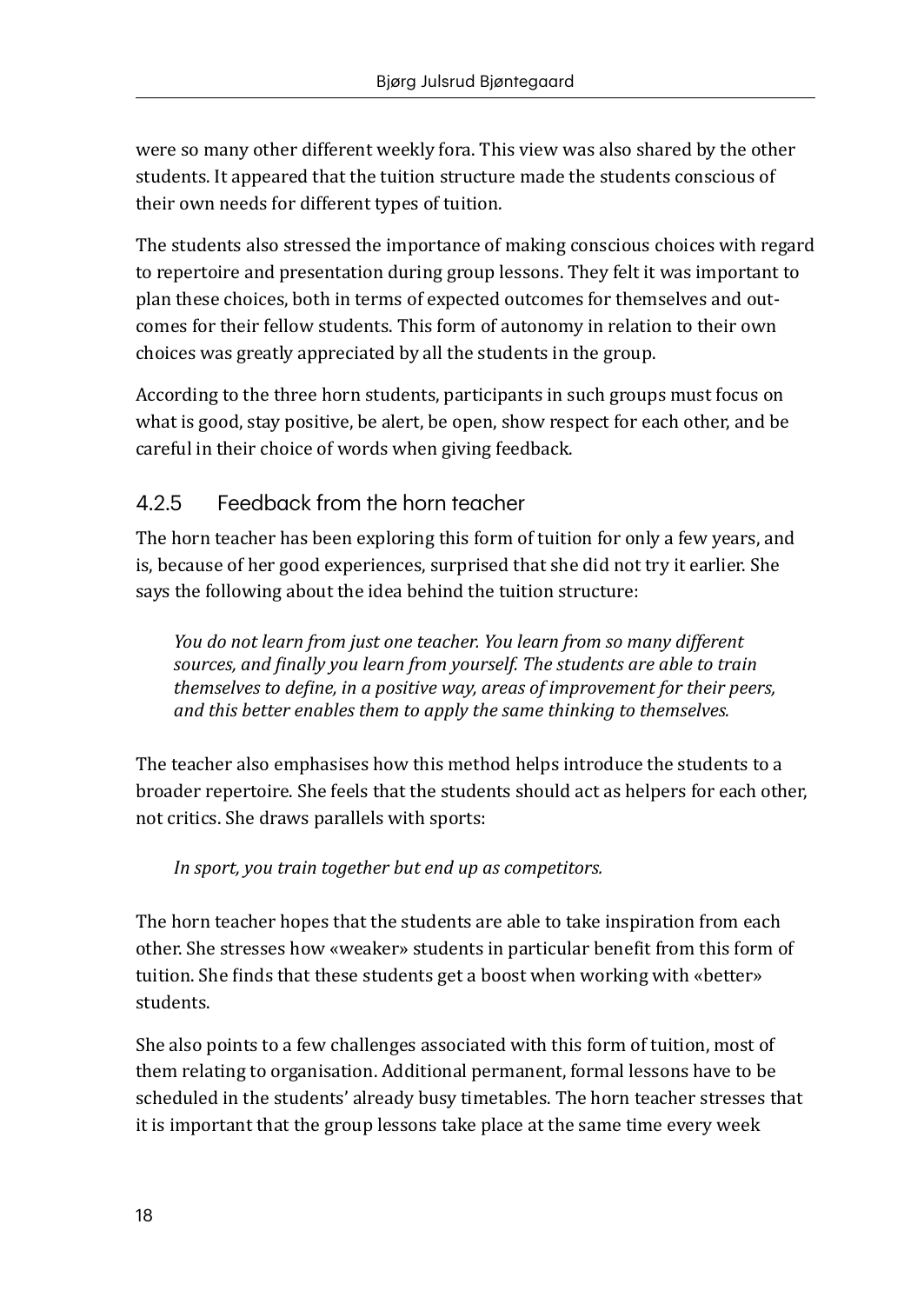rather than being scheduled as they go along. With a fixed weekly slot, the students can take charge and hold the lesson even if the teacher is away.

The teacher has experienced few problems with students being unable to adjust to their group. Reorganisation has been necessary only a few times. The groups have to work socially. Many of the teacher's students have been appointed to prestigious positions in leading orchestras over the years. The teacher believes that the students have become tougher, more secure, and better at tackling challenges in performance situations with their fellow students and that their audition successes are partly down to the way the tuition is organised.

For this tuition model to work, everyone involved must approach the group situation with a positive attitude, and feedback must be constructive. Respect for the students' opinions is key to succeeding with this tuition model. The teacher must acknowledge that the students may have good ideas that the teacher has not thought about. Everyone in the group must also show an interest in the progress of the others. At the same time the students must feel that they benefit personally from spending 40 minutes of a one-hour lesson on their fellow students. They must believe that they will find inspiration by being proactive in the group setting. The teacher has to create such a climate.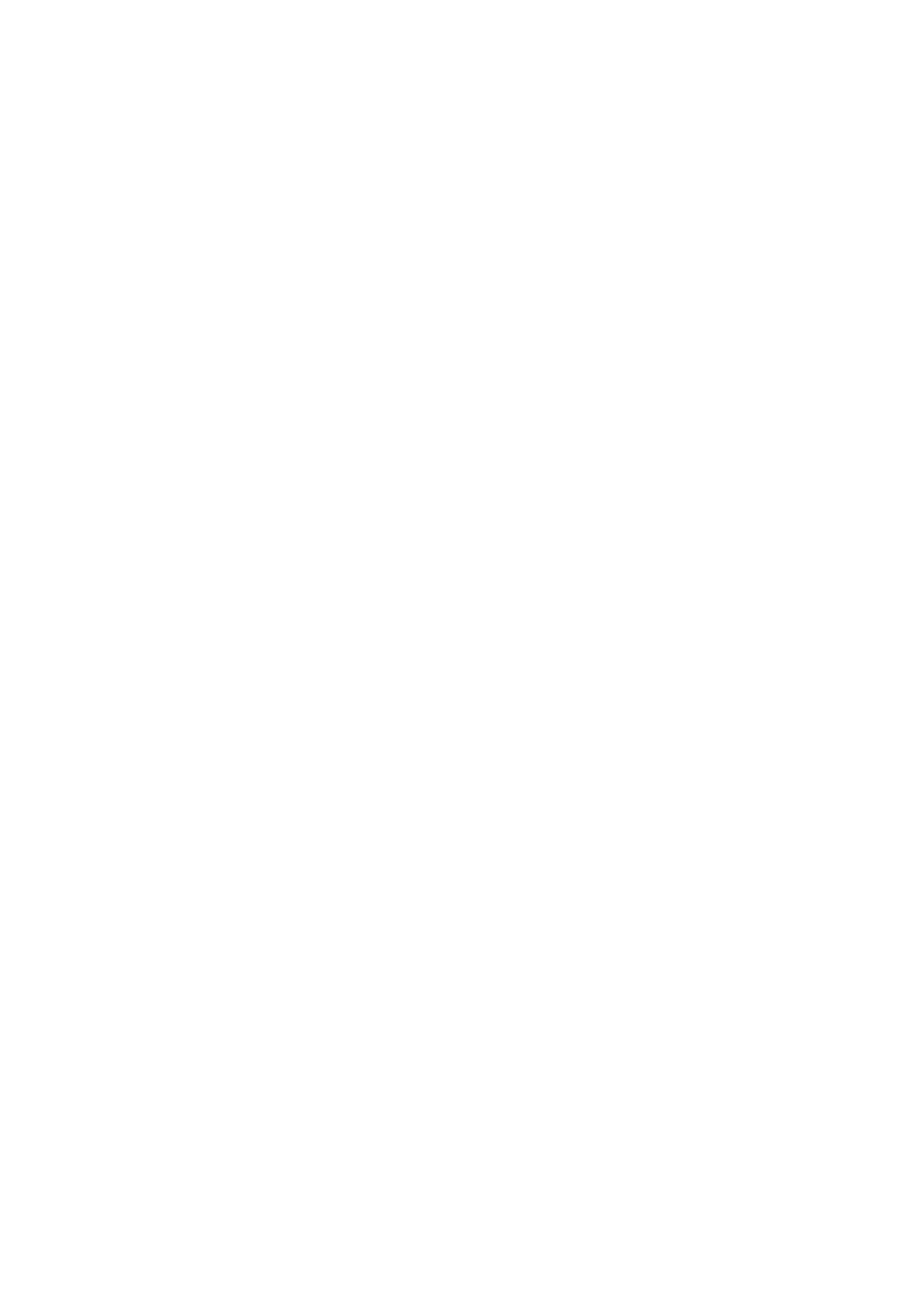# <span id="page-21-0"></span>5 Jens Harald Bratlie's piano model

## 5.1 Organising piano tuition

Professor Jens Harald Bratlie at the Norwegian Academy of Music has more than 40 years' experience of teaching the piano. At NAM he has been giving weekly one-toone lessons plus a monthly piano class. The students are given a great deal of control during the piano classes. In these classes the students teach each other, but due to the large number of students, only a few of them will actively participate each time.

As part of the small group project, Jens Harald was asked whether he would be interested in organising his piano lessons as a combination model incorporating one-to-one lessons and group lessons in the one and same week – without being allocated additional time. The project would run for one semester. The teacher was introduced to the horn model and could use it to organise his own lessons if he so wished. The teacher's previous experience of group tuition was largely through his own piano classes.

## 5.2 Piano tuition in small groups

The teacher opted for a model that saw the lesson divided into three parts, just as in the horn model, and where each student was usually given 20 minutes. He wanted the students to design the lessons and would usually assume the role of listener rather than that of an active participant. Other than that he did not "instruct" the students. However, the teacher wished to give the group lesson as a supplement to the one-to-one lessons so that the individual weekly lessons remained the same length as before. This meant that the students would continue to receive 60 minutes of one-to-one tuition every week.

## 5.2.1 Composition of the group

The piano teacher adopted a conscious strategy when putting together the group. He wanted to bring together students at different stages of their studies and with different personal characteristics. He justified his decision thus: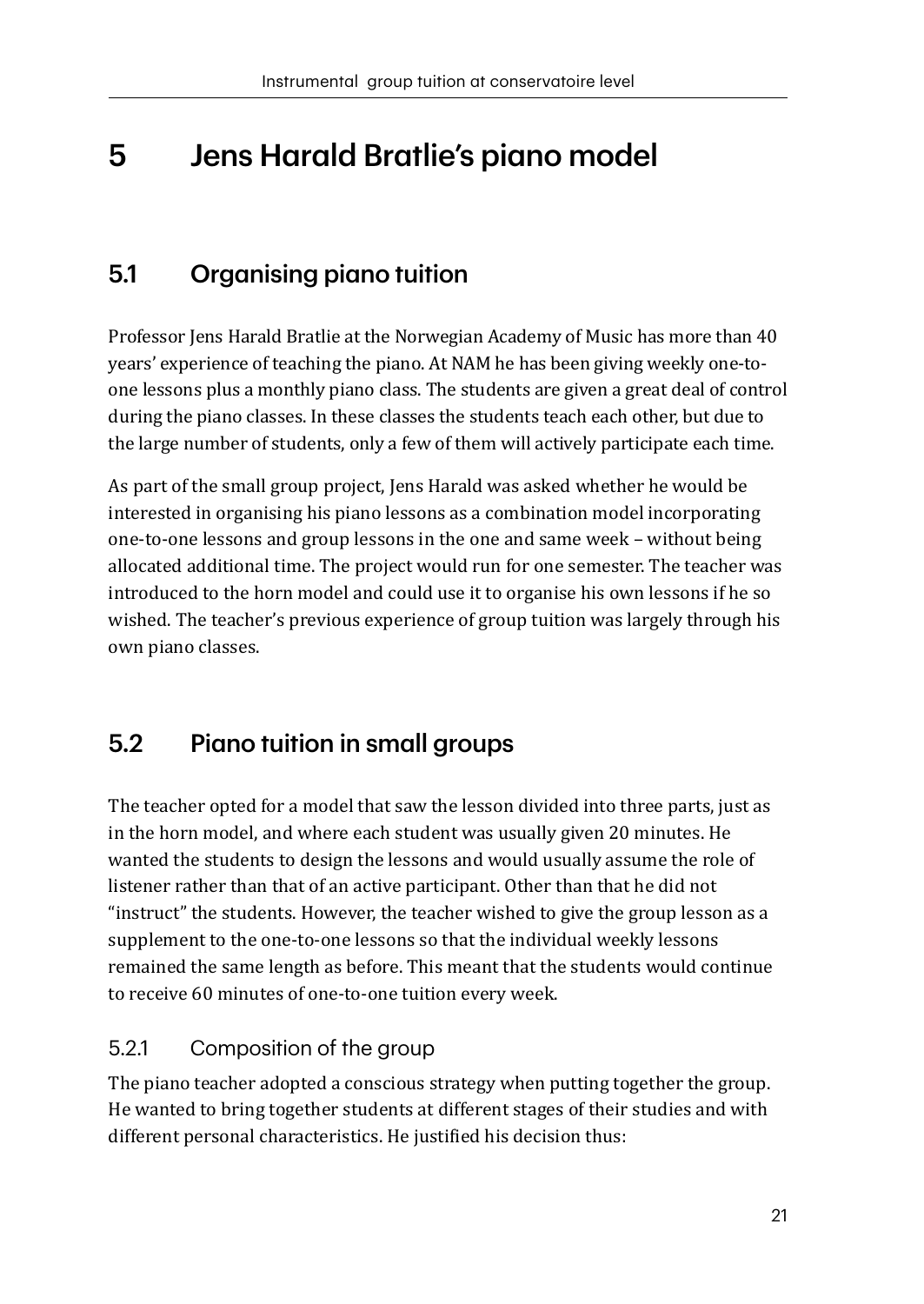<span id="page-22-0"></span>*... someone who might benefit from being part of a group, someone who might be the driving force of the group, and someone who might be a stabilising force within the group.* 

The piano group was subsequently made up of three students at different stages of their studies. Two of them were bachelor students in their second and third years, and one student was a postgraduate.

#### 5.2.2 The students' past training

The three students had received tuition for between thirteen and fifteen years before embarking on higher education. One of the students came from Eastern Europe, one from Sweden, and one from Norway.

The Eastern European student took up the piano before starting school and was 18 years of age when she arrived in Norway. Prior to moving to Norway she had had two different teachers: one of them her long-standing teacher and the other for a couple of years. She says there was not much of a tradition for changing teachers in her home country, and there were relatively rigid practice routines in order to achieve the perfect result. However, her two teachers took different approaches to their teaching. According to the student, her first teacher knew little about piano playing, but she made her pupils shine and was very good with young children. Her second teacher began to address the technical shortcomings of the student and was a skilful piano teacher. This way the two teachers complemented each other, although the focus on technique did perhaps arrive rather late in her training. One teacher built the student's self-confidence, while the other helped her perfect her technique. The student says she remembers little of what she learnt from her first teacher but a lot of what she learnt from her second. In hindsight she does not consider rigorous, closely supervised training in the early years to be a bad thing. Freedom of choice is good, but the rudimentary skills must be in place.

The Swedish student took up the instrument at the age of 10 and had studied under three teachers before enrolling at NAM. The three teachers were very different. The first gave little structure to the tuition. There was little focus on technique, and the student was given room to make his own decisions. The second teacher was almost like a mother to the student. The student found this teacher's approach to be reassuring and good, but not meticulous enough. The third teacher was technically very good, and the student had now reached a level where he could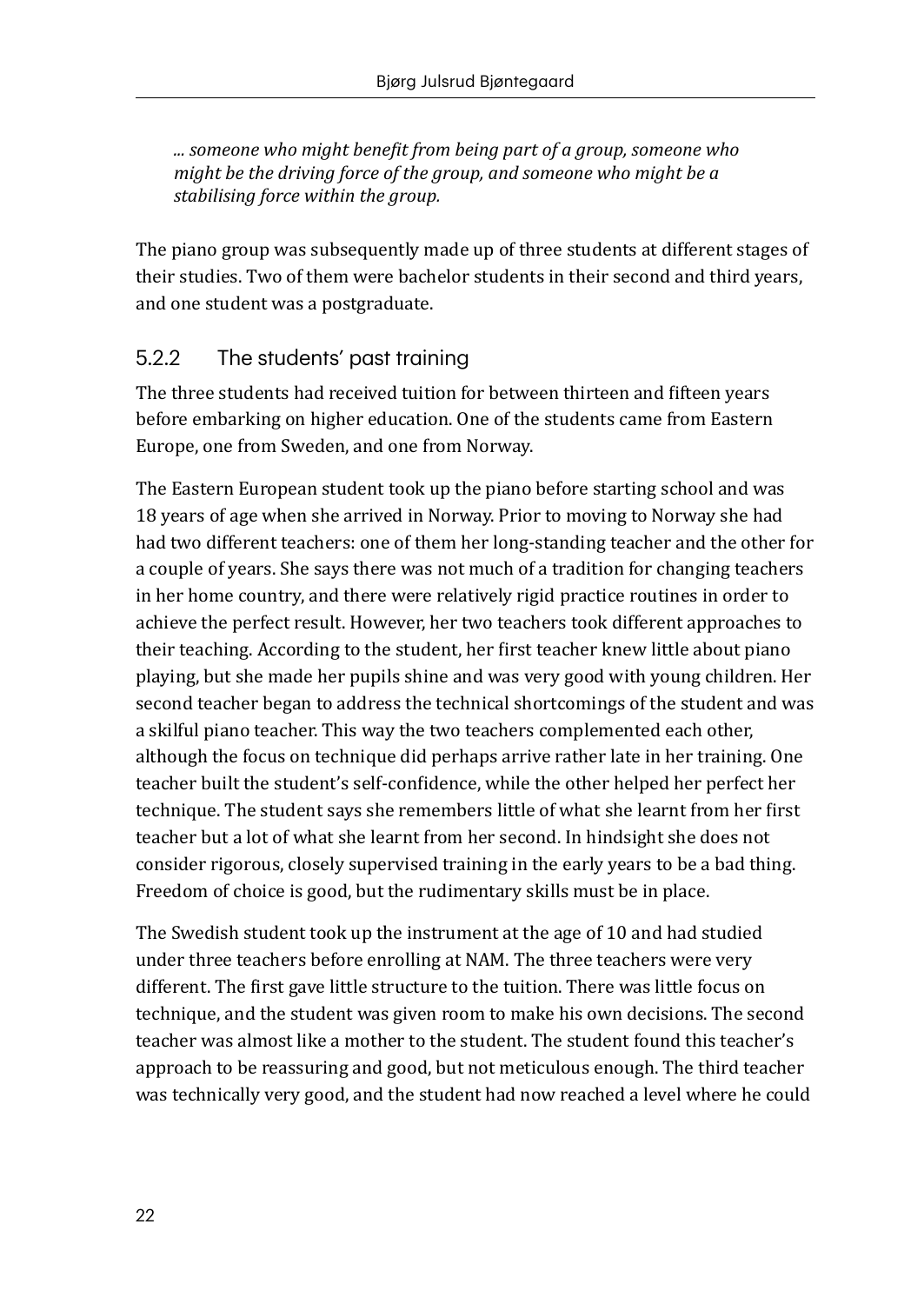<span id="page-23-0"></span>benefit from tuition that focused on detail and perfection – a form of tuition he wished he had received a little earlier in his training.

The Norwegian student had mostly studied with one teacher before attending NAM. This teacher placed both technical and musical demands on the students, and they were given both one-to-one and group tuition. The students flourished under this teacher, they became friends, they performed for each other, they went on concert tours together, and they sought out other musical communities. The students found this a positive experience. However, in hindsight the student would have liked to have been put under more pressure as regards her piano studies. Being placed in a group with students more advanced than her had been a good thing, giving her something to strive for.

#### 5.2.3 The lesson

The piano teacher did not give any specific instructions in terms of how the room should be set up. He placed a few chairs by the piano and his own chair in a corner.

The students chose to sit close to the piano, while the teacher positioned himself at a distance (see fig. 3). This was a conscious demonstration by the teacher of his place and role in the teaching situation. He says the group lessons would have turned out differently had the students sat a distance away from the person performing, as is often the case in piano classes.

The teacher says:

*Logistics – preparing things in advance – are perhaps more important than we think.*

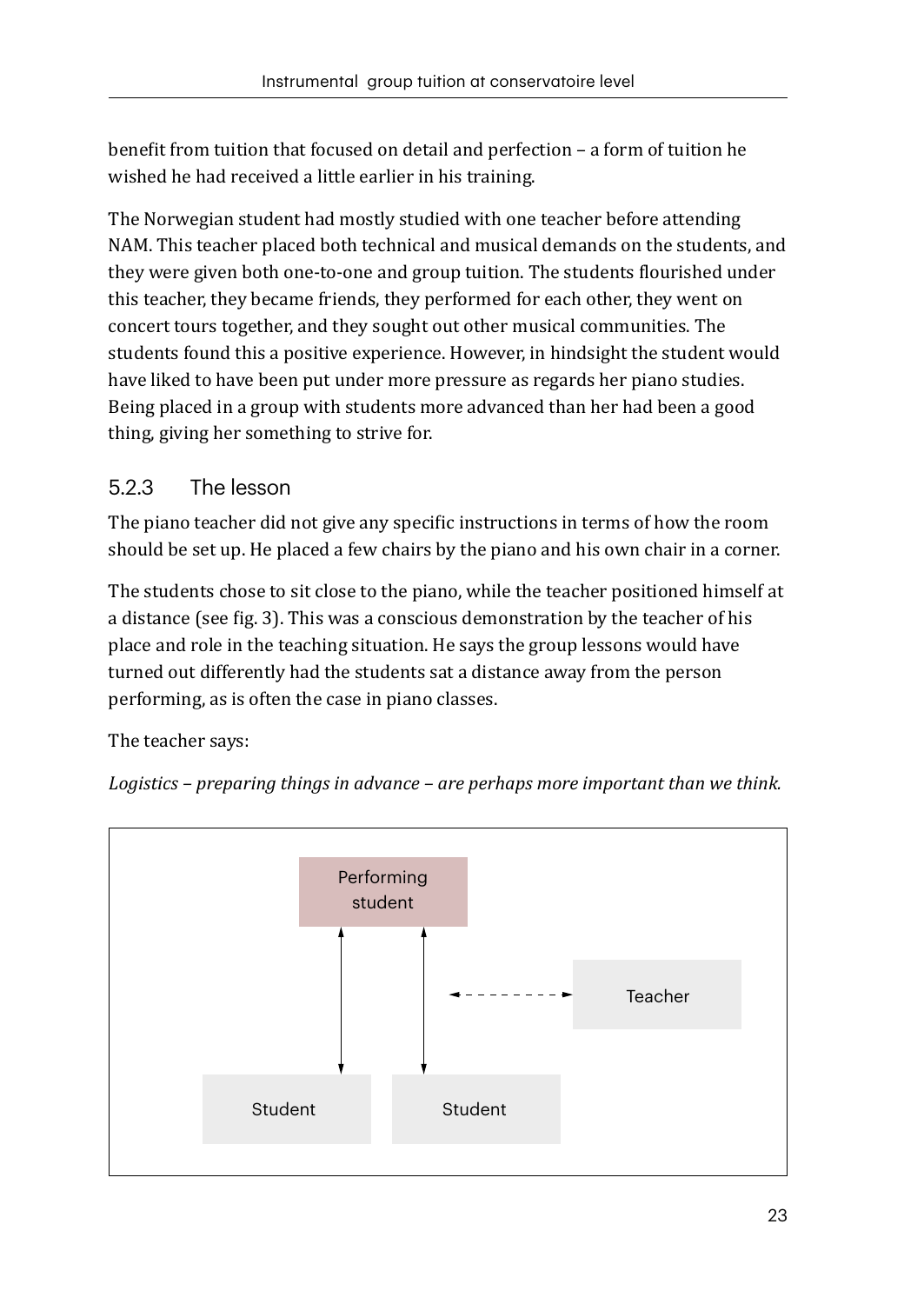The teacher did not issue any instructions regarding critical and complimentary feedback, saying that he would expect his students to take a positive attitude towards each other in these types of situations. This approach worked well in the group, and the atmosphere was positive and informal.

The summary of lesson content (see fig. 4) shows that the students communicated primarily with each other and very little with the teacher. The teacher only got involved in the conversation when it became strictly necessary. Most of the time allocated to feedback was therefore split between the student members of the group.

The lessons would often start by the performing student's presenting his/her piece and stating what he/she would like to receive feedback on. The interaction between the performer and student teachers was generally good. The students were enthusiastic, and they actively and positively involved themselves in the performances of their fellow students. The performer would often ask for feedback on very specific challenges in the piece, and the student teachers supplemented each other's advice. The group found a format that appeared to satisfy all the participants.



*Figure 3: Positioning during piano lessons*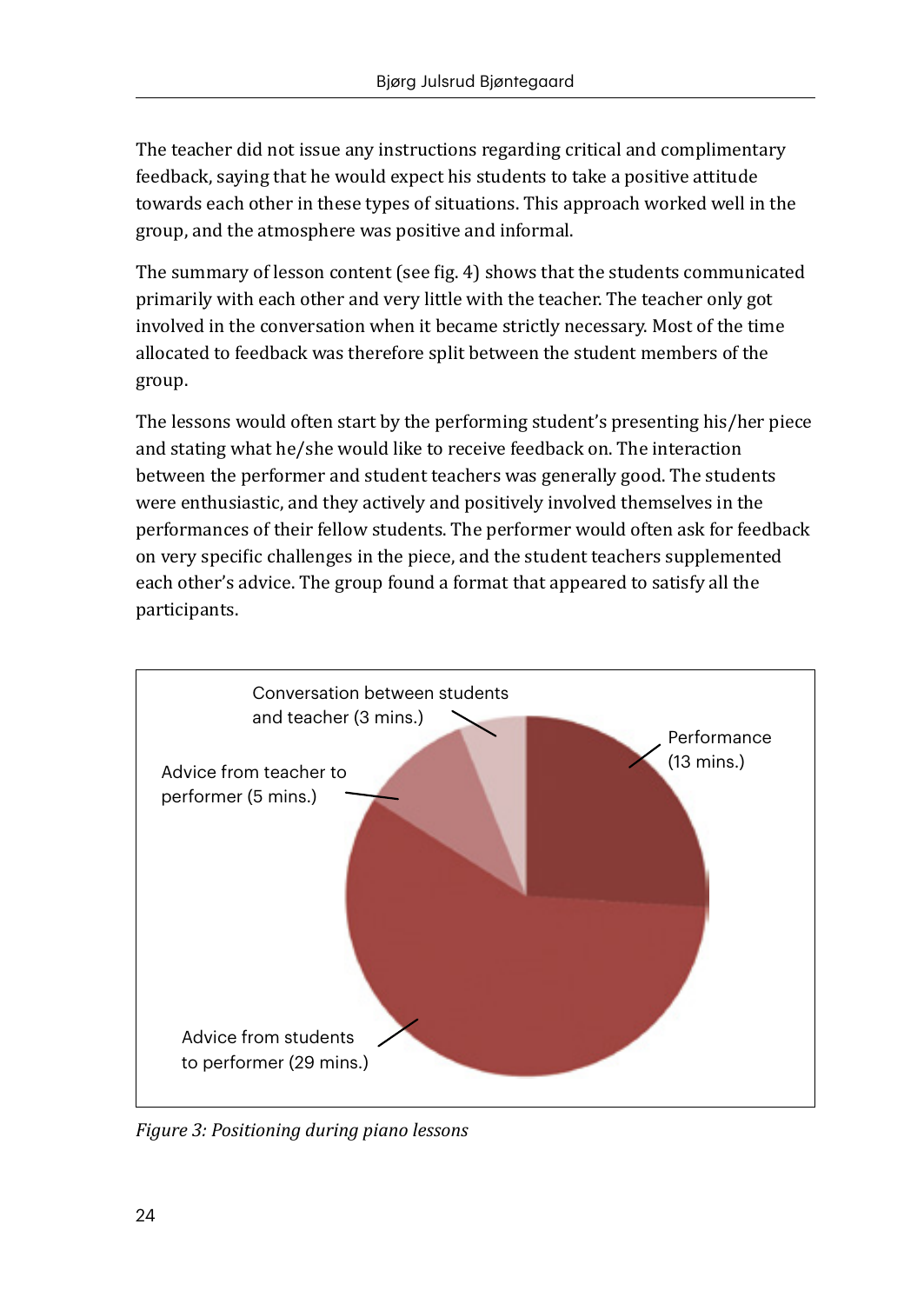#### <span id="page-25-0"></span>5.2.4 Feedback from the students

All of the piano students were positive about the project. They benefited greatly from listening to feedback on their performances from fellow students. The Eastern European student particularly mentioned the transparency at NAM as well as the desire to make the students more independent by trying out new teaching models. She had little experience of such attitudes in her home country. She says:

*It could be that we were lucky and had the right people and right teacher in the right place, but it definitely has to be like that. You are not alone with the teacher and you are not with too many people. This is the perfect match. I am delighted.* 

The student points especially to the challenges and benefits of being able to work in small groups where you cannot hide behind other students. Later in the interview she also describes how she has learnt to listen to and take on board the opinions of her peers, even if their views may differ from her own. She has also become less anxious about performing in front of others, and she considers her fellow students to be her friends from whom she can seek advice and guidance. She continues:

*All the piano players should learn to communicate... When you have to do it, you have to find ways of saying things... You just sit there and it is very special that everyone in the group knows ways, how to work and how to practice. You usually have your own experience, and it is nice to share it with friends. It is a good way.* 

This student was also very satisfied with how the teacher chose to take a passive role in the discussions. Although he did not say much, it was still very important that he was there and could offer help when necessary.

One of the other students pointed to his own challenges in terms of speaking to and with others about issues concerning his own and others' performances. He says:

*Having to say something, having an opinion about others, does not come naturally to me, but it was great to have to do it since it's not something I would normally do. Sometimes it felt as if you had to have an opinion even when you didn't, but things eventually got better and better. It's a great way of gaining a bit of teaching experience.* 

*Figure 4: Average timings during three piano lessons*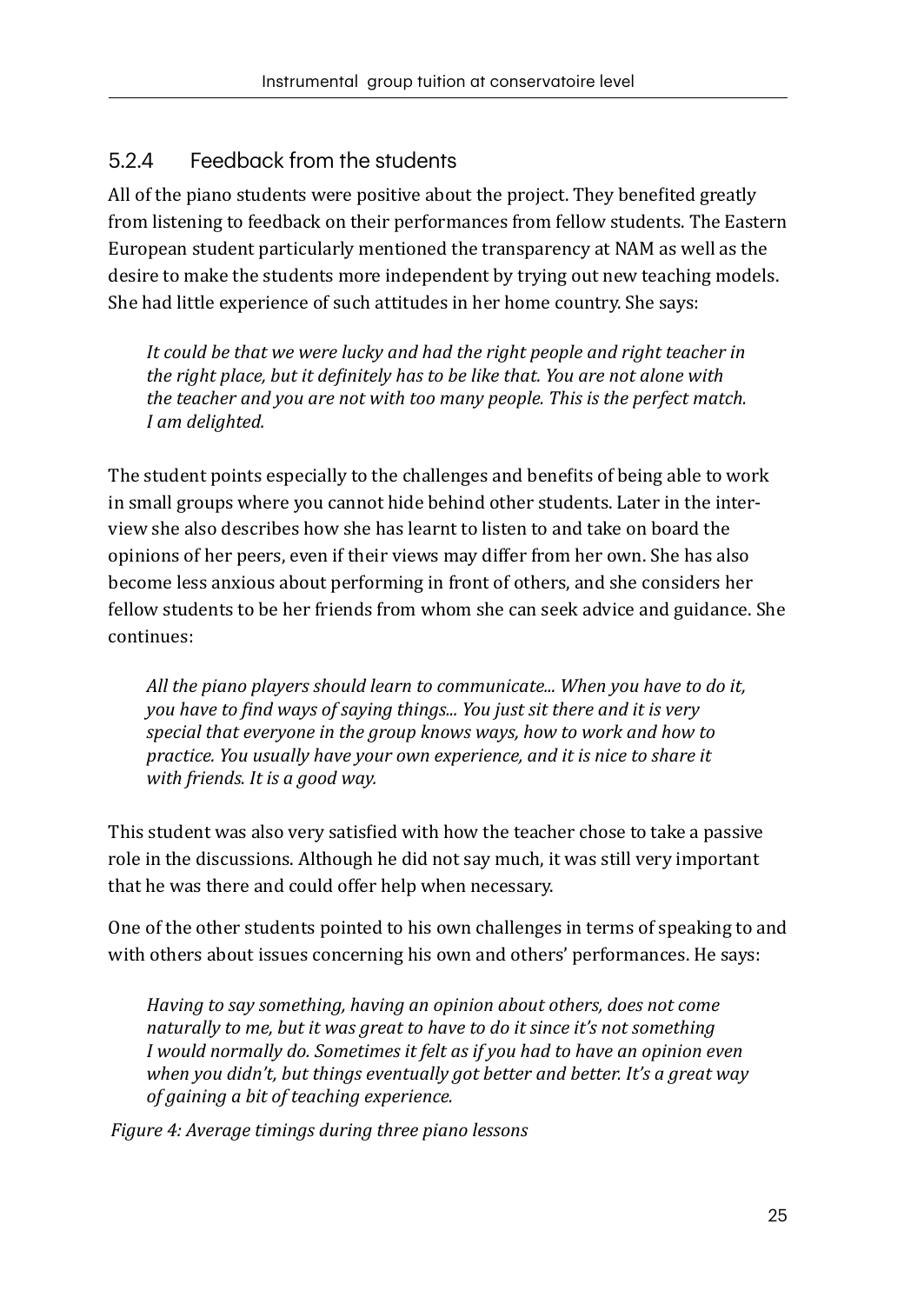<span id="page-26-0"></span>This student also says the one-to-one lessons with his teacher are good but that he also appreciates hearing other people's views. He says he used to get quite nervous before these lessons, especially when he had not prepared particularly well. This student, too, appreciated the passive role of the teacher during the group lessons and said he only got involved when he felt it was absolutely necessary. The student therefore began to realise that his statements were valid, since the teacher did not intervene with additional comments. However, the student had to make a great effort to work out how to formulate his advice to fellow students in a constructive way.

The third student initially found it difficult to criticise her fellow students. She says:

*Then I realised that I'd said something useful and that I had something to offer. That was almost the best thing about it, being able to teach others ... And it's been a really nice experience. I found that we supported each other in our piano playing. There was a positive energy. It's great to be in the company of people I know wish me well. It lessens the competitive pressure at the Academy ... It's strange how simple, practical moves actually work – placing the students in groups around the piano ... I feel that I've become more aware when listening and that I've become a better musician by listening to others. My ear has become better attuned in a way to different variations in sound etc., the way you sit, the way you look, the way you feel inside.* 

She also said that with this model the students are given additional tuition on their principal instrument every week, which requires a greater effort in terms of preparing for every lesson. Her challenges, like those of her fellow students, have been that it is not always easy to put your thoughts into words. She found it challenging to give feedback that did not cause upset, but she still thinks this went well.

#### 5.2.5 Feedback from the piano teacher

As mentioned previously, the piano teacher had experience of working with students in larger groups. The new element was that the groups now counted three students, with the dynamics that such a make-up entails. Small groups encourage closer contact, more direct feedback and more intimacy than larger groups. The piano teacher found the small groups to be a safe performance environment for the students. The teacher says: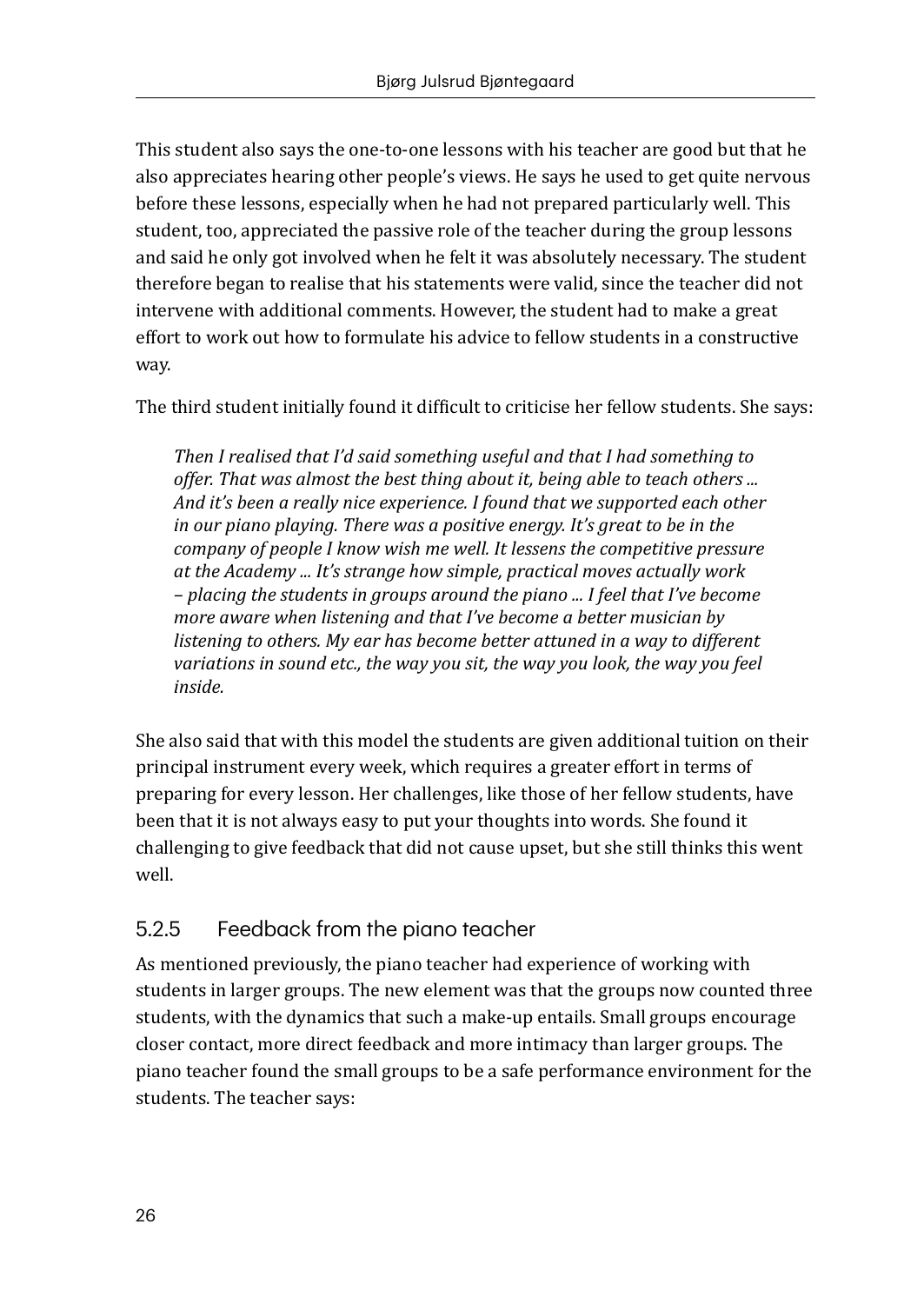*As performers we can perform for just about anyone and get very nervous about it. But in this setting, where there are fellow students present, I think the key thing is that there are so few of them, in order to create this dynamic, as I call it. Everything becomes so much more vibrant, the fact that you can talk and perform, almost like in a one-to-one lesson, and everyone can chip in without having to sit and wait for each other.* 

The teacher found that the students used the group lessons as a trial arena in which to obtain feedback and perform pieces they had not yet perfected. In piano classes there is a different culture. There are many people present, and they are all expected to produce a good performance on which they will then be assessed. According to the piano teacher, this represents three different instrumental teaching approaches that complement each other: the one-to-one lessons, the small group lessons, and the piano classes. A piano forum is also held in which the students are expected to present pieces that are almost ready for public performance. He describes the group lessons as a comfortable first step, a step that must not be too big. The piano class, on the other hand, is often perceived as a big step, and many of the students say they dread these classes. The composition of the groups is therefore very important in enabling the students to communicate well with each other.

Since the piano teacher has a large number of students, he found it relatively easy to form a group for trying out a group model. The biggest challenge was to decide on his own involvement in the group lessons. The teacher chose to take a back seat role during the lessons and to only intervene when necessary in order to change the direction of the lesson. He wanted his students to feel that this was *their* lesson and that they were responsible for how it progressed. He says:

*As to your own input, you just have to work it out as you go along. It's interesting, because they barely seem to notice my sitting there. When I do say something, it's almost as if they turn around and say: Are you here, too? I suppose that's how it should be!* 

The most important thing to this teacher was for the students to share their knowledge. He was not particularly bothered about the structure of the lessons. The students' spontaneous reactions were the most important thing. A good learning environment is essential if such a teaching model is to succeed, and the group of students worked together to create such an environment.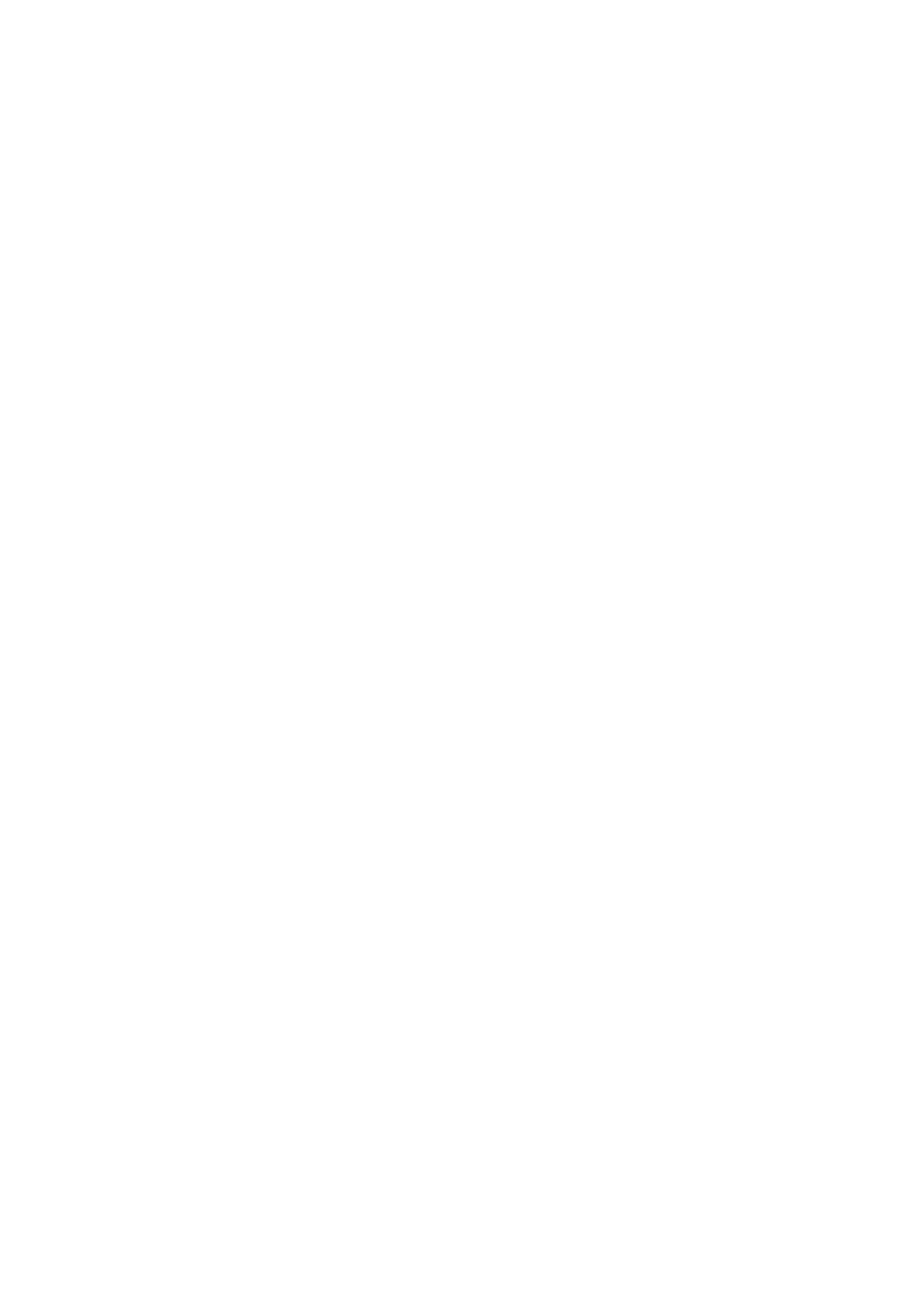# <span id="page-29-0"></span>6 Barbro Marklund-Pētersone's singing model

## 6.1 Organising singing tuition

Professor Barbro Marklund-Pētersone at the Norwegian Academy of Music has almost 40 years' experience as a singing teacher, primarily giving one-to-one tuition and masterclasses. She had no experience of teaching small groups before embarking on this project and was introduced to the horn model in order to develop a small group model for voice students.

## 6.2 Singing tuition in small groups

An accompanist was present during the voice group lessons, as requested by the teacher in order for her to try out the small group model as part of the weekly singing tuition. The teacher took 15 minutes from her students' one-to-one lessons and scheduled a group lesson, just like the horn model.

## 6.2.1 Composition of the group

The group of voice students consisted of three male singers, of whom two were in the first year of their bachelor degree in performance when the project started in the 2012 autumn semester. One of these students was Norwegian and the other Swedish. The third student was Eastern European and in his second year as a bachelor student. This combination model was therefore the two first-year students' first meeting with singing tuition at NAM.

## 6.2.2 The students' past training

The Norwegian student had received singing tuition for four years before enrolling at NAM. He had also played in bands, performed a great deal of rhythmic music and sung in musicals. His previous teacher had worked extensively on repertoire, something that the student was very satisfied with. Most of the tuition he received during this period was one-to-one tuition. His previous teachers took a "visual"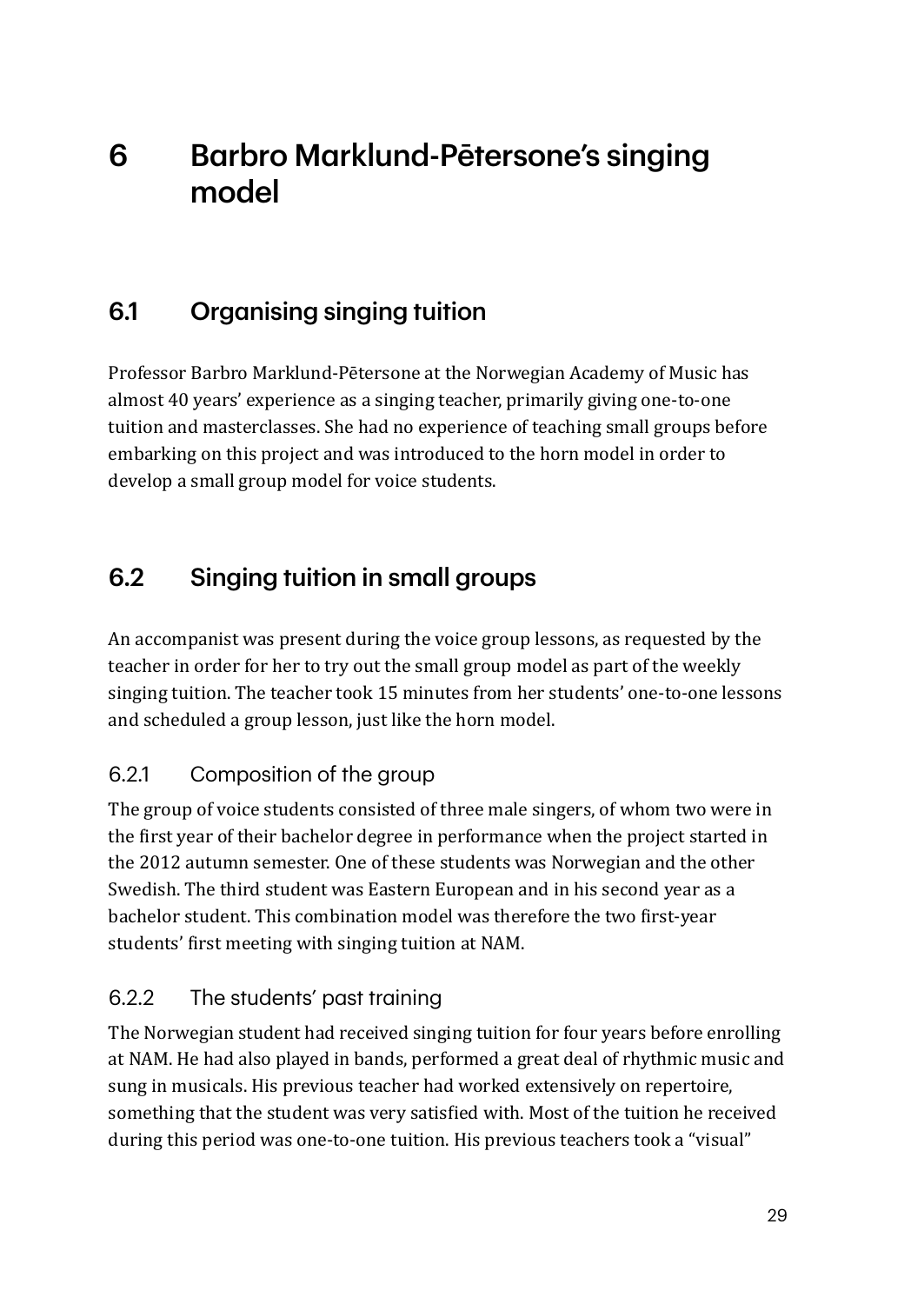approach to teaching, but they also focused on technical challenges. The musicals he performed in in his youth gradually led him towards the classical genre that he would eventually go on to study at the Academy.

The Swedish student began taking singing lessons at the age of 17 after many years of playing the guitar. He had studied with four teachers before attending NAM, around one year or less with each teacher. His first three teachers were very similar and relied heavily on visualisation in their teaching. According to the student, it was his fourth teacher – who was both a gifted teacher and a professional opera singer – who enabled the student to progress so far as to be accepted by a conservatoire.

The Eastern European second-year bachelor student had only received singing tuition for three months before enrolling at the Academy. He was very satisfied with his previous teacher. This teacher's approach focused on expression. There was little emphasis on technique. The student's previous principal instrument was the piano.

The NAM singing teacher knew little about the two first-year students before the first lesson apart from what she had heard at their auditions. She had been teaching the second-year student for one academic year. None of the students knew each other before joining the group.



*Figure 5: Positioning during singing lessons*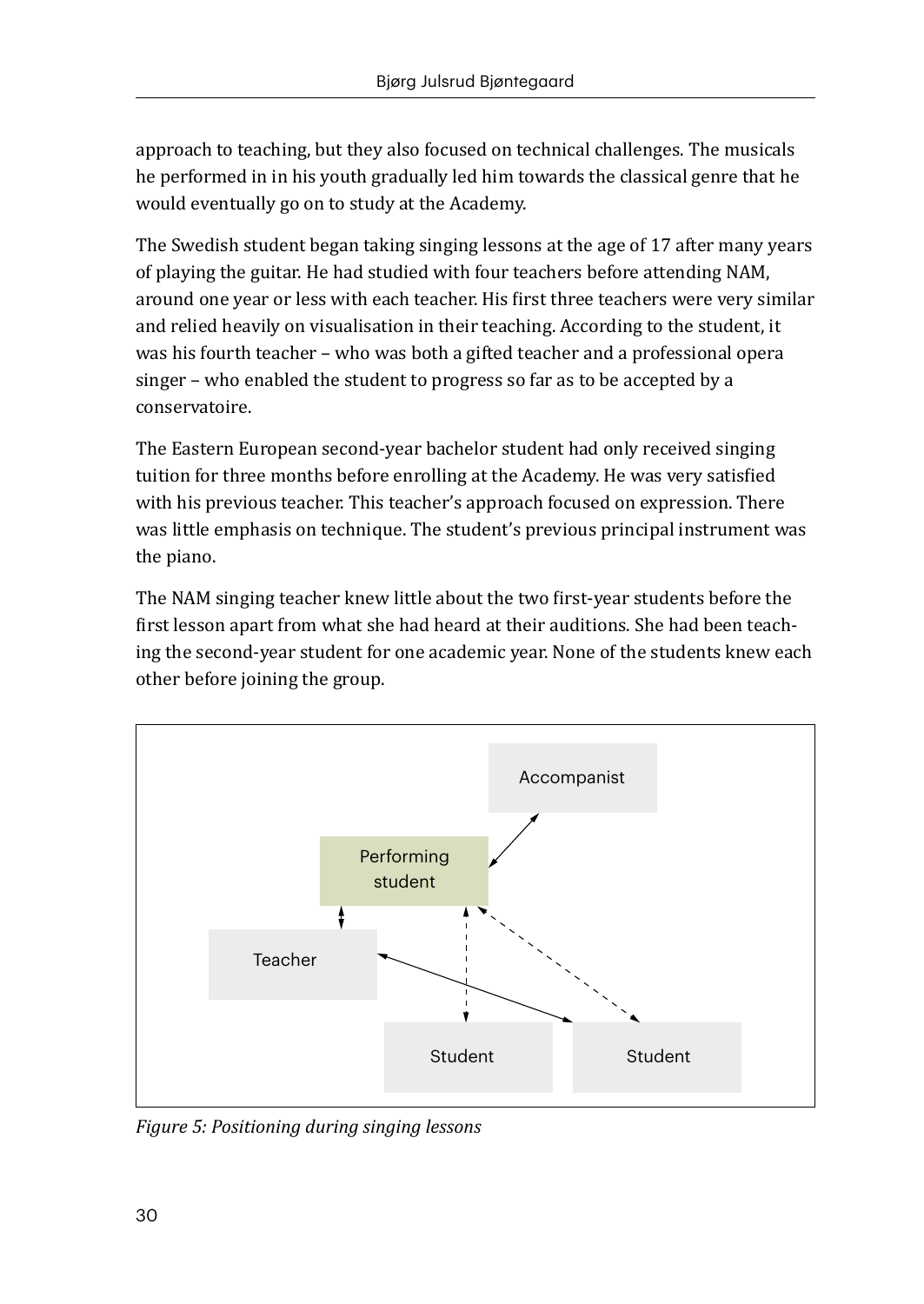#### <span id="page-31-0"></span>6.2.3 The lesson

The teacher did not issue any instructions on the positioning of the students and teacher in the room. The room was furnished with a sofa along one wall.

The teacher chose to position herself near the student performing. The accompanist sat behind the performing student, while the non-performing students retreated to the sofa along the wall (see fig. 5). The teacher did not provide any particular instructions on how the feedback and communication between students and teacher should take place, but she invited the students to provide input when they felt like it.

During the three lessons I observed the students usually introduced their allotted 20 minutes by saying what they would be performing and explaining why they had chosen that particular song. The song choices frequently involved songs that they were in the process of learning. The teacher usually took charge of the group lessons and made most of the comments. The accompanist provided little feedback. The students made brief comments along the way, often addressed to the teacher, but most of the time they were listening to the teacher's comments. The students were very responsive and attentive, and the atmosphere was good.



*Figure 6: Average timings during three singing lessons*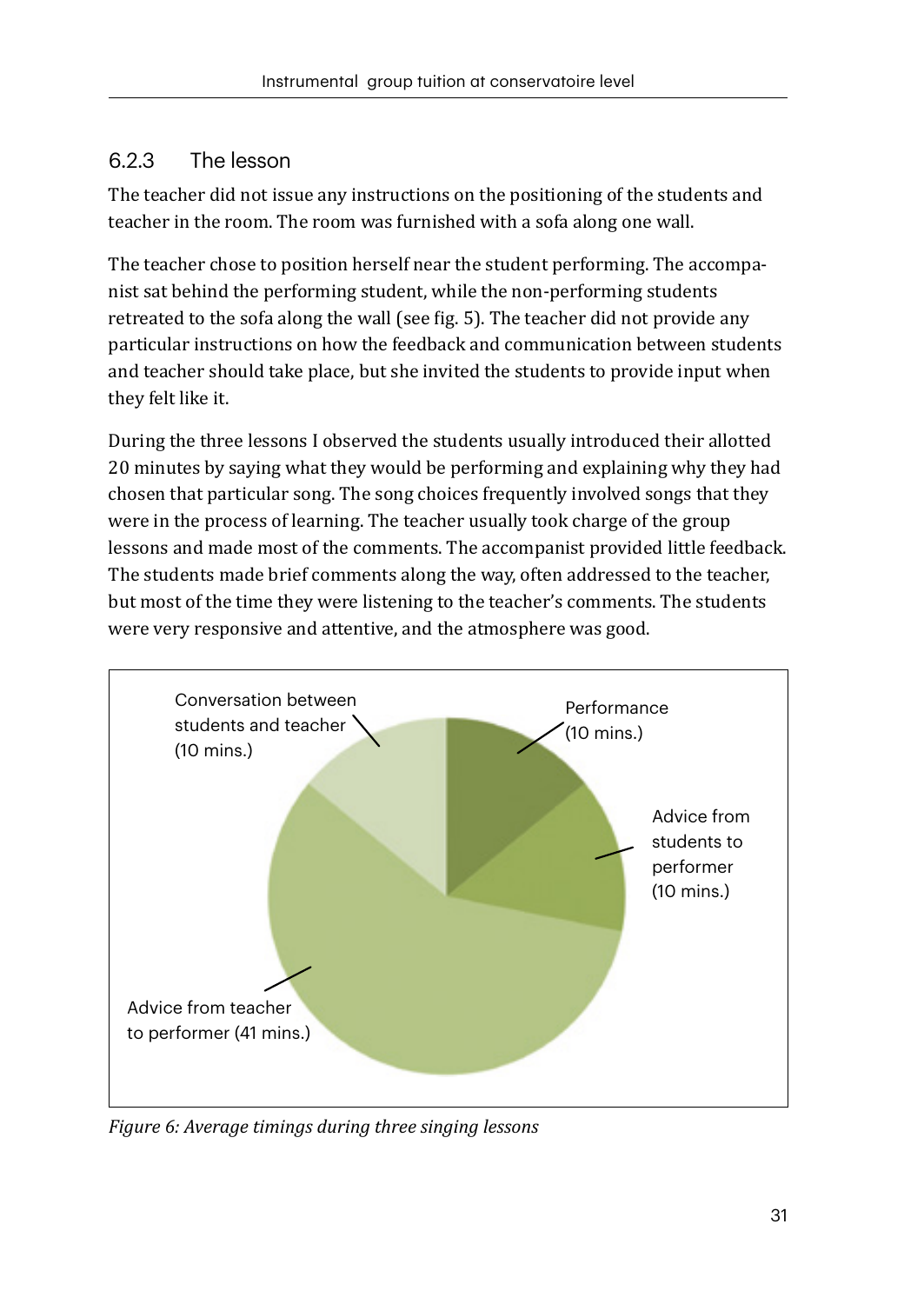#### <span id="page-32-0"></span>6.2.4 Feedback from the students

The Norwegian student was very satisfied with the group model and pointed out that he would miss it if it was discontinued after the project period. The challenges he encountered had to do with the fact that it was easy to become complacent and rely on the teacher during the group lesson. He raised questions about whether, and the degree to which, an inexperienced student should have opinions on his fellow students' performances. He says:

*If a student were to provide feedback, I feel that it would be more appropriate to comment on the interpretation rather than the technique. Of course, it also depends on how well you know each other, what your relationship is. There is much more leeway if you know the people and spend time with them outside class, too. I felt very safe and could let go and experiment a bit, and then get honest feedback.*

The student was anxious for the group to find its own dynamic and for each participant to believe that they all wanted the best for each other. He also said that even though two of the students were first-year students and completely "new", it would have been better if the students had participated more in the lessons than was the case. Still, this student found himself becoming involved because the teacher continually asked whether the students agreed with her comments. This student also saw the group lesson as a good way of preparing for the singing classes. The climate in the group lessons was very good, and it was especially good to see the accompanist and teacher in the same lesson, even though this was not a prerequisite for the success of the model, according to this student.

The Swedish student gave similar feedback. He said it was good to listen to other people's performances and that this makes you very aware of benefits and challenges associated with different singing techniques. He says:

*You can see your own problems in others, and you can hear how singers without the same problems as you have can sound. Everything becomes much clearer. You talk about it, and everyone is very sincere.*

He also perceived the group setting as safe, a place where he could discuss absolutely anything – just as in the one-to-one lessons, but with more people. This in itself was positive. He says the group worked well and that the teaching model had been very good. He continues: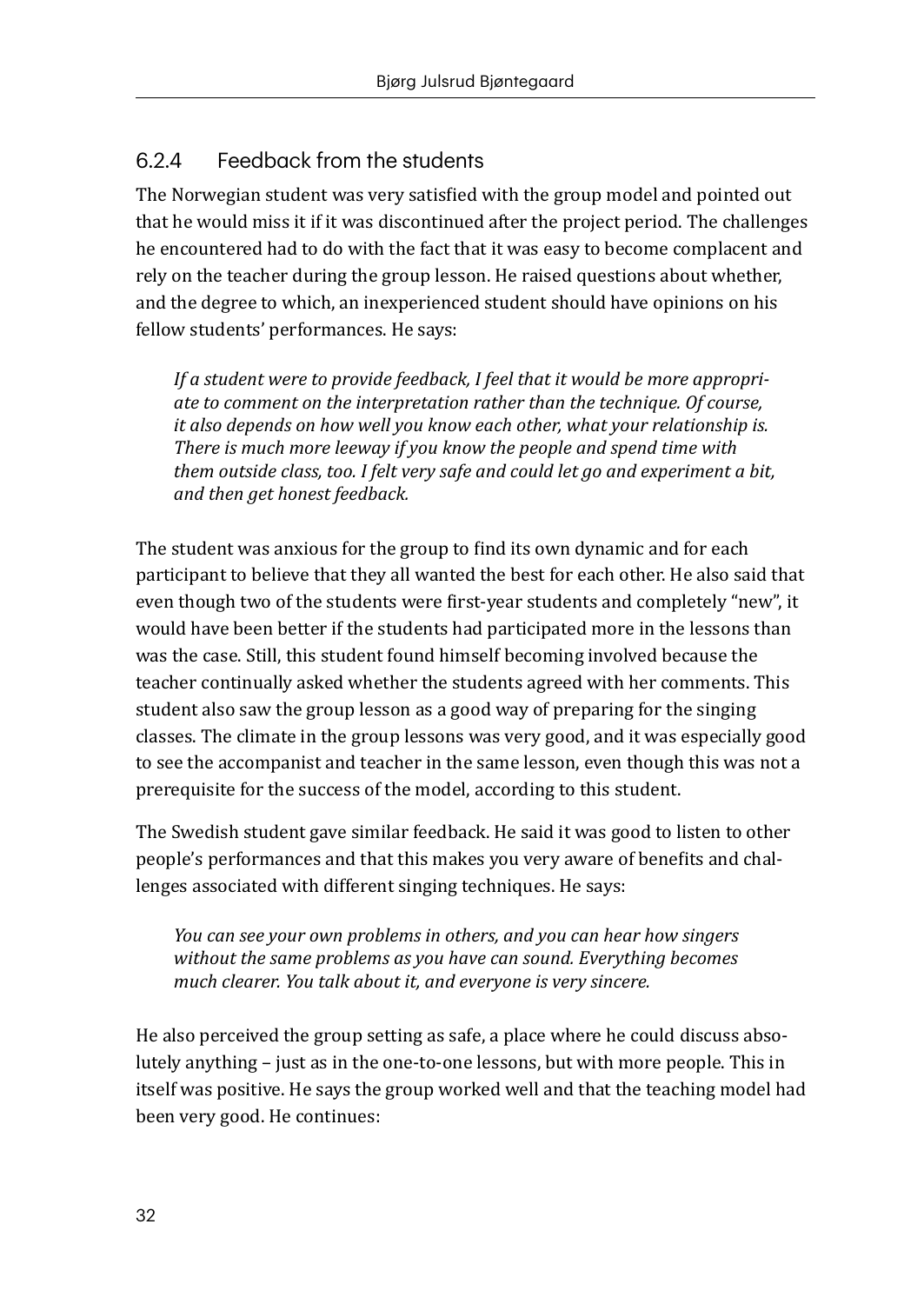<span id="page-33-0"></span>*Apart from the fact that they sing really well, it's been nice to meet others since I was new to the Academy, to get to know people very quickly. We talk a lot. I only have good things to say about the group.*

The same student also stressed the importance of the teacher's role in the lessons and especially her ability to give her students some independence. She made them conscious of what they were doing – and why. She dared to "let go", sit back and listen to what the students had to say, although she supplemented it with her own views if the students had little to say. At the same time the student said they were never pressurised into speaking. The biggest challenge was to stay focused for the whole lesson. This student saw the group as a meeting point, and he did not object to taking 15 minutes from his one-to-one lesson and using them for a group lesson. He says:

*You get so much more than those 15 minutes. The good thing has been to get access to this forum.*

The Eastern European student was less convinced, however. He says he performed for the others, listened to the others, and got to know new repertoire. He may have had thoughts and advice to share with his fellow students, but he did not wish to express them with his teacher present. He feels his thoughts are so revolutionary musically speaking that it was difficult to put them to the other students.

All the students appreciated the presence of the accompanist during these lessons, something which led them to focus strongly on interpretation.

#### 6.2.5 Feedback from the singing teacher

The singing teacher gave positive feedback on the teaching model and said the students were very enthusiastic. She says:

*The boys feel like a team ... I think they've been incredibly enthusiastic. There has been no yawning, even though it was late in the afternoon.*

She found that the students appreciated the opportunity to try out different interpretations without things getting too formal, as is sometimes the case in singing classes and fora where the students perform for up to fifty other voice students.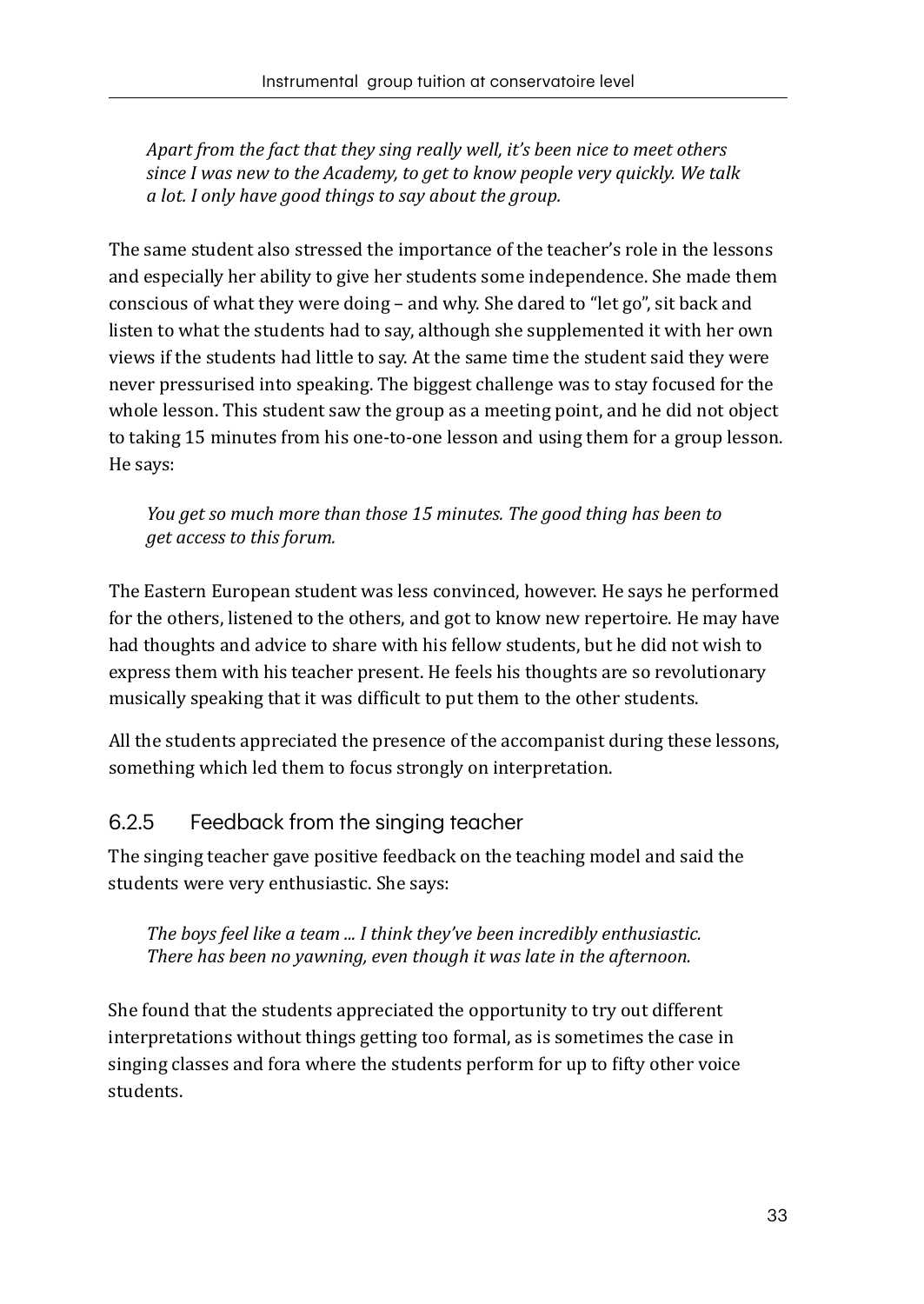Most of the challenges related to the composition of the group. In this case, with some of them being new students, the teacher knew little about each student in advance. The teacher still wanted to make the students take responsibility by deciding themselves what they wanted to sing during these lessons. The students were less good at informing the accompanist and teacher of their chosen repertoire before the lessons, however. This gradually improved as the students began to appreciate the importance of preparing properly for the lessons in order to get the full benefit from them. It was also a challenge for the teacher to ensure that no one student took up too much of the lesson and that they all felt they were equal members of the group. The teacher said:

*You have to be careful not to overlook people. Somehow you must be conscious of whom you give a platform to and whether to reign in one student in order to make room for another, so that everyone is given roughly the same amount of attention.*

The teacher would have liked to see the students be more active during the lessons. She continues:

*I would've liked them to speak more, and indeed I thought they would've spoken more than they did. I tried asking the "sofa", but when there was no reply I just had to take charge of the situation, but I hope they felt they could intervene at any time.*

The teacher was also very clear that the accompanist's presence in the group singing lessons was necessary. The accompanist was of the same opinion but said that these lessons were challenging for the accompanist, because the students did not always give advance notice of their repertoire.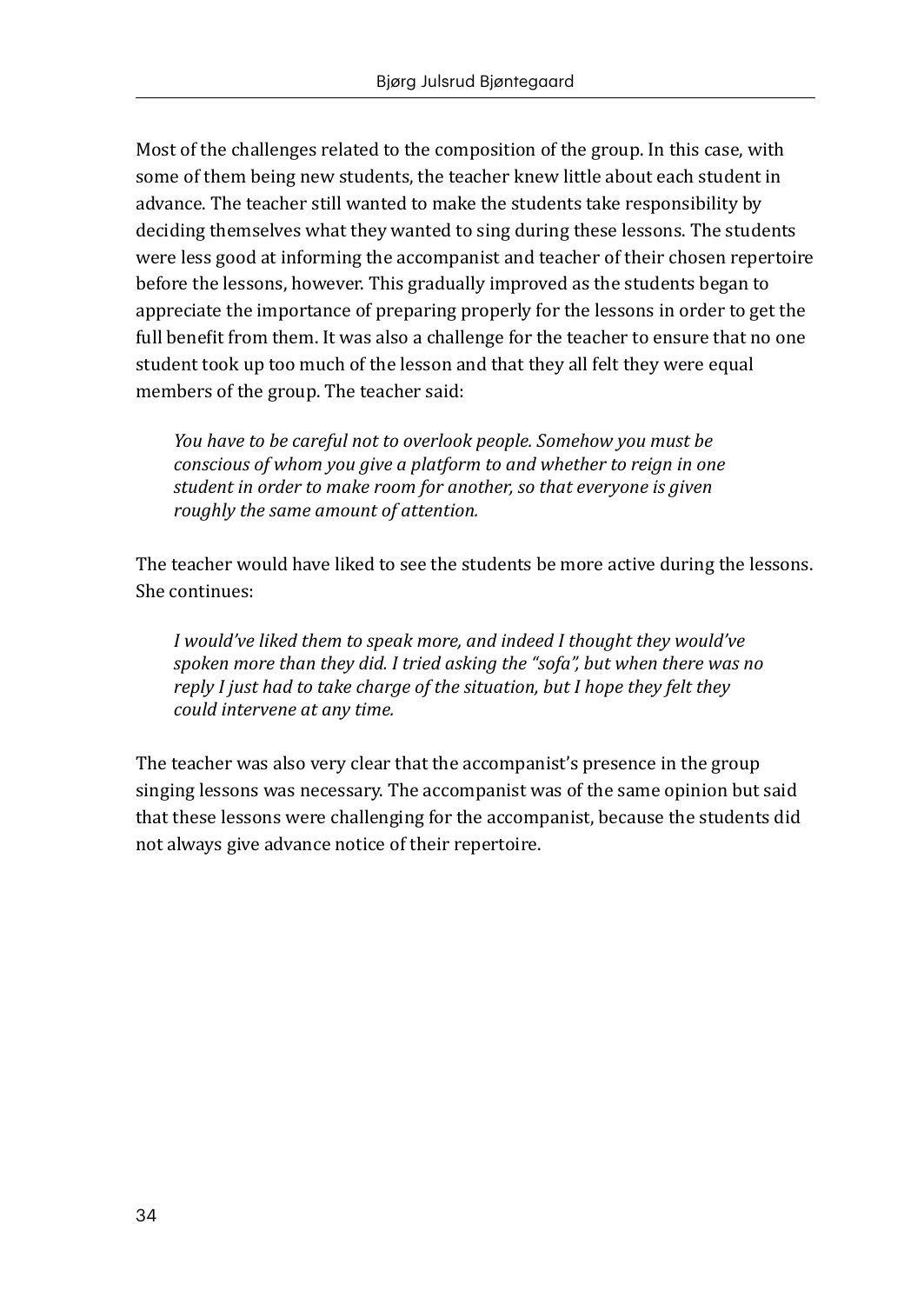# <span id="page-35-0"></span>7 Björn Nyman's clarinet model

## 7.1 Organising clarinet tuition

Associate Professor Björn Nyman at the Norwegian Academy of Music has almost eight years' experience of teaching the clarinet at conservatoire level. As well as one-to-one tuition he also has experience of giving clarinet classes. There are often as many as 15 students present in the clarinet classes, and the teacher feels there is less time to provide in-depth feedback during these classes. He became interested in the small group model following a presentation of the horn, piano and singing group models given to the faculty in autumn 2012. The scope for giving each student additional study time in a group setting was one of the reasons why he wanted to try out the small group model.

## 7.2 Clarinet tuition in small groups

Inspired by the horn model, the clarinet teacher chose to adopt the model with three master students in the group.

Every week the teacher would post two lists on the door to the clarinet studio: one with a timetable for one-to-one lessons and one with a timetable for group lessons. The master students were asked to add their names to both lists every week. NAM students doing a master's degree in performance generally have 75 minutes allocated to tuition on their principal instrument. The teacher chose to turn all principal instrument lessons, at both master's and bachelor's level, into 60-minute lessons. The master students thus had one individual lesson and one group lesson each lasting 60 minutes every week, with 15 minutes being taken from their one-to-one lessons to create a group lesson. This way the one-to-one lessons and group lessons were of equal length, which made it easier for the teacher to organise the clarinet tuition.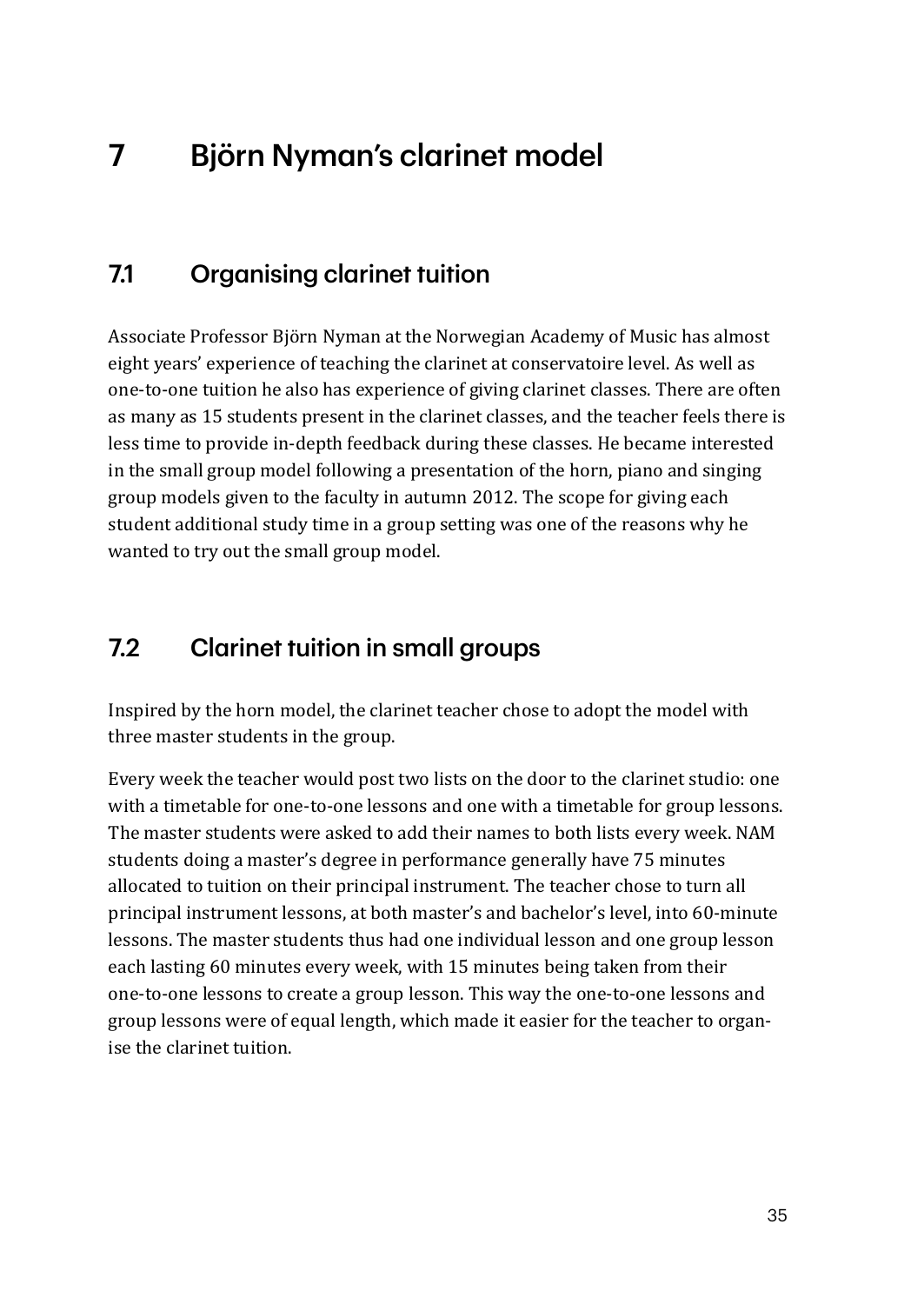## 7.2.1 Composition of the group

The teacher had six master students in 2012 whom he wanted to participate in the small group model. These students could sign up for one of the two group lessons held every week.

The bachelor students were invited to take part in the small groups in addition to their one-to-one lessons if any of the master students were absent. The bachelor students repeatedly took up this offer. They kept an eye on the lists and signed up just before the lesson. This meant the groups changed every week, depending on who was available.

## 7.2.2 The students' past training

Two of the Norwegian master students participating in the group lessons were interviewed. One of them had gone through the traditional Municipal Arts and Music School system, initially receiving 30 minutes of one-to-one tuition every week and later additional time with an accompanist. Her Municipal Arts and Music School training was followed by one-to-one tuition in upper secondary school and tuition in the NAM junior department. The student also had a wind band background. She was happy with the previous training she had received.

The second student had received group tuition at the Municipal Arts and Music School together with two other students. She never received one-to-one lessons at the Municipal Arts and Music School but did not feel she was missing out at the time. The student got to perform a great deal of interesting repertoire, participated in competitions together with the others in the group, and enjoyed herself very much. By listening to others in the group, she also became more conscious of her own playing. It was only when she enrolled in upper secondary education that she began to receive one-to-one tuition. Group tuition was therefore a familiar scenario for this student.

## 7.2.3 The lesson

The students found their natural place in the room – gathered around the student performing (fig. 7):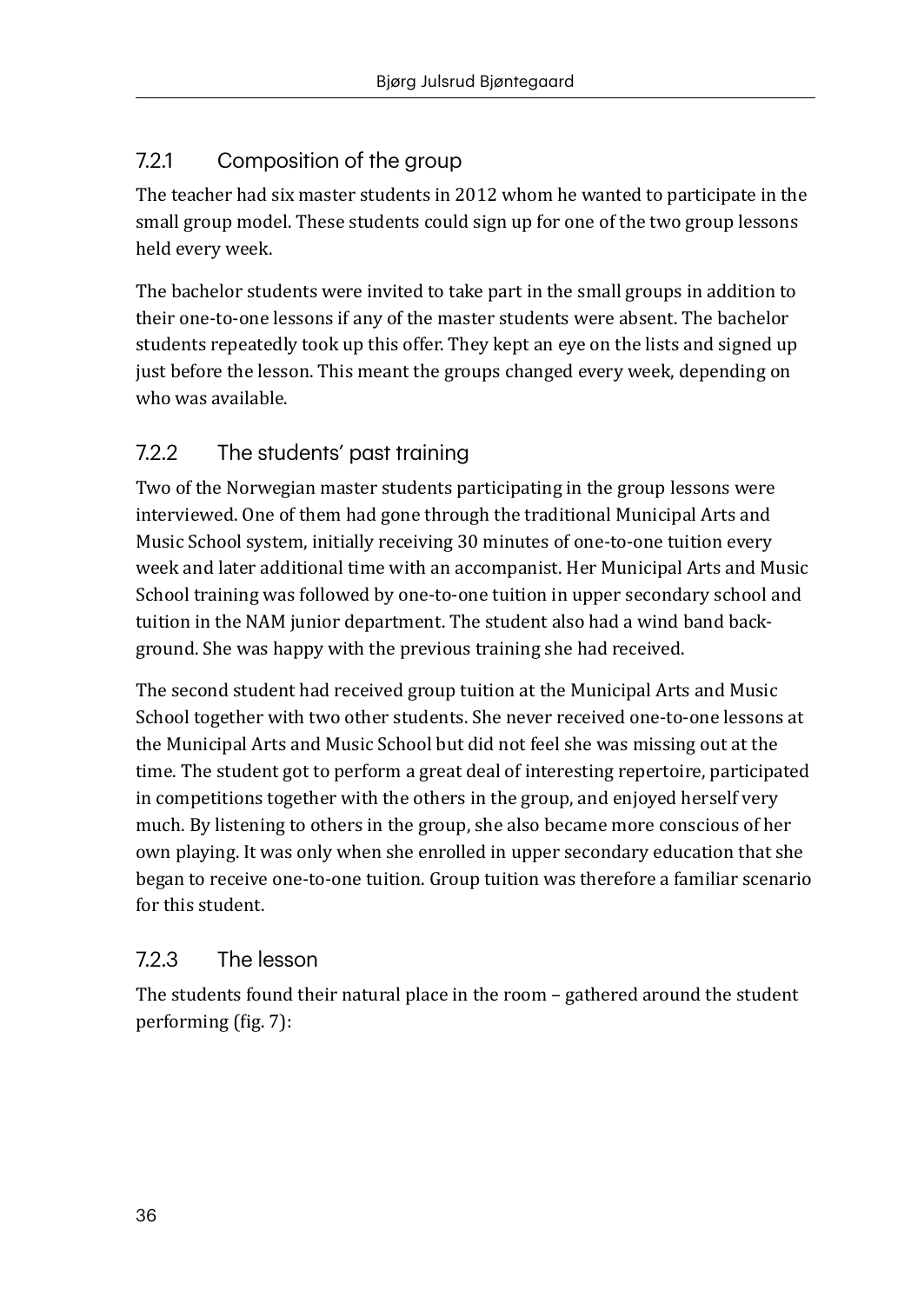

*Figure 7: Positioning during clarinet lessons* 

The students were allocated 20 minutes each during the group lesson. The teacher let the students speak first. He listened to the students' comments and picked up on some of the comments in his final evaluation of each student. The teacher was generally speaking at the same level as the students in terms of giving feedback during the lesson, but he chose to draw the final conclusions towards the end of the lesson. This is reflected in the time spent on communication between the group's participants (see fig. 8).



*Figure 8: Average timings during three clarinet lessons*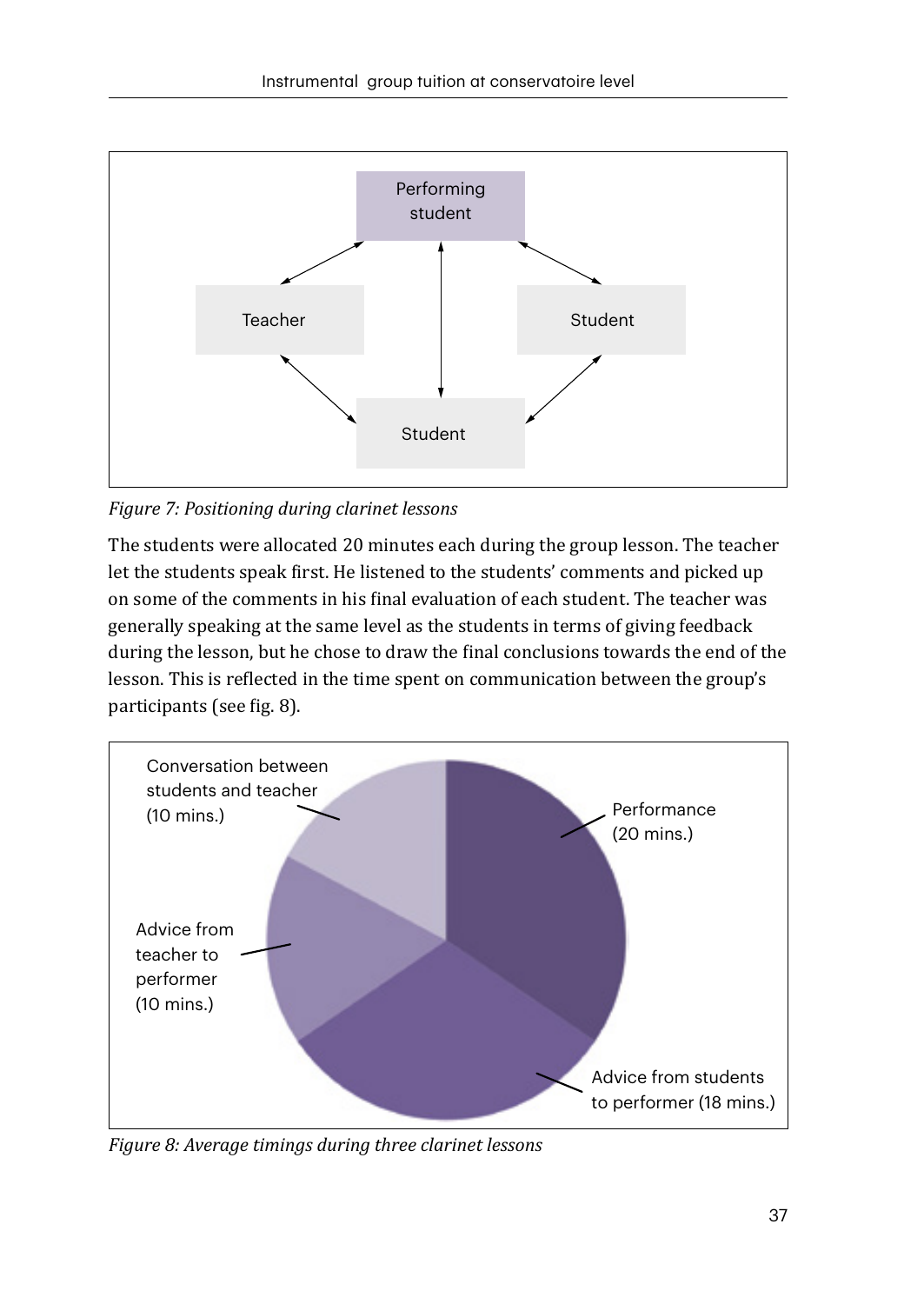## 7.2.4 Feedback from the students

The students said that the small group lessons shared some features with the clarinet classes. However, each student was given more time and attention during the group lessons. The group lessons provided more room for in-depth study than did the clarinet classes. The students were inspired by listening to their peers and experiencing the different qualities of their performances. They found it particularly useful to learn how other students had solved specific performance challenges. One of the students also said she felt 75 minutes can be too long for a one-to-one lesson. She felt she benefited more from the allocated tuition time when it involved such varied tuition models. It is good to be "pushed" into putting your own challenges and those of others into words. She says:

*I think it's as important to have to say something as it is to play something, because putting thoughts into words has been difficult. It's good to hear – she does this and that, but what is she* actually *doing? Putting thoughts into words is an equally important part of performing.* 

The students also said that the group setting is good for trying out things they are working on and for asking for advice along the way. One of the students said:

It's nice to feel confident enough to perform in front of my peers when *things aren't entirely ready. And being able to say that it's not quite ready yet, and then play and see how it goes ... It feels great to know that this is just fine.*

The students also describe how the time it takes to move from the stage where they feel they do not master the material well enough to being ready to perform in front of someone has shortened after the group lessons were introduced.

When asked directly whether such a model could work on the bachelor programme, the students say they are aware that the bachelor students are very satisfied with the horn model, whereby 15 minutes are transferred from the one-to-one lesson to the group lesson. They initially felt 45 minutes for a one-toone lesson seemed rather short, but when adding the group lesson to that, it may be a good solution. The students are also of the opinion that a great deal rests on how efficient the teacher is in the lesson and on each student's attitude.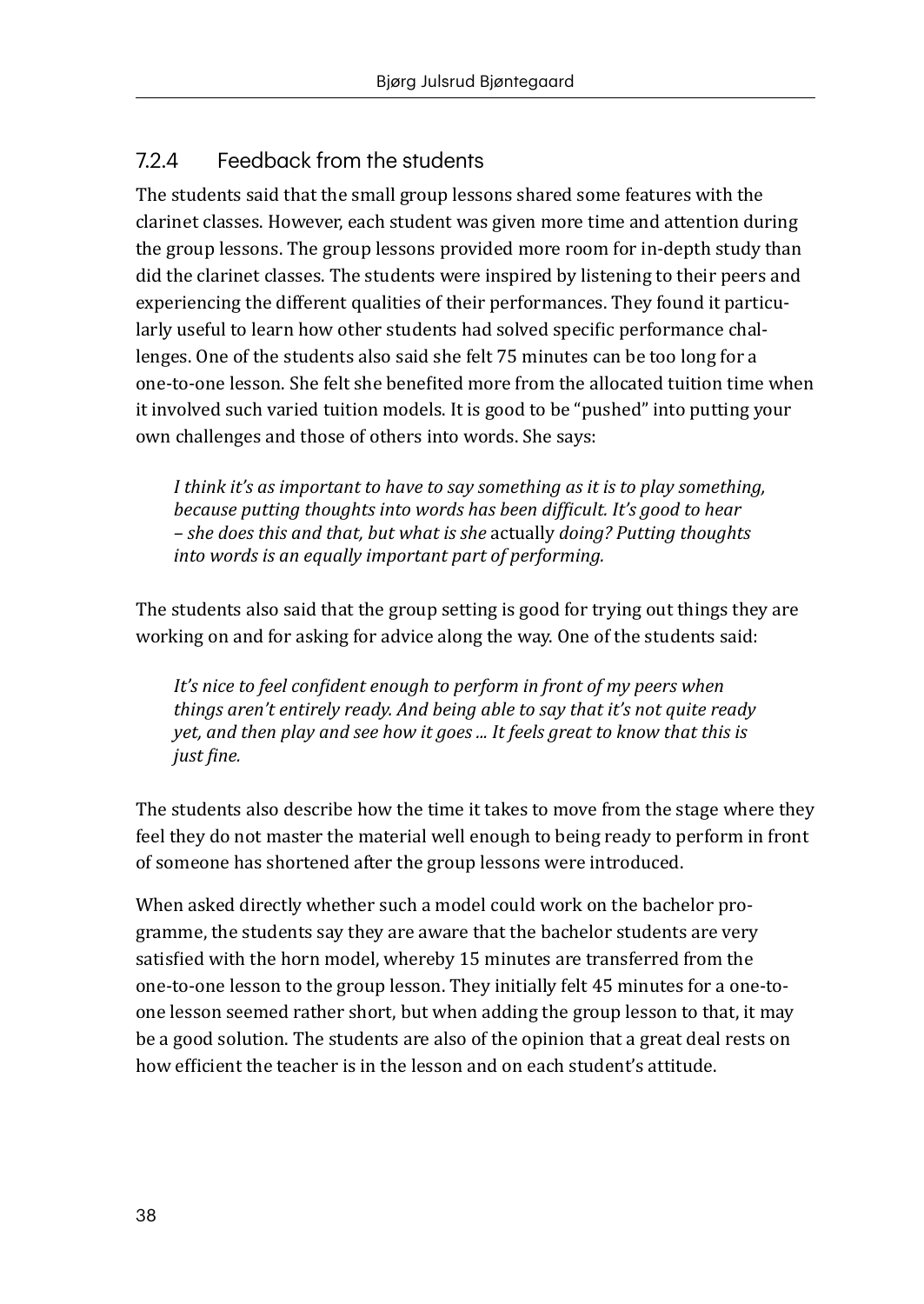The students also believe that the clarinet teacher's method – whereby the students speak first and the teacher makes his remarks at the end, including remarks on the students' comments – works well. One of the students said:

*The way we do it, we speak first and then he joins in... We're there to learn from him as well. I feel it works really well that we get to speak first and then he joins in and assumes the teacher role at the end.* 

The students also see the positive aspects of switching groups every week. They believe that such a varied structure makes them even more confident performing in front of others outside their regular group. However, the students suggest having fixed groups on the bachelor programme. One of the students also made a remark about listening to other students performing the same piece:

*On the bachelor programme I was very uncomfortable listening to someone play the same material as me ..., but now I think I've reached a stage where I've started to realise that that's just how it is ... I've got no problem with it any more, and that's a good feeling.* 

#### 7.2.5 Feedback from the clarinet teacher

The clarinet teacher says that the most positive aspect of the model is that the students get to perform a great deal more. Especially master students with a large repertoire and numerous competitions/auditions in the pipeline need to perform in front of each other, perform their pieces several times, listen to others perform, be heard and be inspired. He also acknowledges the importance of the students' being able to express themselves verbally and to analyse their own performances and those of others, partly to become better teachers of themselves. The teacher says he has attempted to get the students to put any challenges they encounter in the one-to-one lessons into words, but he has not fully succeeded. He found that the students became better at expressing themselves once they had to form an opinion on each other's performances in the small groups. He has not yet experienced a single negative challenge or feedback relating to the combination model. In respect of disagreements over interpretation, he says:

*It may be that I disagree with them on matters of interpretation, and I will say so, but that doesn't mean that what they're saying is invalid. It's my view that they should become individual musicians and not play the way I play. I'd rather ask: what's the idea behind it ...? These are positive challenges. A greater challenge may be one relating to feedback to and between bachelor*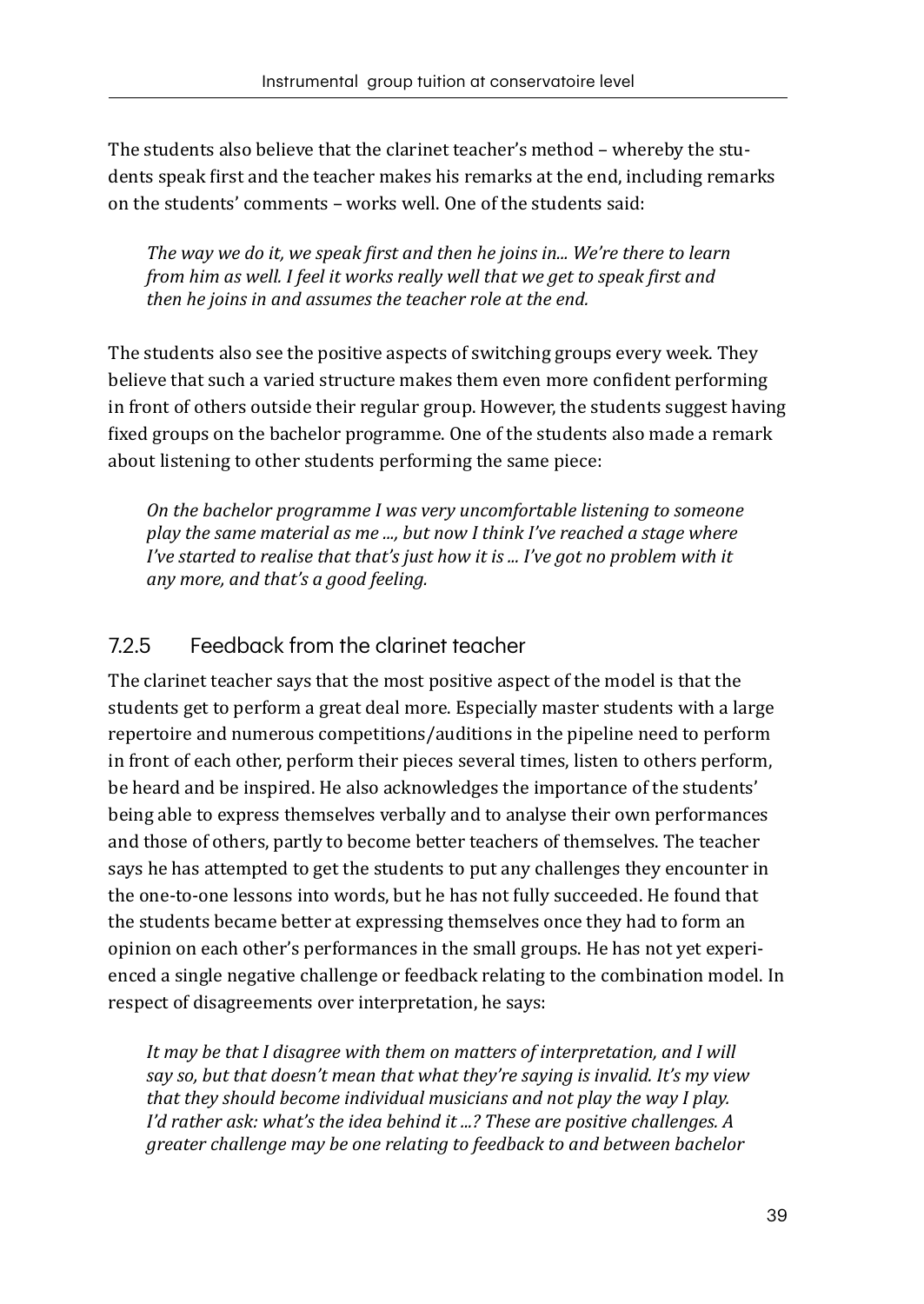*students, who are often at a different stage of their instrumental development. Here you have to be more careful about the feedback you give in the group.* 

The teacher considered adopting the small group model for the bachelor programme, but instead opted to use the 60 allocated minutes at this level for one-toone lessons. He says the need for individual focus on rudimentary skills is very important for the bachelor students. The teacher still suggests the model could be introduced to the bachelor programme, albeit not necessarily weekly – perhaps once every month.

To further develop content in the group lessons, the teacher is also considering putting together groups according to specific themes that will form the basis for the group lesson.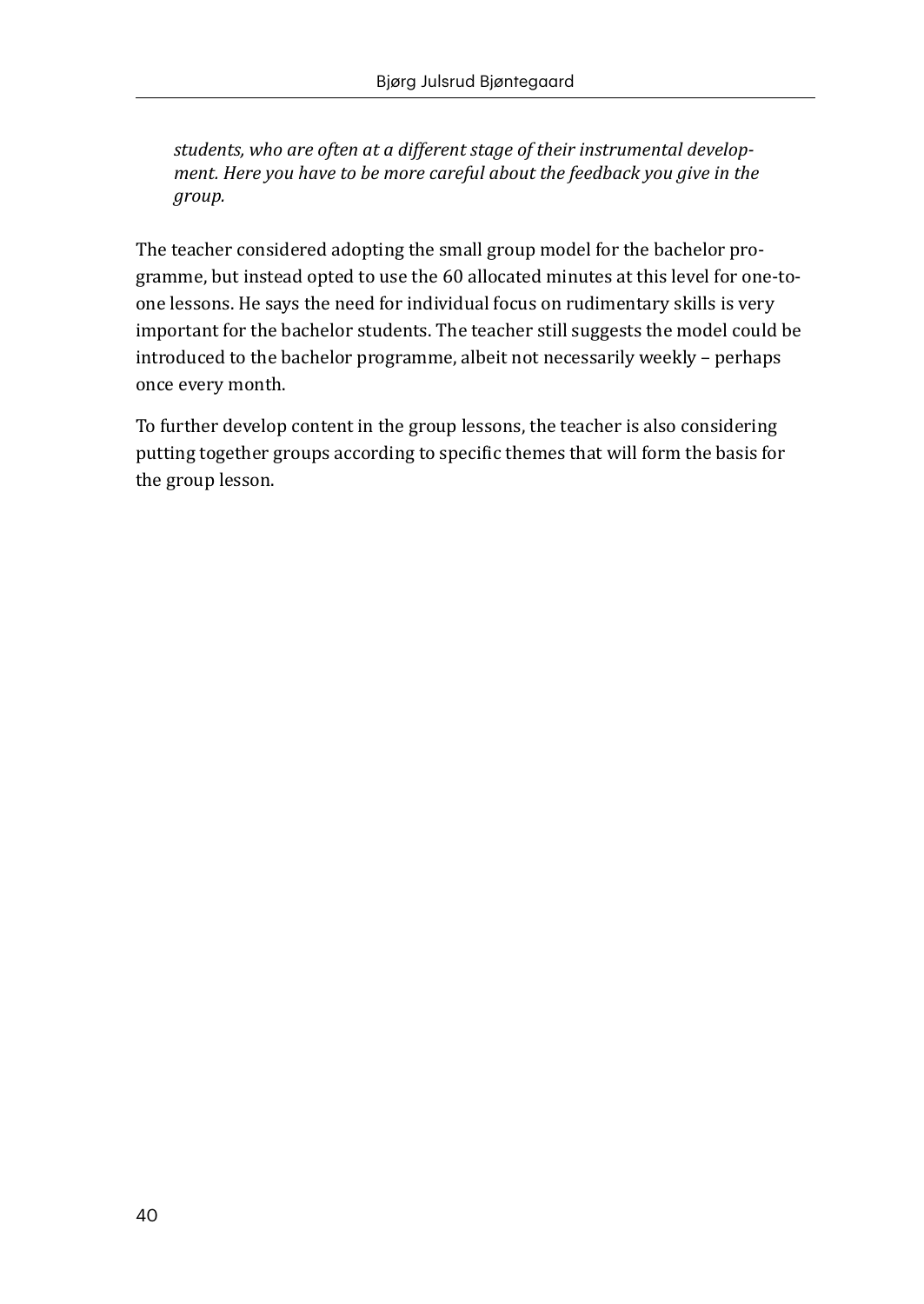# 8 Violin and viola models

Three violin and viola teachers at the Norwegian Academy of Music were interviewed about the project. These three teachers use their own group/class models that they have developed over several years. Thus they did not participate in the project linked to the horn model, but they do have perspectives on their teaching that are interesting in this context.

## 8.1 Morten Carlsen's violin/viola model

Professor Morten Carlsen at the Norwegian Academy of Music is a viola player with 25 years' experience of teaching the viola and violin. He says he first trialled string classes a few years ago. At the time he found that this form of tuition was very vulnerable. One unmotivated student was enough to ruin the atmosphere during a class. On the back of these experiences he has developed a model that emphasises the need for a good climate in order to create healthy competition and a positive learning environment.

## 8.1.1 Composition of the group/class

Morten Carlsen's viola/violin class is made up of all his students. There are usually between five and eight students in these classes, and outsiders familiar with the concept occasionally also attend. The classes are in principle open to everyone.

## 8.1.2 The class

In the last few years Morten Carlsen has given two regular classes a week, often one technique class and one repertoire class. All the students should in principle be prepared to perform in every class. It does not have to be a big performance, perhaps even just a scale or similar if they have not prepared a piece. The students must always be ready to give technical demonstrations during the classes. For various reasons the groups are occasionally smaller than planned. This leaves more time for each student. The groups are never cancelled. The teacher says that he spends roughly the same amount of time teaching under this model as if he had only taught the students individually. He does not keep a detailed timesheet but is flexible with regard to his time use. Overall, the students are given the teaching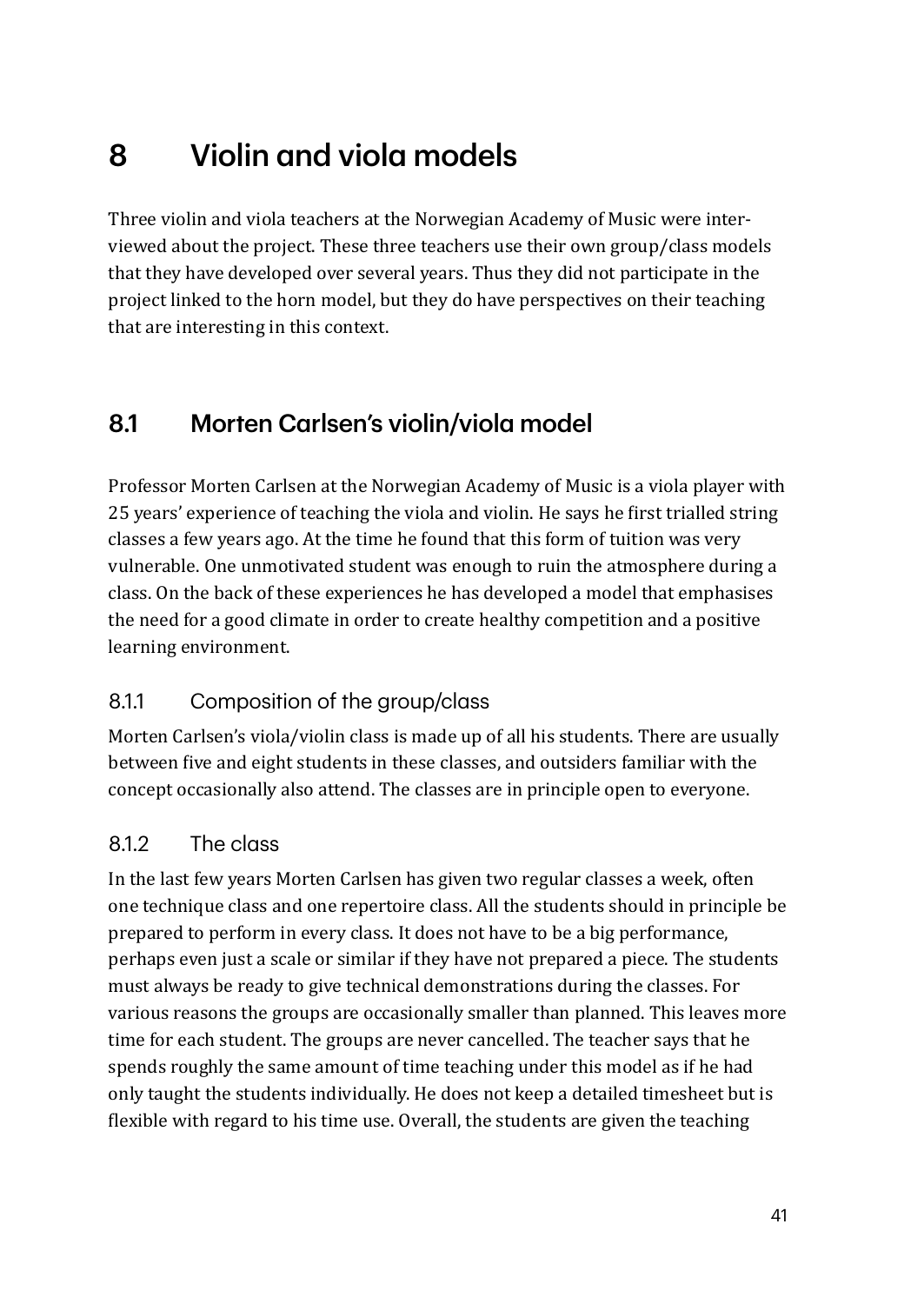hours they need and want. During the classes Morten Carlsen focuses consciously on issues that can – or even should – be taught with several students present. This makes better use of the allocated time, and the time spent on each student is balanced out by the combination of one-to-one lessons and string classes. According to the teacher, the students appear to be very satisfied with the model.

## 8.1.3 Feedback from a student

I interviewed one of Morten Carlsen's students about her experiences with the string classes. The student has played the viola since the age of 16 – preceded by a few years of violin tuition. She had been a student on the music programme in upper secondary school and in NAM's junior department before being accepted on the bachelor programme in performance at NAM. She was studying for her master's degree when she was interviewed. This student has studied with Morten Carlsen for eight years.

When comparing herself to other students who had studied with different teachers, she can see the importance of the team building that has been a conscious part of this teacher's teaching philosophy. He has created an environment in which all the students know and respect each other. This is not necessarily the case with other teachers, says the student. The students will often not know much about each other's performance skills unless the teacher enables them to get to know each other. The benefit of knowing their fellow students is that the students get involved in each other's learning processes and come to realise that other students, too, have to work hard before a piece is ready for public performance. It is therefore highly important that the students perform something every week.

The student describes the one-to-one lesson as a meeting between teacher and student. It is a private conversion that benefits from not having an audience. The string classes are more public and aimed at an audience. The student has found that both she and her teacher act differently during these classes. She feels that the student-teacher roles are more prominent in the string classes than in the one-toone lessons, where the communication is more personal. The different approaches in the lessons/classes are highly valuable and give the students additional perspectives on their learning. However, the string classes are perceived as being student-led. The teacher intervenes if he feels that the feedback is going "off-course". In such cases he will encourage the students to comment on different elements of the performance, e.g. one student is asked to comment on rhythm, one on sound, one on vibrato. The teacher encourages the students to be specific in their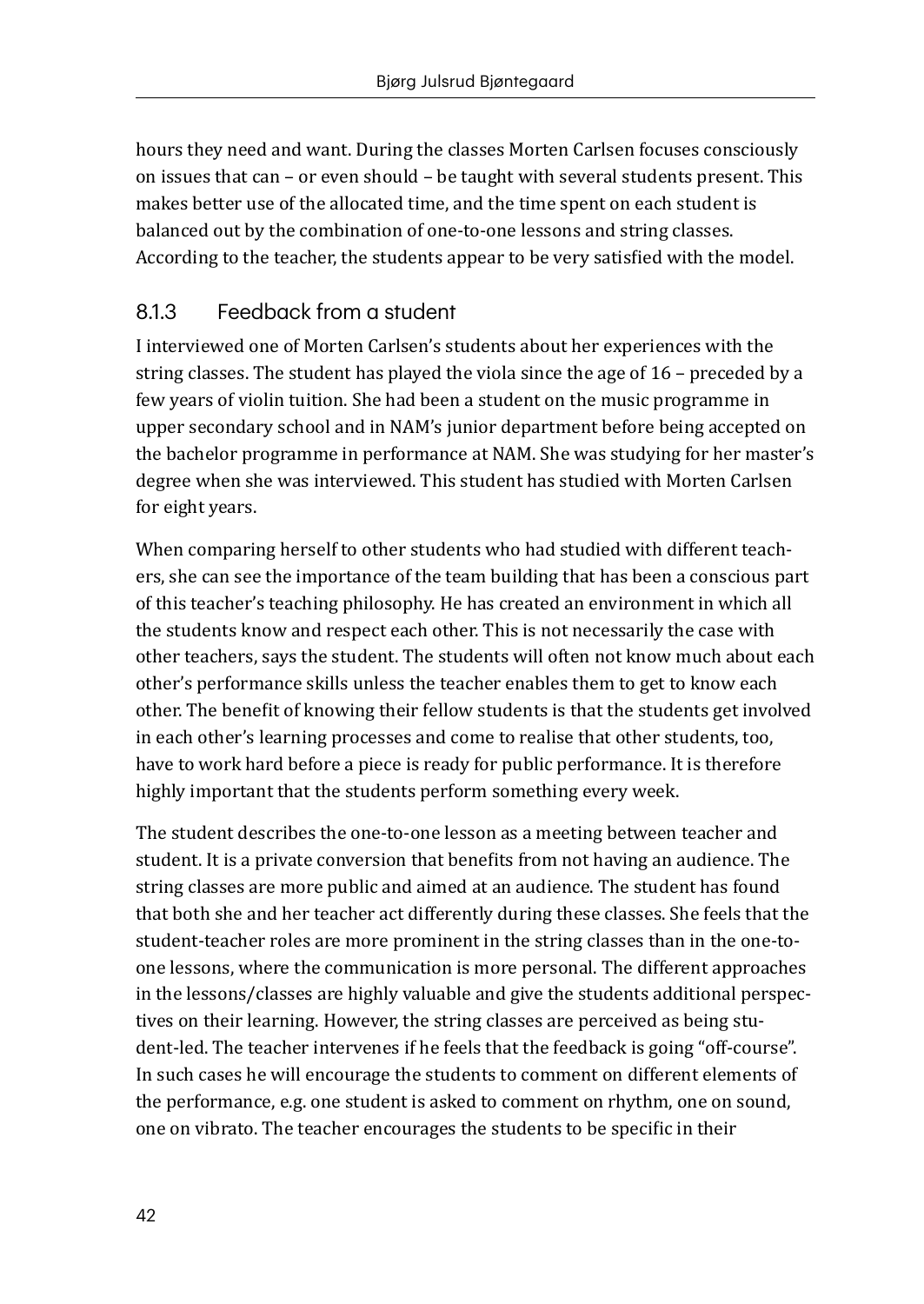feedback. This particular student found all the classes to be useful, including those where she did not perform. The challenges posed by having to give feedback are positive in themselves. The teacher also helps to further refine and concretise the comments with his input. The student says she has benefited greatly from her fellow students' feedback over the years, especially when she was a bachelor student receiving feedback from master students.

The student points to the sense of solidarity that develops across different year groups as a result of the string classes. The students become genuinely interested in each other. Receiving feedback several times during the week is also useful. Although the students are competing for the same jobs, she feels there is a healthy kind of competition between them because they have become involved in each other's development. The students work together to get better.

The string classes were one of the main reasons why this student sought out Morten Carlsen when applying for the master's programme.

## 8.1.4 Feedback from the string teacher

The best thing about this model is that it gives the students much more performance time, according to Morten Carlsen. He points especially to the master students' need for frequent performance opportunities. They have an extensive repertoire to get through, and they often perform in competitions/auditions. They need to listen more, they need to be listened to, and they need to be inspired. They also need training in how to express themselves verbally and how to analyse. This makes them more aware as performers and better teachers of themselves. By forming an opinion on the performances of others, the students become more conscious of their own playing, too, the teacher finds.

Morten Carlsen says it can be a challenge for a teacher if one student makes rapid progress, while another may feel left behind because they have not developed equally quickly. Teachers have to deal with these sorts of situations all the time. The students must then be taught how to give feedback that reflects each recipient's level of ability.

One of the aims of Morten Carlsen's string classes has been to make the students take an interest in each other – so much so that they approach each other outside the string class to seek help and advice. He is also concerned with the students' independence, that the teachers must put their faith in the students. He says: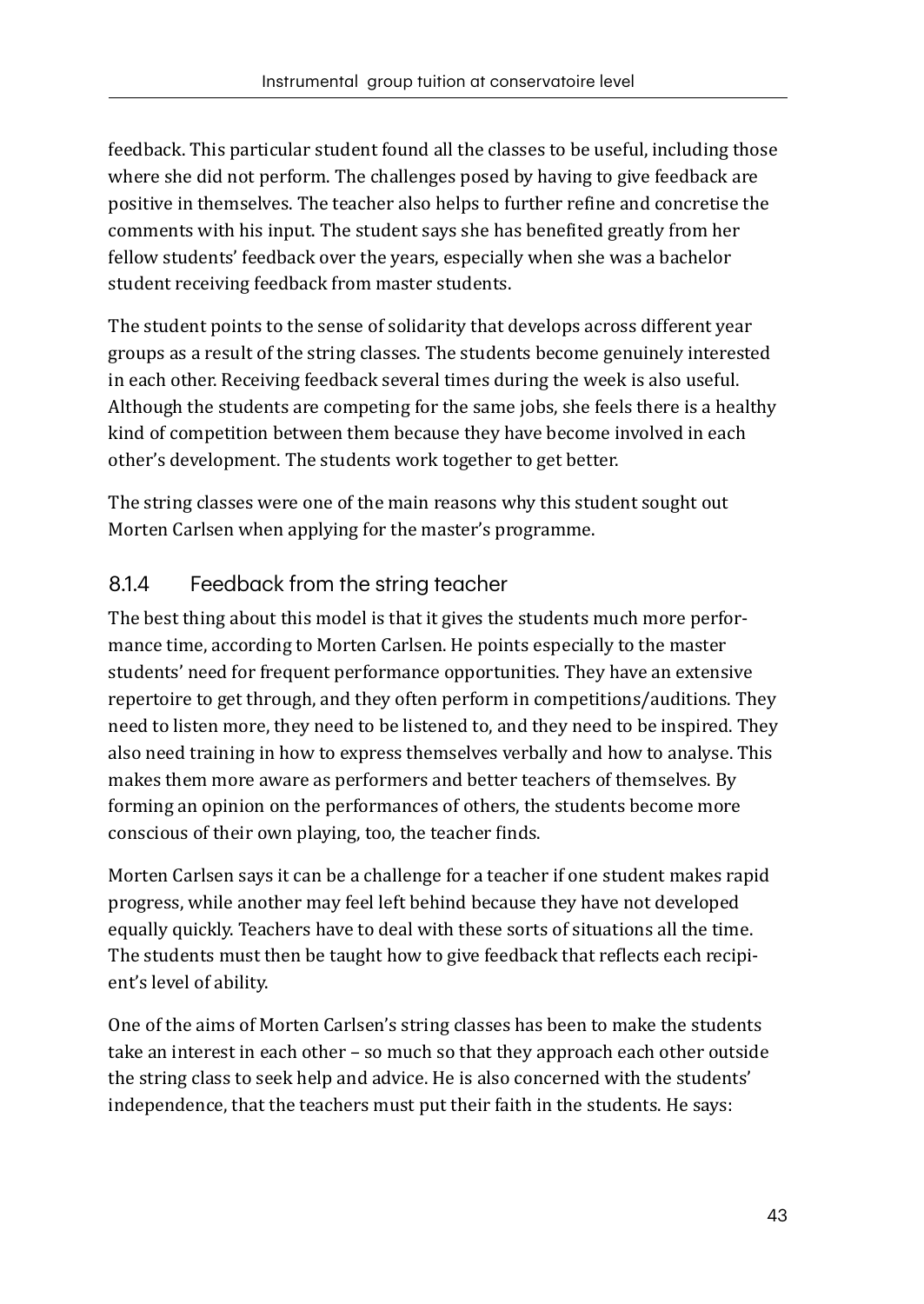*When you are in a not too big a group with only a few people present, and you talk to them, then they'll put their thoughts into words. They can do it provided we create the right atmosphere.* 

## 8.2 Peter Herresthal's violin model

Professor Peter Herresthal at the Norwegian Academy of Music is a violinist and has almost 20 years' experience as a string teacher. His model splits the teaching hours between one-to-one lessons and violin classes. He has an assistant who teaches the students when he is not present. This assistant also assumes some responsibility for the string classes. The assistant was studying for a diploma at the time of my observations. Peter Herresthal feels that due to the way he organises his violin classes, these classes have much in common with the small group lessons under the horn model. He found that the students were good at attending the violin classes at the start of the academic year but that attendance was dropping towards the end of the year. He therefore wanted to try out a model whereby he only gave violin classes when the students had something to perform. This turned out not to be to the students' liking, however. They wanted a fixed time for the violin classes so that they would not "forget" to turn up. The teacher continues to use this model.

## 8.2.1 Composition of the group/class

All of Peter Heeresthal's students attend the classes. This way they receive feedback twice a week. The students decide whether they want to perform, and they decide whether they want to comment on their peers' performances.

#### 8.2.2 The lesson

During the lessons the teacher has chosen to focus on specific topics and themes of common interest, such as technique, for example. The assistant has played a key role in this respect. The teacher feels that this model makes better use of the allocated time. The one-to-one lessons are more personal in nature, while common challenges are addressed in the violin classes. The teacher allocates 60 minutes of one-to-one tuition to each student, including the master students who are generally entitled to 75 minutes of individual tuition. All master students may, however, request more than 60 minutes if they want and need it. The time not spent on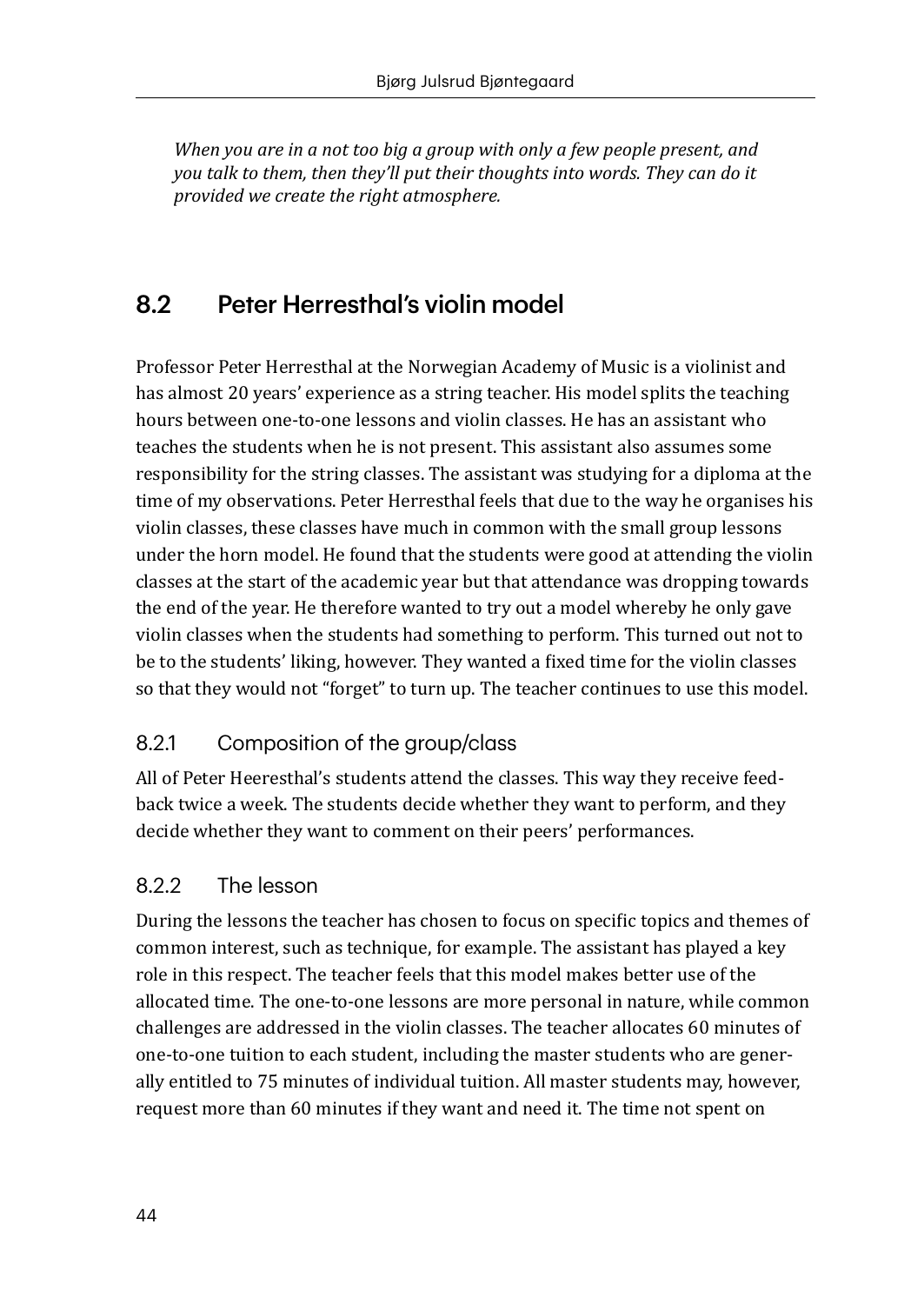one-to-one tuition is allocated to violin classes, careers advice, conversation etc. The teacher and assistant make most of the comments during the violin classes.

## 8.2.3 Feedback from the string teacher

The teacher and assistant have found this model to be working well for the string students.

## 8.3 Terje Moe Hansen's violin model

Professor Terje Moe Hansen at the Norwegian Academy of Music is a violinist and has almost 30 years' experience as a string teacher, both with one-to-one tuition and classes. Terje Moe Hansen's model splits the teaching hours between weekly one-to-one lessons and violin classes. The classes are scheduled from week to week in periods when the students are busy with projects.

## 8.3.1 Composition of the group/class

All of Terje Moe Hansen's students, between eight and twelve of them, attend the violin classes.

#### 8.3.2 The class

The violin classes are structured around themes:

- *•* One technical part during which the participants discuss common technical challenges
- *•* One ensemble session during which they address issues surrounding sound in an ensemble setting
- *•* One solo section during which the students perform for each other.

Each element during the classes is carefully and systematically planned. Apart from these elements, the arrangement is fairly flexible.

## 8.3.3 Feedback from the string teacher

Terje Moe Hansen says it is important that the teacher is familiar with each student's strengths and weaknesses in order that their strengths can be highlighted in the group setting. One needs to create a climate in which all the participants are expected to help each other become better performers. Terje Moe Hansen has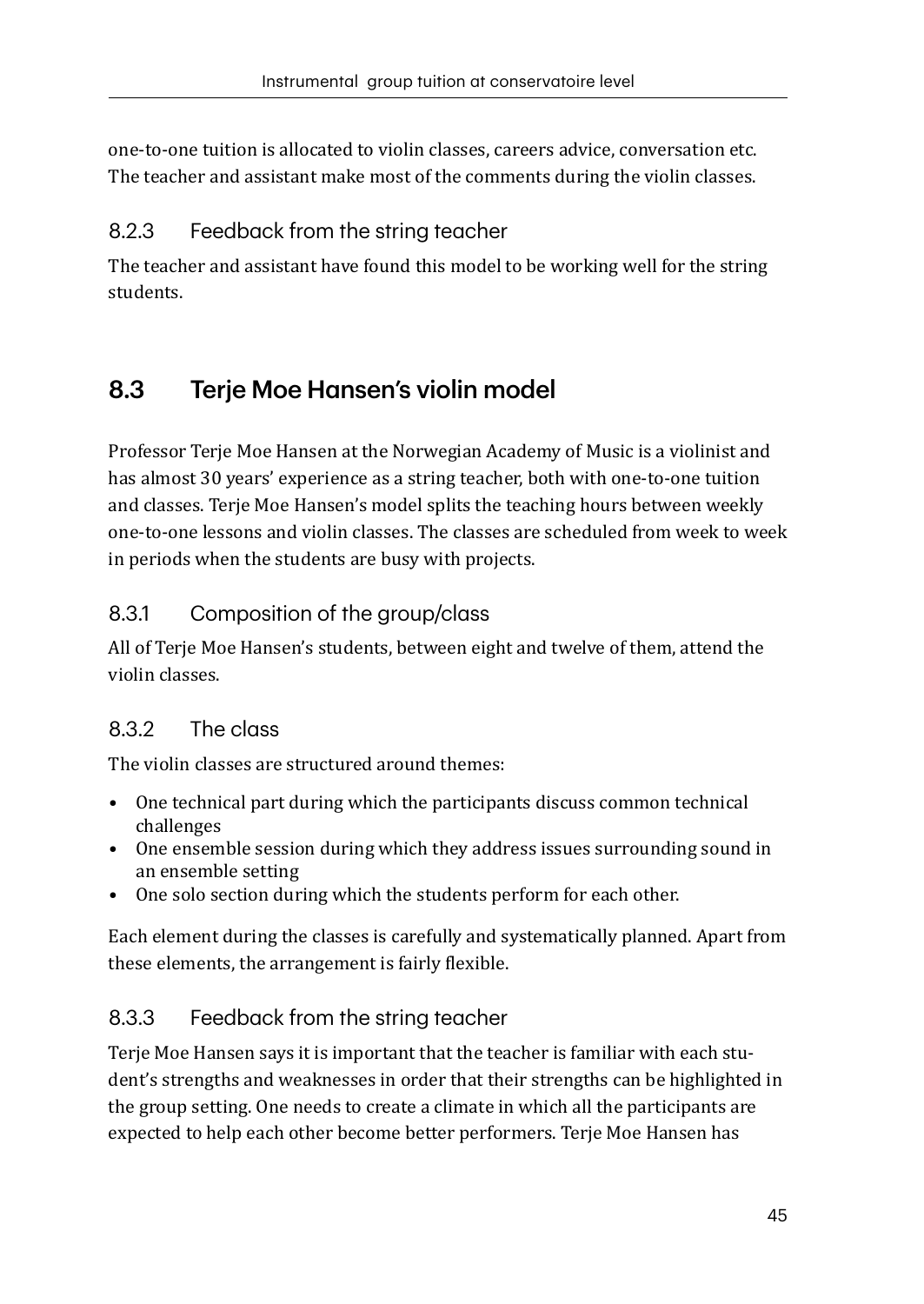found that the students often learn from each other and give each other advice by repeatedly trying out the same piece. The desire to do well is often reinforced in a group situation. Any challenges mostly relate to the students' varying levels of ability. The group setting also gives each student an idea of where he is compared to his peers. He says:

*Perhaps the greatest challenge as a teacher is to involve everyone so that no one is shown in a bad light. During the classes I have therefore tried to focus on each student's strong points – what they're good at – and have found that this works.* 

For Terje Moe Hansen the violin classes are always an addition to the one-to-one lessons. He often takes charge of the violin classes and concedes he could probably get better at involving the students in giving feedback. He says there is still more to be done to allow the students to take greater responsibility. He holds regular meetings with his students during which they openly discuss aspects of the class model that could be improved. It is important that the students feel they are part of the process. Terje Moe Hansen is of the opinion that instrumental classes should be formally timetabled for everyone on a regular basis.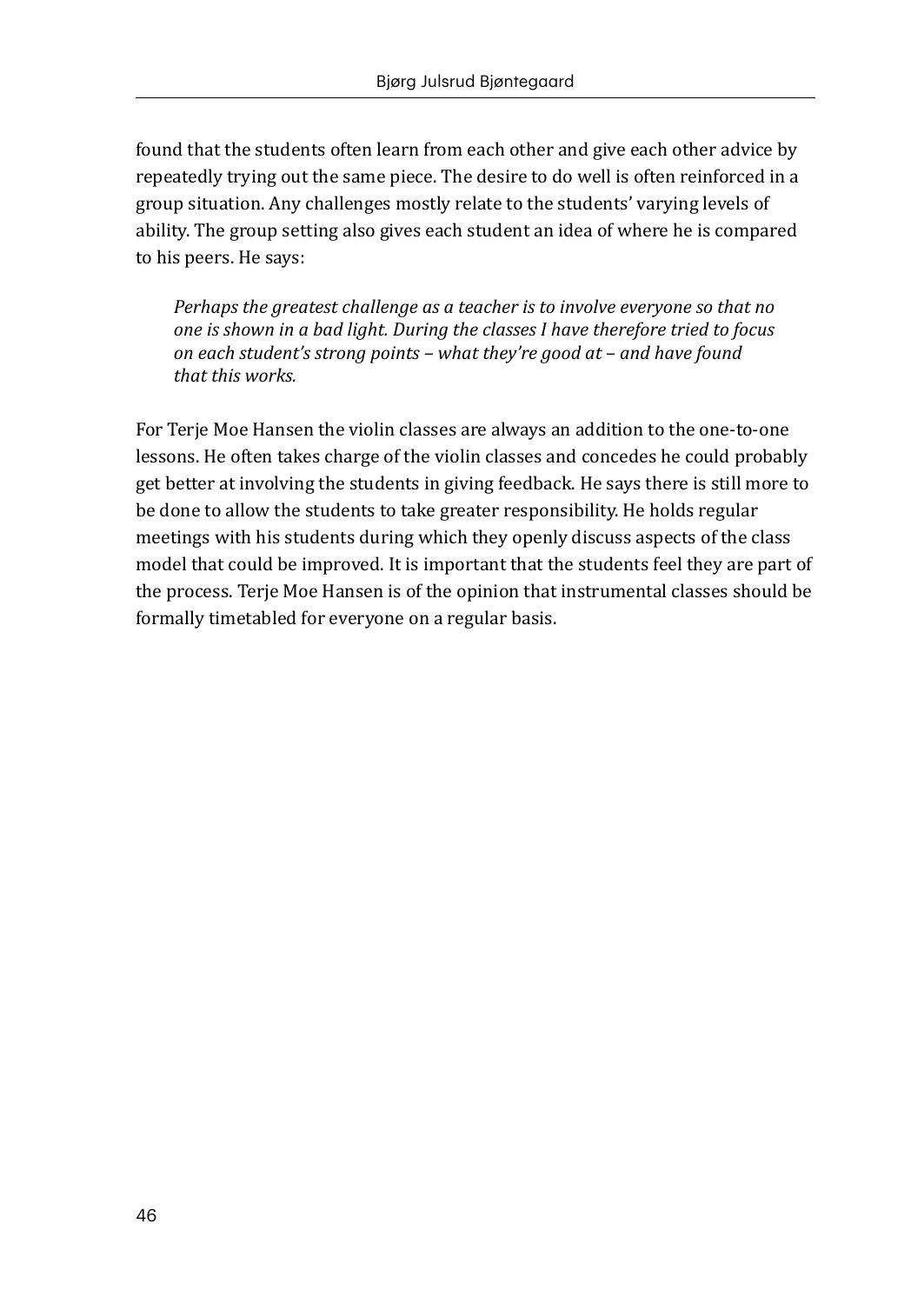# 9 A comparative analysis of the group models

The interviews uncovered almost unanimous support for the combination of one-to-one tuition and small group tuition as a permanent tuition model for students at different levels. All the teachers and students emphasised the importance of taking varied approaches to tuition in order to develop independent and reflective students with a conscious understanding of their own playing and that of others. This falls into line with international research. Gaunt (2009) says that students can easily become complacent and passive if they only have to deal with one teacher in one-to-one situations. Johnson and Johnson (1999) highlight the role of study groups in intensifying each student's learning in collaboration with fellow students.

## 9.1 Composition of the groups

The teachers participating in the project chose to put together the groups in different ways.

The horn and piano teachers organised their groups across year groups and ability levels. The horn teacher considered social affiliation and each student's goals for their studies to be as important as the students' ability levels when forming the group. She pointed especially to the benefits to "weaker" students of being in the same group as more advanced students. One of the bachelor horn students also appreciated being challenged on the issue of giving feedback to master students. A good social climate was considered to be so important that the teacher quickly reorganised the group if problems of a social nature arose.

The piano teacher also opted to organise the groups with students at different stages of their studies. His strategy was to group together students with different personal characteristics. The project group was made up of one student who could benefit from being in the group, one who might be the driving force of the group, and one who could act as a stabiliser in the group. These criteria worked well when establishing the piano group. The student deemed to be "needing" the group said himself that he had made good progress in terms of giving verbal feedback on his peers' performances. The "driving force" of the group said she had learnt to adapt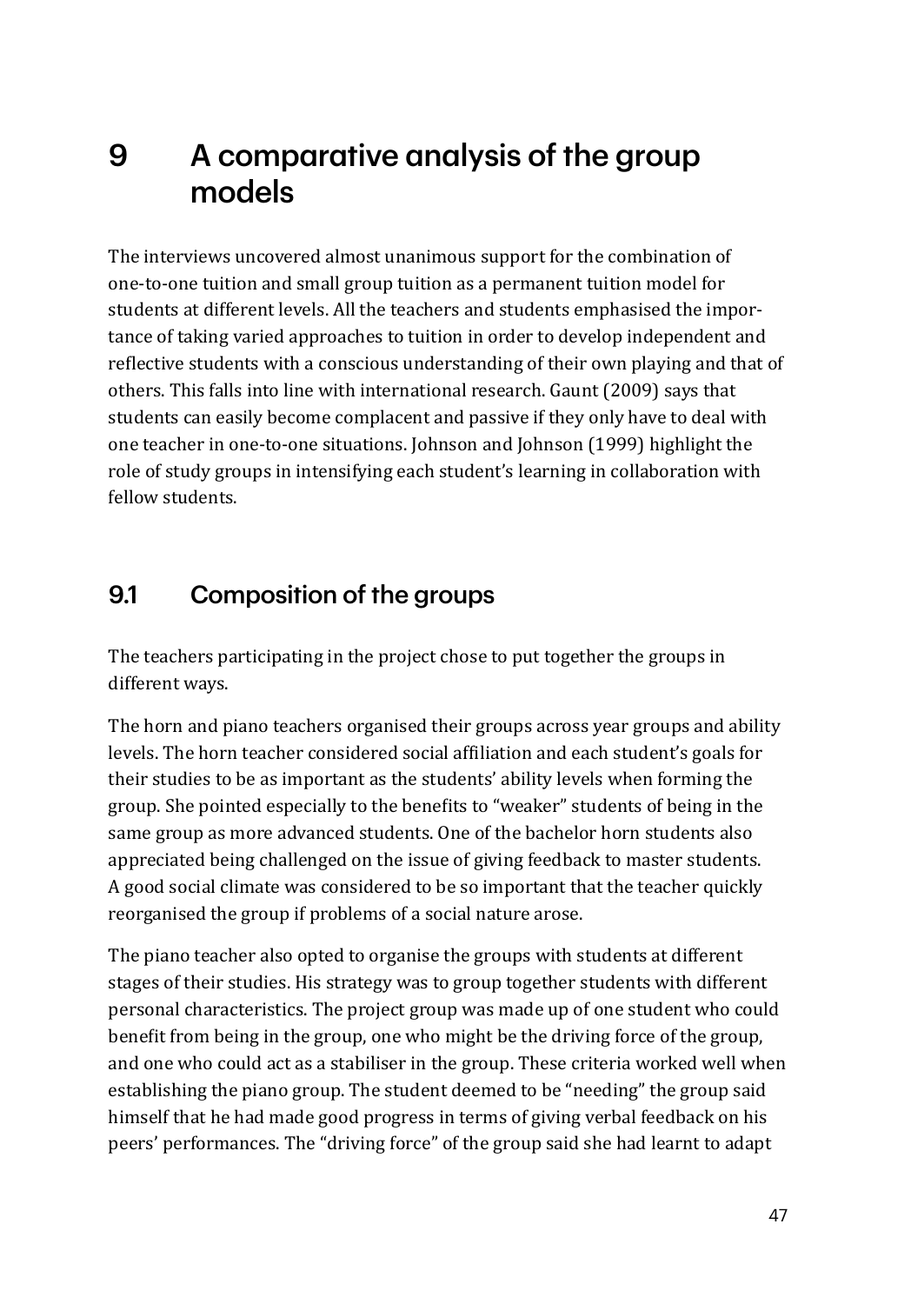and to be open to the evaluations of others. The "stabiliser" was almost surprised by herself and by her judgement when she discovered that what she said was useful and was taken on board by the student who received her feedback. The piano students also appreciated that their teacher chose to keep a low profile during the lessons. The piano teacher was very appreciative of the close interaction between the students, which made the group lessons a good and safe arena for the students.

The singing teacher went for a different strategy when organising her group. She put together a group with two first-year students and one Eastern European second-year student – all of them male. The Eastern European student had less singing experience than the two first-year students, which meant that the members of the group were practically at the same level. None of the students knew each other. For that reason the teacher chose to take a more dominant role in the group than did the other teachers. The interesting point here is that the students felt that they could speak up whenever they wanted, even though the teacher thought she was taking up too much space in the lessons. The group became a meeting point and an arena in which the students got to know other students. The students forged social relationships within their own year group, something that was much appreciated by the new students at the Academy.

The clarinet teacher also formed groups with students at the same level, i.e. master students. These students are about to complete their studies and are in much need of performance platforms that allow them to obtain feedback on their playing both from fellow students and from teachers. However, the clarinet teacher chose a group format that also allowed bachelor students to join the groups when there was room. The clarinet groups were therefore often made up of students with different ability levels.

The violin student who attended violin teacher Morten Carlsen's string classes emphasised the importance of the teacher's allowing the students to get to know each other, both socially and as performers. This allowed the students to participate in each other's learning processes and challenges.

Although the teachers initially took different approaches to the composition of their groups in terms of year of study, ability level etc., all the students and teachers had positive experiences with the different models.

The teachers' and students' experiences are entirely in line with Daniel's (2004) experiences with similar extensive projects involving piano students in Australia.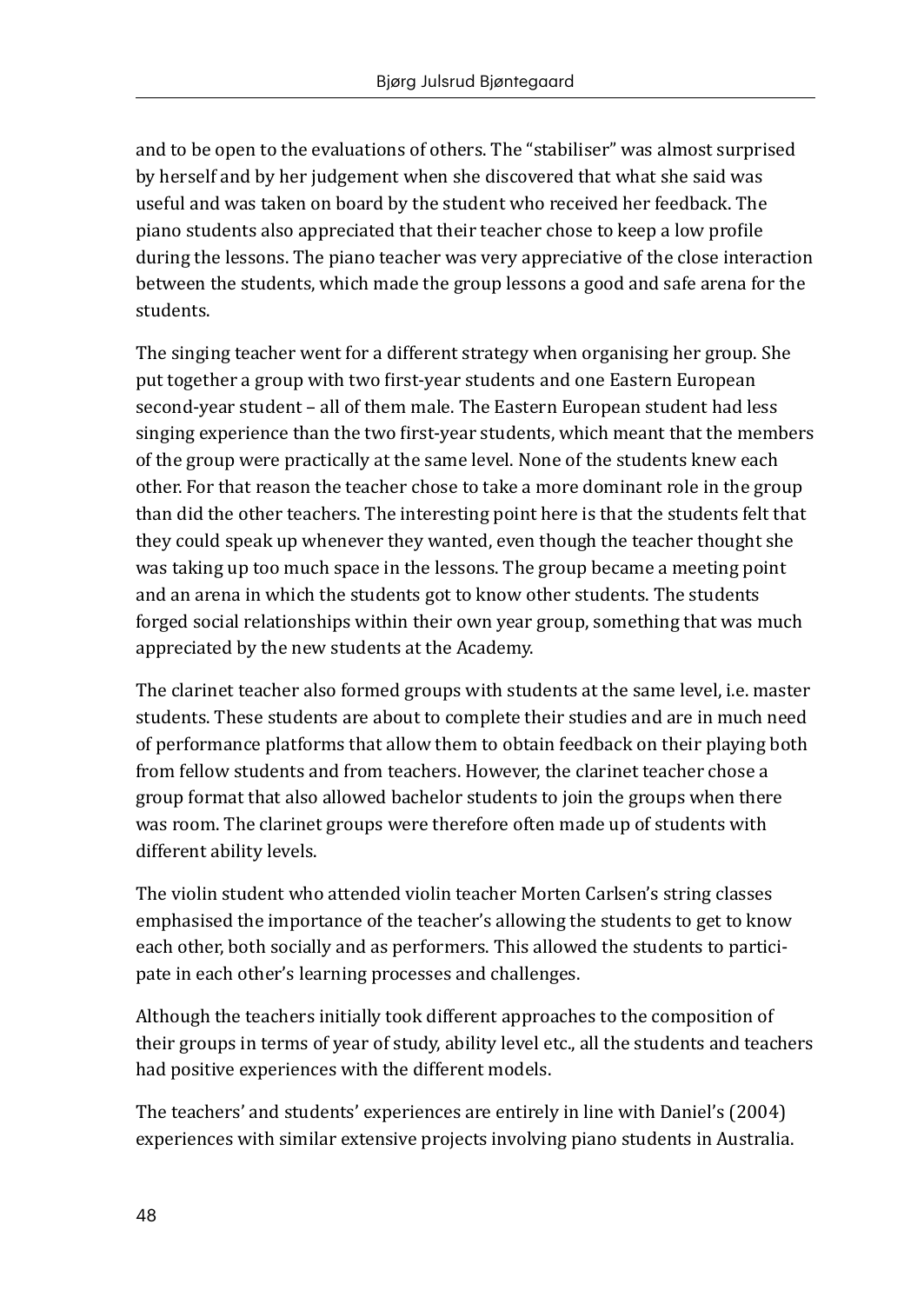In his project he demonstrates how the students became more and more independent from their teacher as they gained experience in giving each other feedback. The students' guiding each other became a natural part of the tuition in this project. The clarinet teacher's experience of involving the bachelor students in the master students' group lessons on a voluntary basis reflects the experiences gained by Brändström (1994), whereby the group lessons were scheduled in advance while the students could choose when they wanted one-to-one piano lessons. The clarinet bachelor students were free to sign up for small group lessons with master students. One of the horn students also remarked that he was able to consider the need for, and decide the length of, one-to-one horn lessons as he approached the end of his studies. This way the students took responsibility for their own learning through the choices they made. Brändström says the most important task of the teacher is to create a climate that arouses and stimulates the students' inner motivation for taking responsibility for their own development and learning.

## 9.2 The students' past training

Most of the Norwegian students participating in the project had received previous training in the Municipal Arts and Music School system and in upper secondary school. All the students were satisfied with their past training and with their past teachers, although some of them said that in hindsight they might have wished to see more specialised and targeted tuition. Some of them also stated that more rigorous rudimentary training would have been desirable, including co-operation with more advanced students. The students greatly enjoyed the social climate created by their former teachers. Research literature identifies a good social climate as key to promoting co-operative learning (Johnson & Johnson, 1999), and the issue of establishing good co-operation between students should be given priority during rudimentary training. One of the students found his basic training particularly important in terms of being able to make independent, well-founded decisions at a later stage. Many of the students had also received group tuition at their Municipal Arts and Music School and were therefore used to having to deal with several persons during their lessons. One of the clarinet students had *only* received group tuition at the Municipal Arts and Music School and said she did not miss not having one-to-one lessons at the time. Working with the others in the group had given her numerous positive experiences, and she said she became more aware of her own playing by listening to the others.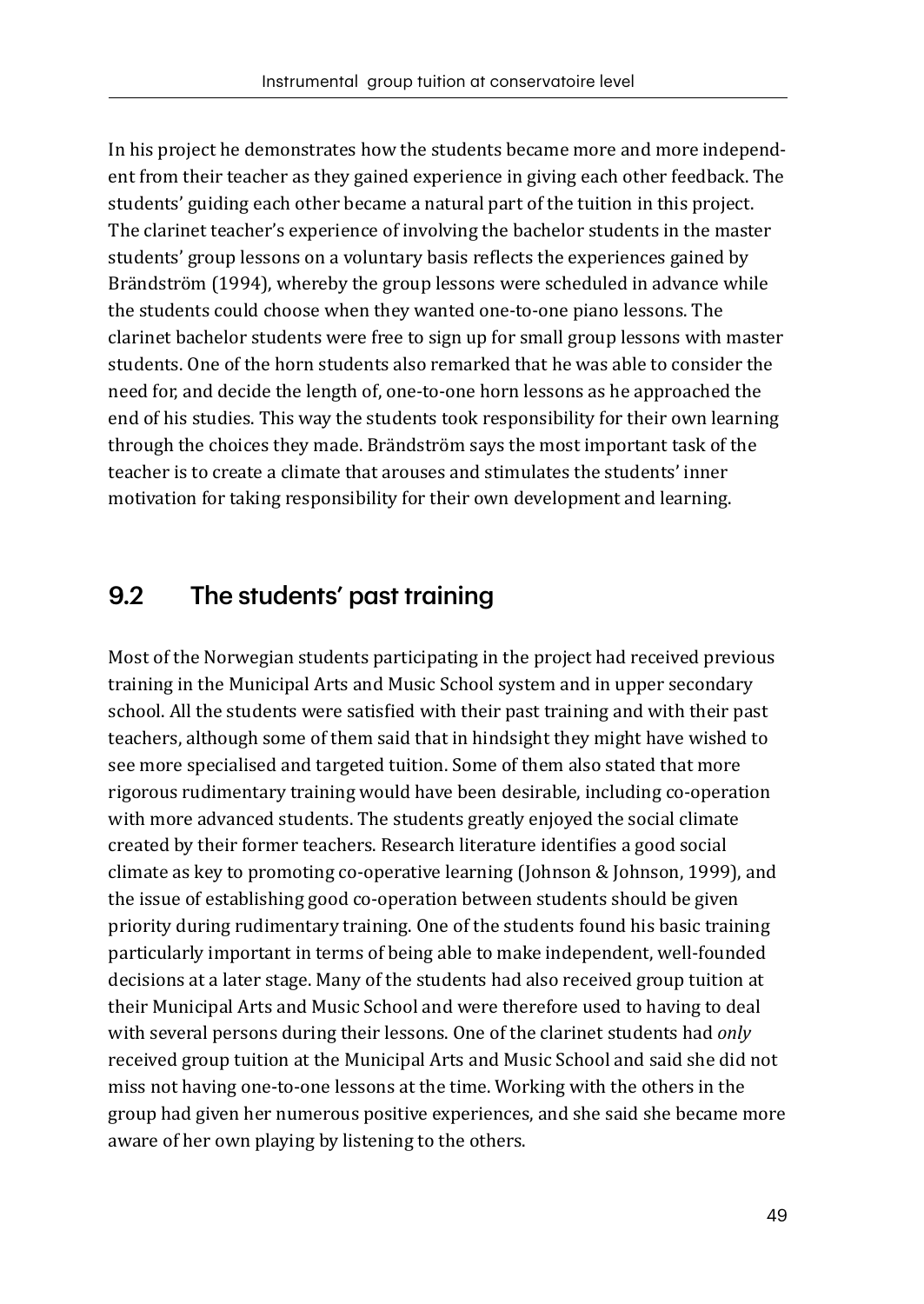The group setting was a new experience for the foreign students. For many of them, one-to-one lessons were the only approach to instrumental tuition in their early years, and the teacher's advice was definitive and authoritative for the students. For some of these students there was little focus on the positive aspects of their playing, and it was therefore easy to lose faith in their own potential.

## 9.3 The lessons – organisation and content

The teachers organised the rehearsal studio in different ways. In the horn group the students and teacher were organised on the "same level". Every student in the group had to comment on each performance subject to a few established rules. The teacher should be at the same level as the students in her feedback and should generally speaking not assume the role of teacher. Each student was allocated 20 minutes. The students themselves decided what to perform and which type of feedback they were looking for. One of the students said it was important to consider the benefits to himself of choosing a particular piece and form of presentation– and also to think about the benefits to his fellow students of the choices being made as regards the content of the lessons. That way the students shared the responsibility for making the group lessons beneficial to all the students. This is in line with Hallam (1998), who says that "peer learning" is extremely efficient both for those who teach and for those who learn.

In the piano group the teacher chose to sit back and let the students manage the entire lesson. He expected the students to take a positive attitude towards each other without the need for specific rules. The students sat around the piano, while the teacher sat in a corner. The content during the lessons often involved pieces that the students were studying in their one-to-one lessons. The students also chose to discuss interpretations they had been given by masterclass teachers that did not match their own teacher's interpretation. The students were receptive towards each other and, just as in the horn lessons, they showed much respect for each other's comments. The piano teacher was not particularly concerned about the structure of the lessons. The students' spontaneous reactions were more important. The difference between the horn lessons and piano lessons was primarily the teacher's role and positioning during the lesson.

The singing group differed in that the teacher was more actively involved in the lesson, and the students took a more passive role. Each student had 20 minutes,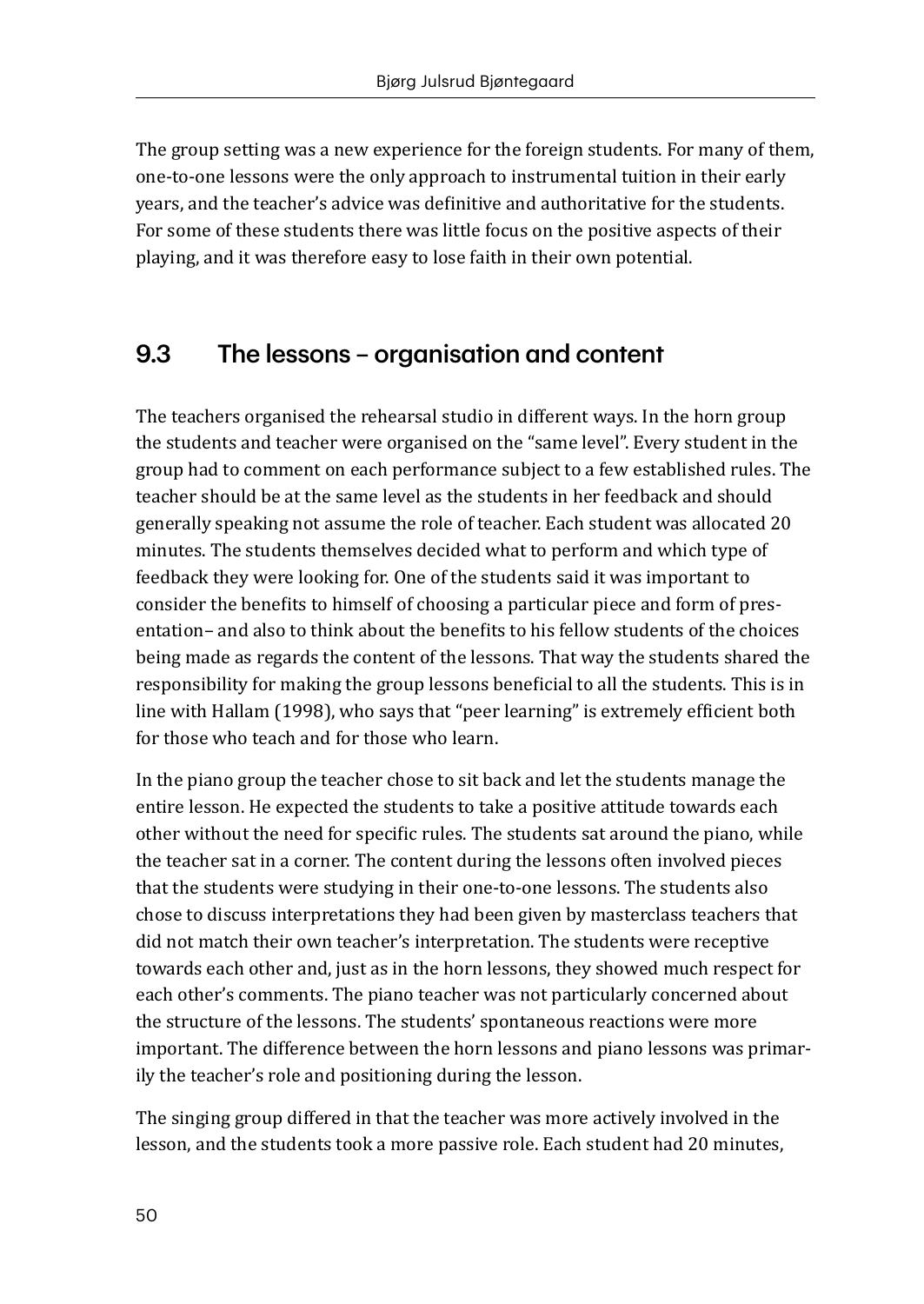just like in the other groups. Although the teacher chose to take a more pronounced role in these lessons because most of the students were first-year students, the students felt that the teacher was open to their comments. The lessons became a meeting point for the students.

The structure of the clarinet group was similar to the horn group with 20 minutes allocated to each student. The difference was that the clarinet students put their names down for the group lessons when they wanted to and therefore did not meet the same students every week. The teacher acted as a moderator during these lessons and chose to comment on the students' feedback. The students decided themselves what to perform and showed great interest in each other's performances.

What all the lessons had in common was the positive social interaction between the students and between the teachers and students. The group lessons became priority meeting places for the students. Figure 9 (overleaf) shows how communication unfolded in the different groups.



*Figure 9: Comparison of timings in the four groups*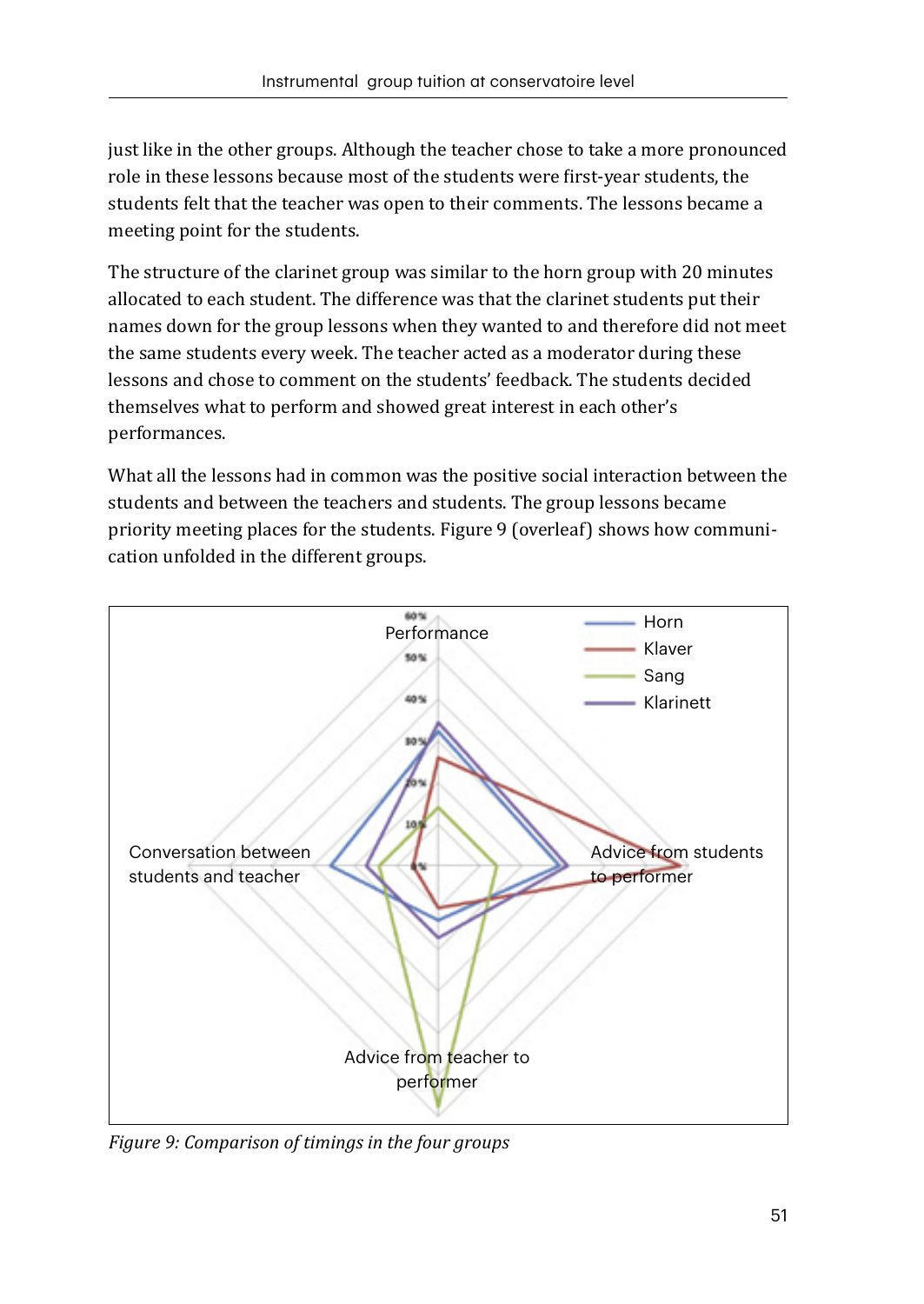Research has shown that music students who enrol at a conservatoire expect to be able to perform for their peers (Burt & Mills, 2006). However, students are also concerned about their own abilities – that they are not good enough. This reinforces the need for informal performance platforms for the students. The informal feedback from these platforms is seen by researchers as more meaningful than formal feedback. For that reason the group lessons are an important part of the students' timetable.

## 9.4 Feedback from the students

All the students, regardless of instrument, were united and positive in their feedback on a tuition model under which one-to-one tuition and tuition in small groups are adopted as permanent weekly lessons. They found themselves having become more reflective on their own playing and own achievement by giving feedback on the performances of their fellow students. They found that they had become more confident as performers. They also saw the positive aspects of having to accept and evaluate feedback from their peers, both with and without the active participation of the teacher. They also found that there was more openness and reassurance as they interacted with their fellow students, and they realised that they had got to know their peers in a new way. They appreciated the opportunity to discuss common challenges and developed relationships with the other group members that they found to be both constructive and supportive. The availability of additional performance platforms was seen as a good thing, and the students said they had become more confident in performance situations as a result of these different platforms. The horn students said that the numerous performance opportunities on the course were a major reason why they now find auditions less demanding and challenging than before.

At the same time there were indications that it may be a bit too much to have to attend a one-to-one lesson, small group lesson and instrument class in the one and same week.

Several researches have emphasised this form of co-operative learning. Brew (1999) says that the students must participate in discussions and assessments and be able to give each other feedback in order to become reflective musicians. Jørgensen (2000) is saying much the same when he argues that teachers who dominate their lessons give their students limited opportunity to feel responsibility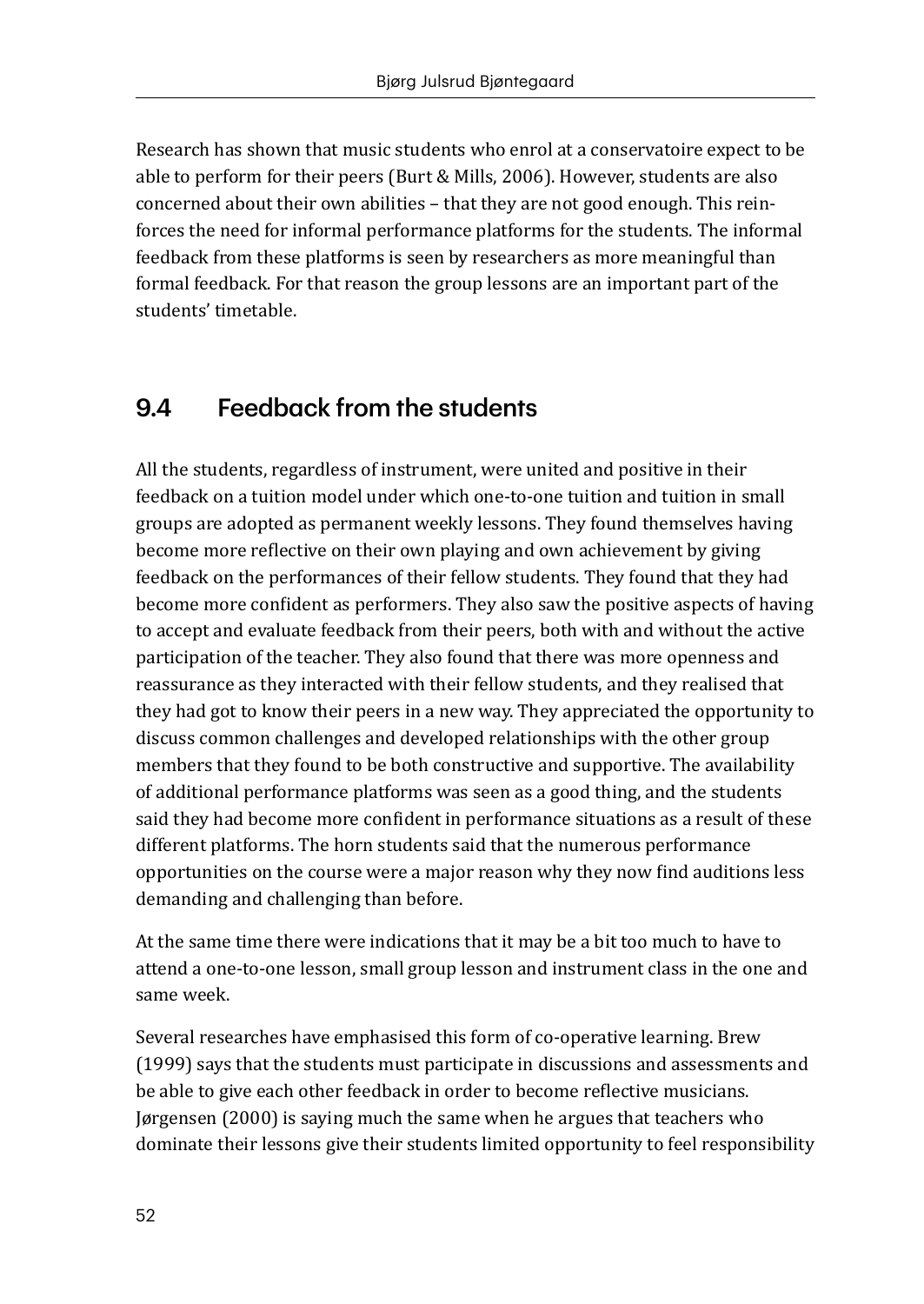for their own development. Daniel (2006) found that the small group lessons focused the students' attention on the need to give feedback and to assume responsibility for their own learning. Gaunt (2008) discovered that group tuition can improve knowledge about technical and interpretative challenges thanks to the students' constructive and critical evaluations of each other's performances. Nerland (2007) says that the teacher's pedagogical approach to the tuition demonstrates the degree to which the teacher considers the students to be individuals who can take responsibility for their own learning. According to Lave and Wenger (1991), learning is more a result of participation in social practices than it is a result of tuition.

## 9.5 Feedback from the teachers

The teachers' feedback is just as positive as that of the students. The horn teacher says that the combination of small groups and one-to-one tuition is the ideal teaching model. She believes that the students' learning intensifies as a result of different approaches. The piano teacher is of the same opinion and points to a holistic approach as being necessary in order to create robust, perceptive and confident musicians. The singing teacher also sees the positive aspects of students' receiving additional tuition overall as a result of this model. The clarinet teacher mentions the opportunity it gives him to see the students several times and in different settings during the week. He suggests that weekly meetings are ideal for master students, while monthly meetings could be considered for bachelor students. The other teachers suggest weekly small groups at all levels. The string teachers, who have been giving different group lessons in the form of string classes with up to ten students, also point towards the same. The students develop an interest in each other, and they get to perform much more. They gain experience of expressing themselves verbally and of analysing performances. They learn from each other, and they learn to take a positive attitude towards their fellow students. This way the students are given different forms of tuition on their principal instruments each week. The one-to-one lesson is often a meeting between teacher and student in which the teacher has the answers, as the horn teacher puts it. During the small group lessons the feedback comes from the students – sometimes with additional input from the teacher – while during the instrumental classes / masterclasses the teacher offers advice but may also invite input from the students in the audience (Hanken, 2008; Creech et al., 2009; Hanken, 2011).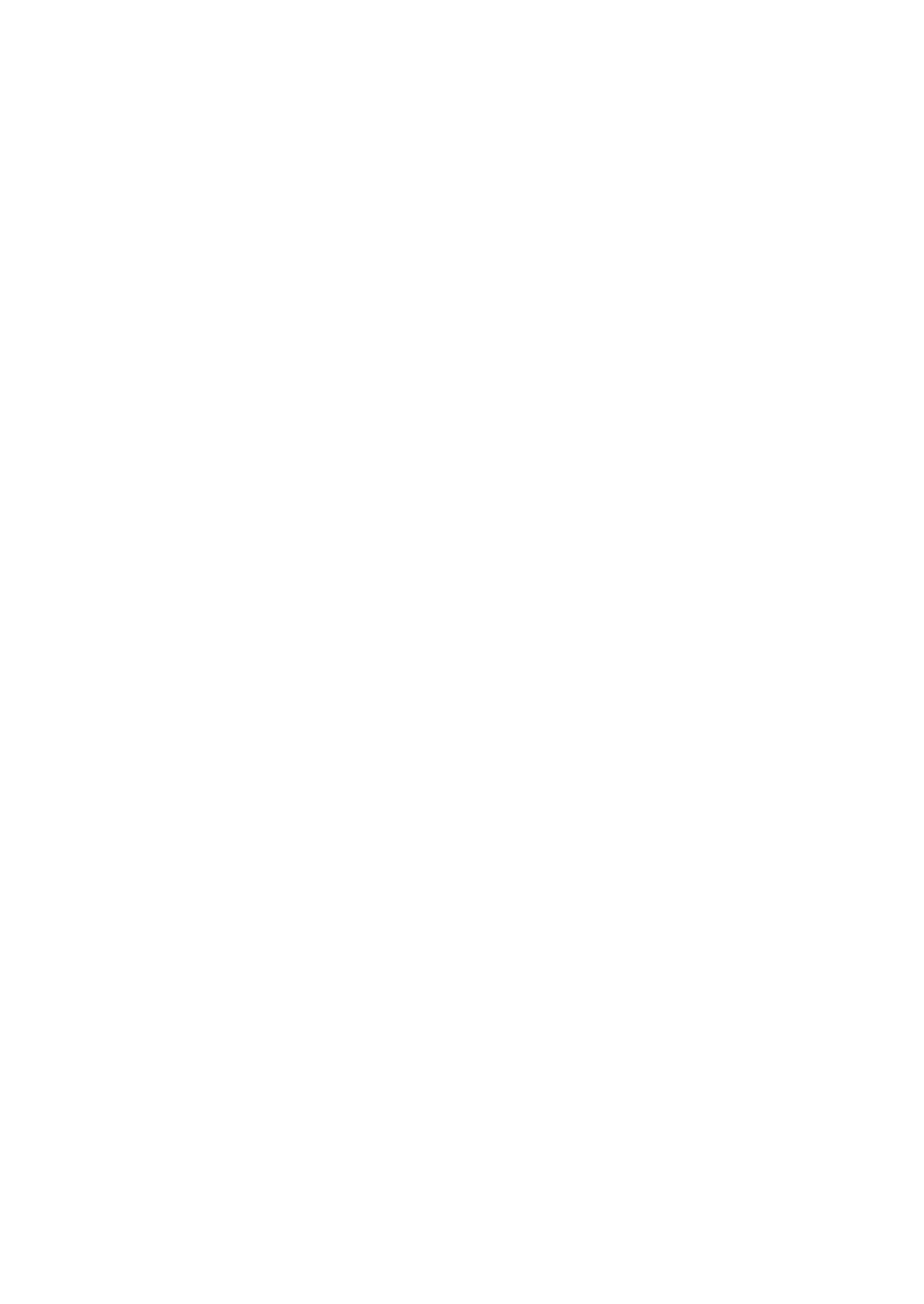# 10 Criteria for teachers and students to succeed with group tuition

Implementing this model places demands on both teachers and students. Both teachers and students provided feedback on what they expected of each other, and the input from the two groups was quite clear (Bjøntegaard, 2014):

The teacher should

- *•* plan and organise the group
- *•* encourage a positive atmosphere within the group
- *•* respect the students' comments and input
- *•* participate in the group as a member on the same level as the students,
- or choose to let the students run the group themselves<br>• acknowledge that the students may have the hest answ
- acknowledge that the students may have the best answers<br>• forget their role as a principal instrument teacher unless of
- *•* forget their role as a principal instrument teacher unless otherwise
- *•* agreed

The students should

- *•* choose repertoire and topics of interest to the entire group
- *•* be well prepared
- *•* be open to input from fellow students
- *•* show respect for and interest in their fellow students
- *•* be constructive when giving feedback
- *•* be responsible group members

This echoes Johnson and Johnson (1999), who found that when engaging in co-operative learning the students should give each other the necessary support in order to promote individual success for each member of the group.

Group members must feel that they do not learn exclusively from their own performances but also from listening to and commenting on their fellow students' playing. They must appreciate that their contribution to the group impacts on the success of each individual group member (Bjøntegaard, 2014). Jørgensen (2000) spells out how institutions must put the students' independence on the agenda for institutional development and encourage alternative forms of teaching. For a model to succeed, both teachers and students must believe in it, however. They must build the model together, and each student and teacher must find their place and role in the chosen model.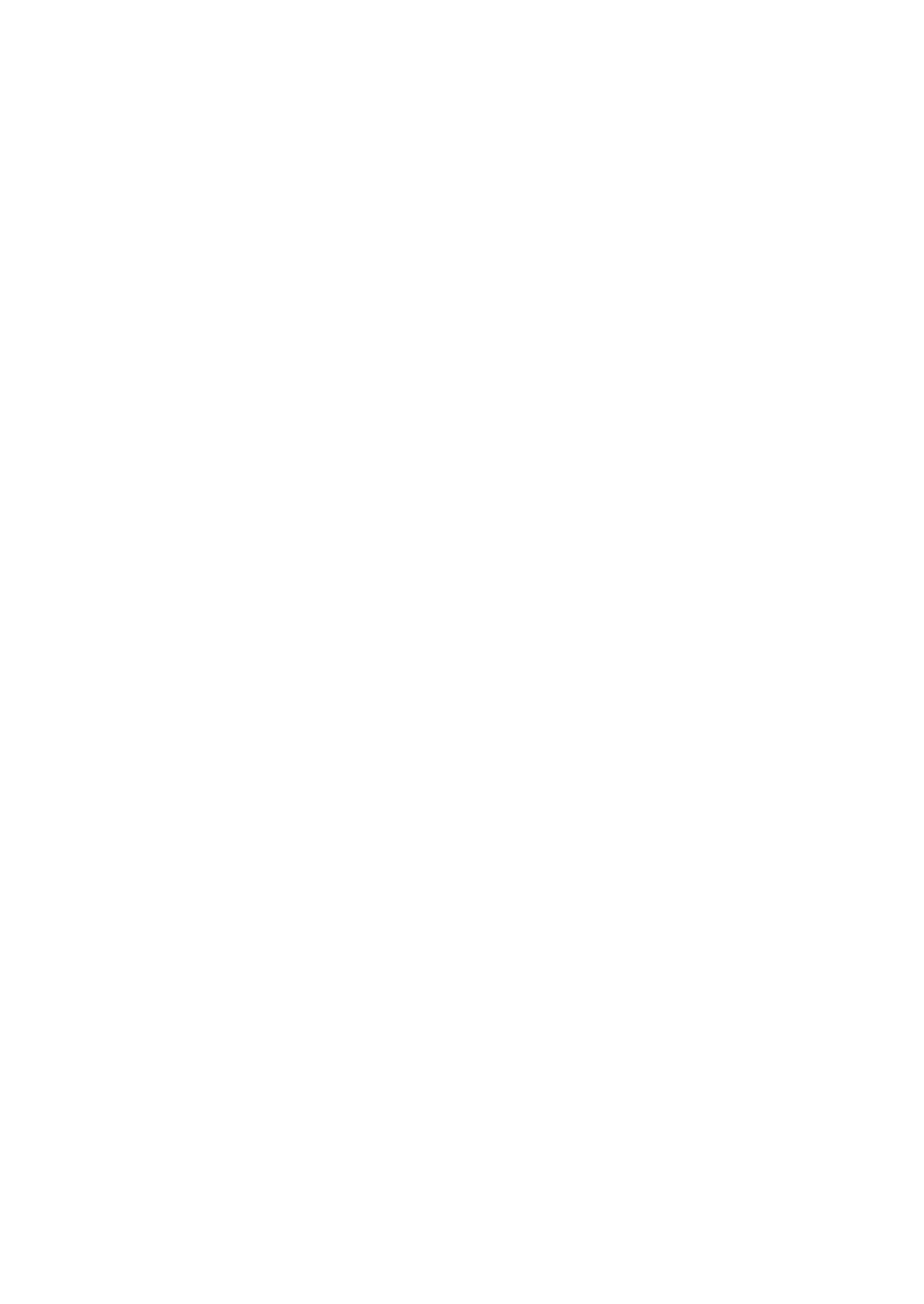# References

- Bjøntegaard, B. J. (2014). A combination of one-to-one teaching and small group teaching in music education in Norway – a good model for teaching? *British Journal of Music Education,* Available on CJO 2014 doi:10.1017/ S026505171400014X
- Brändström, S. (1994). Self-Formulated Goals and Self-Evaluation in Music Education. *Bulletin. Special Issue. The 15th International Society for Music Education*. ISME Research Seminar, Florida, USA.
- Brew, A. (1999). Towards Autonomous Assessment: Using Self-Assessment and Peer Assessment. In S. Brown & A. Glasner (Eds.), *Assessment Matters in Higher Education: Choosing and Using Diverse Approaches,* (pp. 159-71). Buckingham, UK: Open University Press.
- Burt, R. & Mills, J. (2006). Taking the plunge: The hopes and fears of students as they begin music college. *British Journal of Music Education, 23,* 51-73.
- Creech, A., Gaunt, H., Hallam, S., & Robertson, L. (2009). Conservatoire students' perceptions of Master Classes. *British Journal of Music Education, 26,* 315-331.
- Daniel, R. (2004). Innovations in piano teaching: a small-group model for the tertiary level. *Music Education Research, 6,* 23-43.
- Daniel, R. (2006). Exploring music instrument teaching and learning environments: video analysis as a means of elucidating process and learning outcomes. *Music Education Research, 8,* 191-215.
- Fischer, C. C. (2006). *Application of selected cooperative learning techniques to group piano instruction.* Ph.D. thesis. University of Oklahoma.
- Gaunt, H. (2008). One-to-one tuition in a conservatoire: the perceptions of instrumental and vocal teachers. *Psychology of Music, 36,* 215-245.
- Gaunt, H. (2009). One-to-one tuition in a conservatoire: the perceptions of instrumental and vocal students. *Psychology of Music, 38*, 178-208.
- Hallam, S. (1998). *Instrumental Teaching. A practical guide to better teaching and learning.* Oxford: Heinemann Educational Publishers.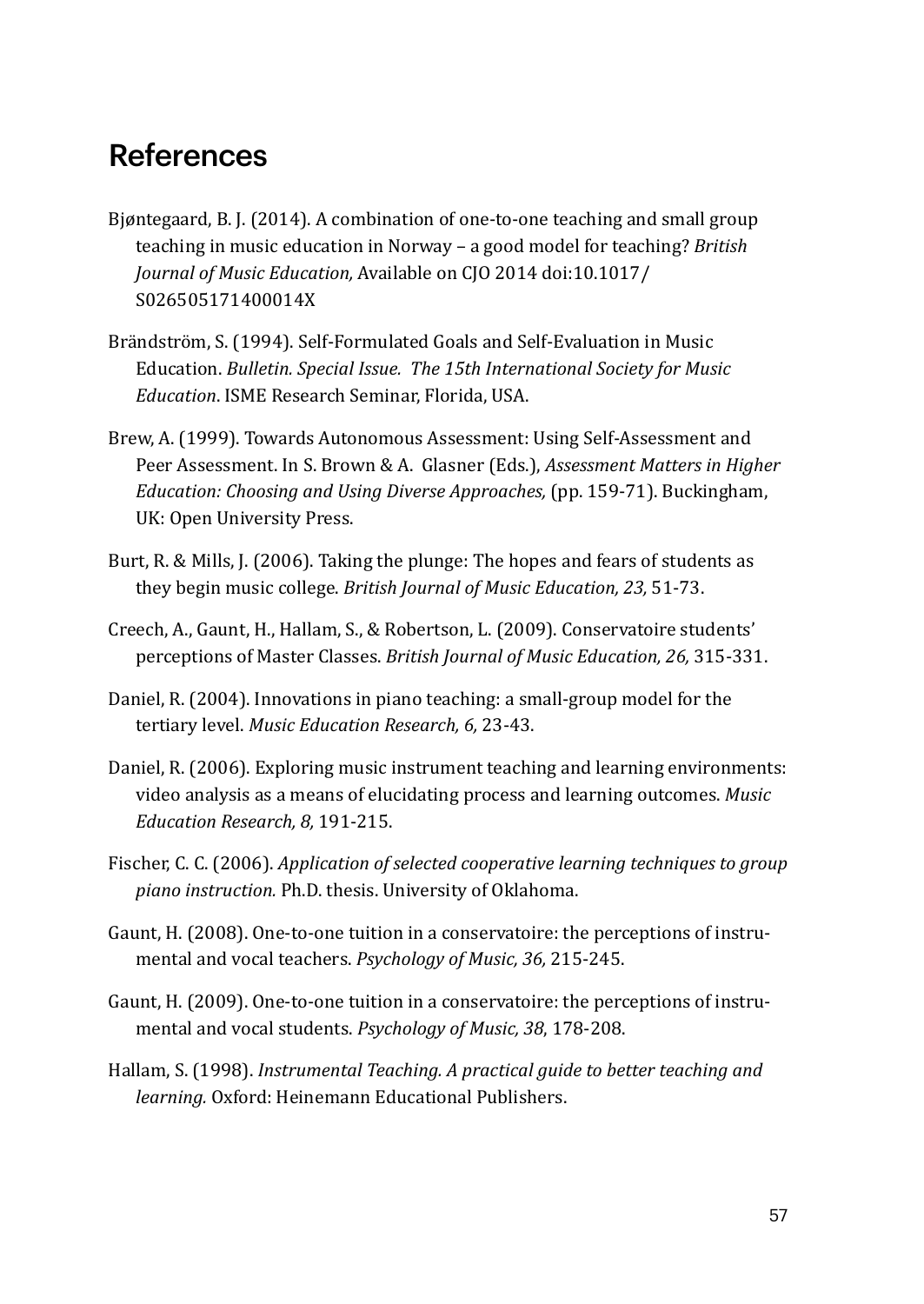- Hanken, I. M. (2008). Teaching and learning music performance: The Master Class. *Finnish Journal of Music Education, 11,* 26-36.
- Hanken, I. M. (2011). The benefits of the master class. *Nordic Research in Music Education Yearbook* Vol 12 2010. Oslo: NMH publikasjoner, 149-160.
- Johnson, D. W. & Johnson, R. T. (1999). *Learning Together and Alone: Cooperative, Competitive, and Individualistic Learning.* Massachusetts: Allyn & Bacon.
- Juuti, S. & Littleton, K. (2010). Musical Identities in transition: Solo-piano students' accounts of entering the academy. *Psychology of Music, 38*, 482-496.
- Jørgensen, H. (2000) Student learning in higher instrumental education: who is responsible? *British Journal* of *Music Education, 17*, 67-77.
- Kennel, R. (2002). Systematic Research in Studio Instruction in Music. In R. Colwell & C. Richardson (Eds.), *The New Handbook of Research on Music Teaching and Learning* (pp. 243-256)*.* New York: Oxford University Press.
- Lave, J. & Wenger, E. (1991). *Situated Learning. Legitimate Peripheral Participation.*  Cambridge: Cambridge University Press.
- Nerland, M. (2007). One-to-one teaching as cultural practice: two case studies from an academy of music. *Music Education Research, 9,* 399-416.
- Persson, R. S. (1994). Control before shape on mastering the clarinet: A case study on commonsense teaching. *British Journal of Music Education*, *11*, 223–238.
- Seipp, N. (1976). *A comparison of class and private music instruction.* Ph.D. thesis. West Virginia University.
- Triantafyllaki, A. (2010). 'Workplace landscapes' and the construction of performance teachers' identity: the case of advanced music training institutions in Greece. *British Journal of Music Education, 27,* 185-201.
- West. T. & Rostvall, A. (2003). A Study of Interaction and Learning in Instrumental Teaching. *International Journal of Music Education, 40*, 16-27.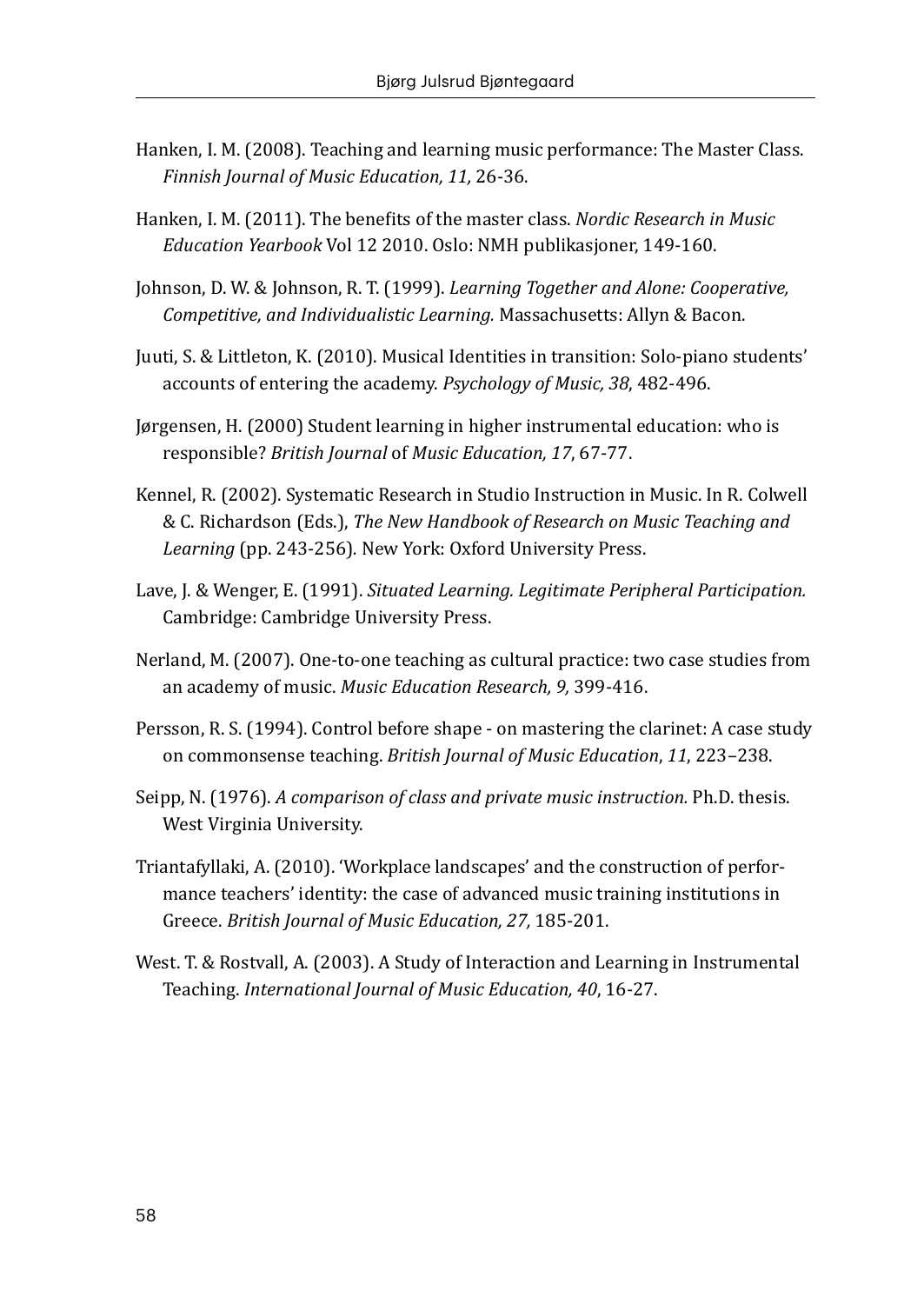# Appendices

- Appendix 1: Approval by Norwegian Social Science Data Services
- Appendix 2: Letter to selected principal instrument teachers at NAM
- Appendix 3: Letter to principal instrument teachers due to participate in the project
- Appendix 4: Letter to students about participation in the project
- Appendix 5: Interview guide questions for principal instrument teachers

Appendix 6: Interview guide – questions for students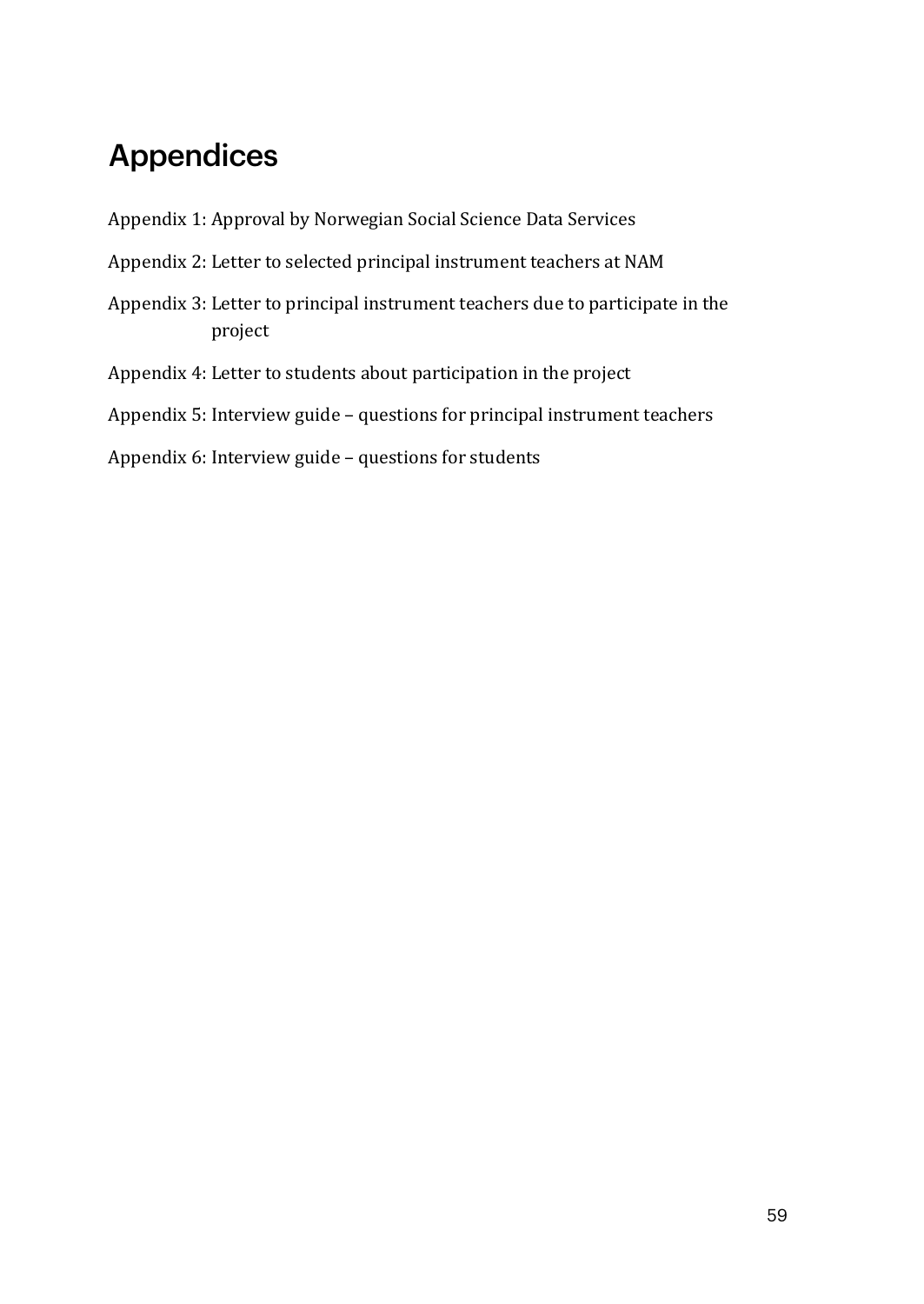## **Appendix 1:**

# **Approval by Norwegian Social Science Data Services**

|                            | Prosjektvurdering - Kommentar                                                                                                                                                                                                                                                                  |                   |
|----------------------------|------------------------------------------------------------------------------------------------------------------------------------------------------------------------------------------------------------------------------------------------------------------------------------------------|-------------------|
|                            |                                                                                                                                                                                                                                                                                                | Prosjektnr: 26925 |
| undervisningsorganisering. | Formålet med prosjektet er å undersøke studenters og læreres erfaringer med en kombinert                                                                                                                                                                                                       |                   |
|                            | Utvalget består av hovedinstrumentlærere og musikkstudenter.                                                                                                                                                                                                                                   |                   |
|                            | Det gis skriftlig informasjon til utvalget. Ombadet finner informasjonsskrivet til studentene mottatt<br>den 30.05.11 tilfredustillende. Det forutsettes at lærerne informeres tilsvarende.                                                                                                    |                   |
|                            | Data innhentes ved bruk av spørreskjema, intervju og observasjon.                                                                                                                                                                                                                              |                   |
|                            | Det forutsettes at det inngås en databehandleravtale mellom Norges Musikkhøgskole og Questback,<br>jf. personopplysningsloven § 15.                                                                                                                                                            |                   |
|                            | Prosjektslutt er 20.12.2012. Datamaterialet anonymiseres ved at verken direkte eller indirekte<br>personidentifiserbare opplysninger fremgår. Navneliste, lydopptak og spørreskjemalogger slettes.<br>Indirekte personidentifiserbare opplysninger fjernes, omskrives eller grovkategoriseres. |                   |
|                            |                                                                                                                                                                                                                                                                                                |                   |
|                            |                                                                                                                                                                                                                                                                                                |                   |
|                            |                                                                                                                                                                                                                                                                                                |                   |
|                            |                                                                                                                                                                                                                                                                                                |                   |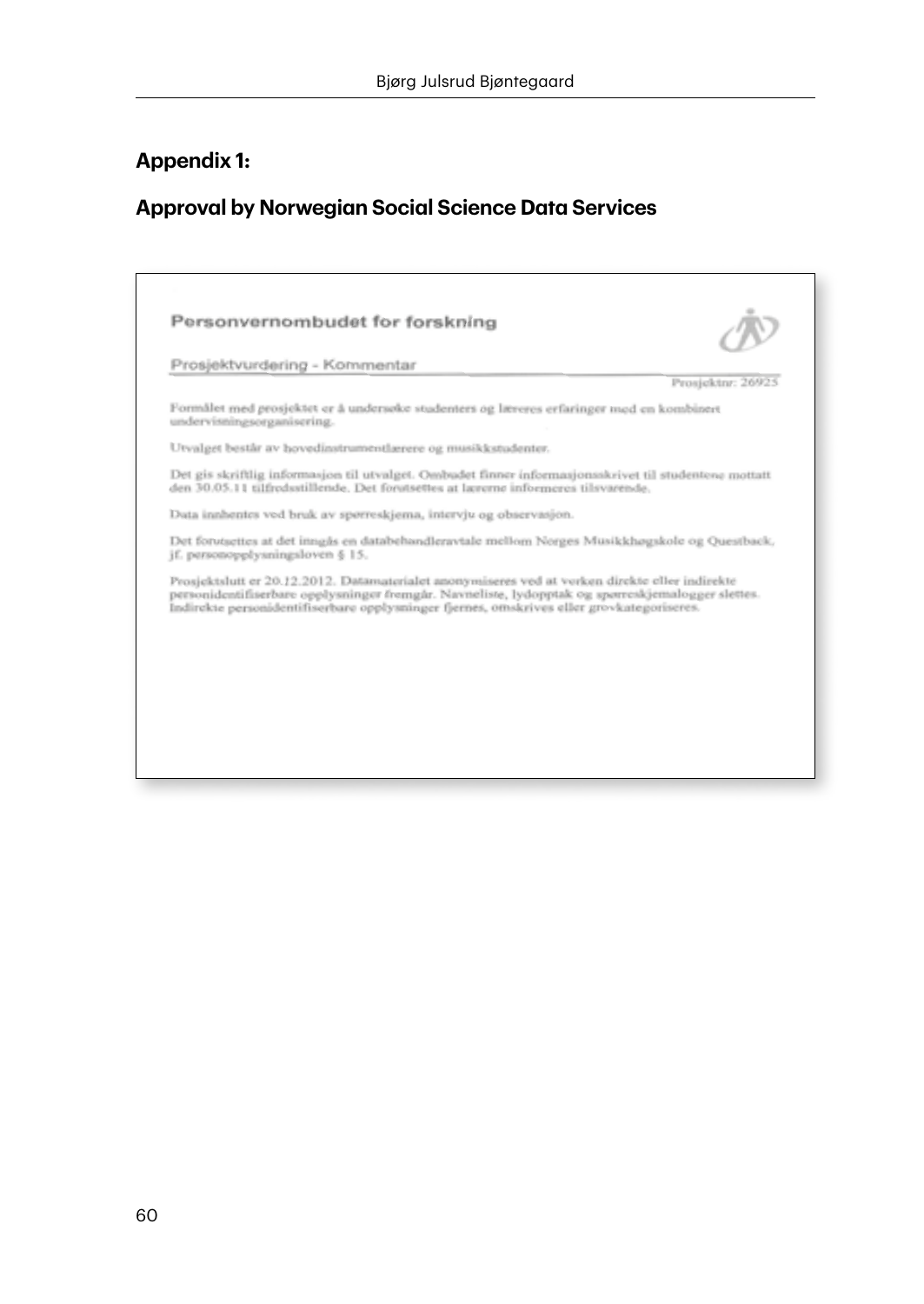Norsk samfunnsvitenskapelig datatjeneste AS **NSD** NORWEGIAN SOCIAL SCIENCE DATA SERVICES and relictagent game 218 Ding Julered Biontegued Pagseksion for musikkpedagogikk og musikksespi be agons to it to Norges monkkbagskole Find with OA 54 06 52 Postboks 5190 Majoritus www.red.ub.to 0302 C6LO Valued 20025737491 Via deta. 01.06.3011 **Parson clots: Down and** KVITTERING PÅ MELDING OM BEHANDLING AV PERSONOPPLYSNINGER Vi viser til melding om behandling av personopplysninger, mottatt 05.04.2011. All nedvendig informasjon om prosjektet forellt i sin belhet 30.05.2011. Meldingen gjelder prosjektet: Havedovirumentendoniosing i bøyere musikkatslavning<br>Narger musikkbøgskab, må institusjonens øverste leder 26925 Behandingsanswerig Dayly annovis Bing Julend Bindepard Personvernombudet har vurdert prosjektet og finner at behandlingen av personopplysninger er meldepliktig i<br>henhold til personopplysningsloven 5 31. Behandlingen tilfredsstiller kravene i personopplysningsloven. Personversombudets vardering forutsetter at prosjektet gjennomføres i trild med opplysningene gitt i<br>meldeskjernaet, komrepondanse med ombudet, eventuelle kommentarer samt psesonopplysningsforen/-<br>helsengjunnloven med fors Det gjoors oppmerksom på at det skal gis op molding densom behandlingen endres i forhold til de<br>opplysninger som ligger til grann for personvennombodets vurdering. Endringsmeldinger gis vis et eget skjerna,<br>http://www.nad. prosjektet fortsatt pågår. Meldinger skal skje skriftlig til ombudet. Personvernombudet har lagt ut opplysninger om prosjektet i en offentlig database,<br>http://new.nad.ulb.no./personvern./prosjektoversikt.jsp. Pessonvernombadet vil ved prosjektets avslutning, 20.12.2012, seme en henvendelse anglende status for behandlingen av personopplysninger. squesti Havandorm.<br>Konsistendorm Vennig hijom fette filst he wee Kontaktperson: Kjersti Hävardston d<br/>f: 55 58 29 53 Vedlegg: Prosjektvardering  $\label{eq:2.1} \begin{minipage}{0.9\textwidth} \begin{minipage}{0.9\textwidth} \begin{minipage}{0.9\textwidth} \begin{minipage}{0.9\textwidth} \begin{minipage}{0.9\textwidth} \begin{minipage}{0.9\textwidth} \begin{minipage}{0.9\textwidth} \begin{minipage}{0.9\textwidth} \begin{minipage}{0.9\textwidth} \begin{minipage}{0.9\textwidth} \begin{minipage}{0.9\textwidth} \begin{minipage}{0.9\textwidth} \begin{minipage}{0.9\textwidth} \begin{minipage}{0.9\textwidth} \begin{minipage}{0.9\textwidth} \$ **County**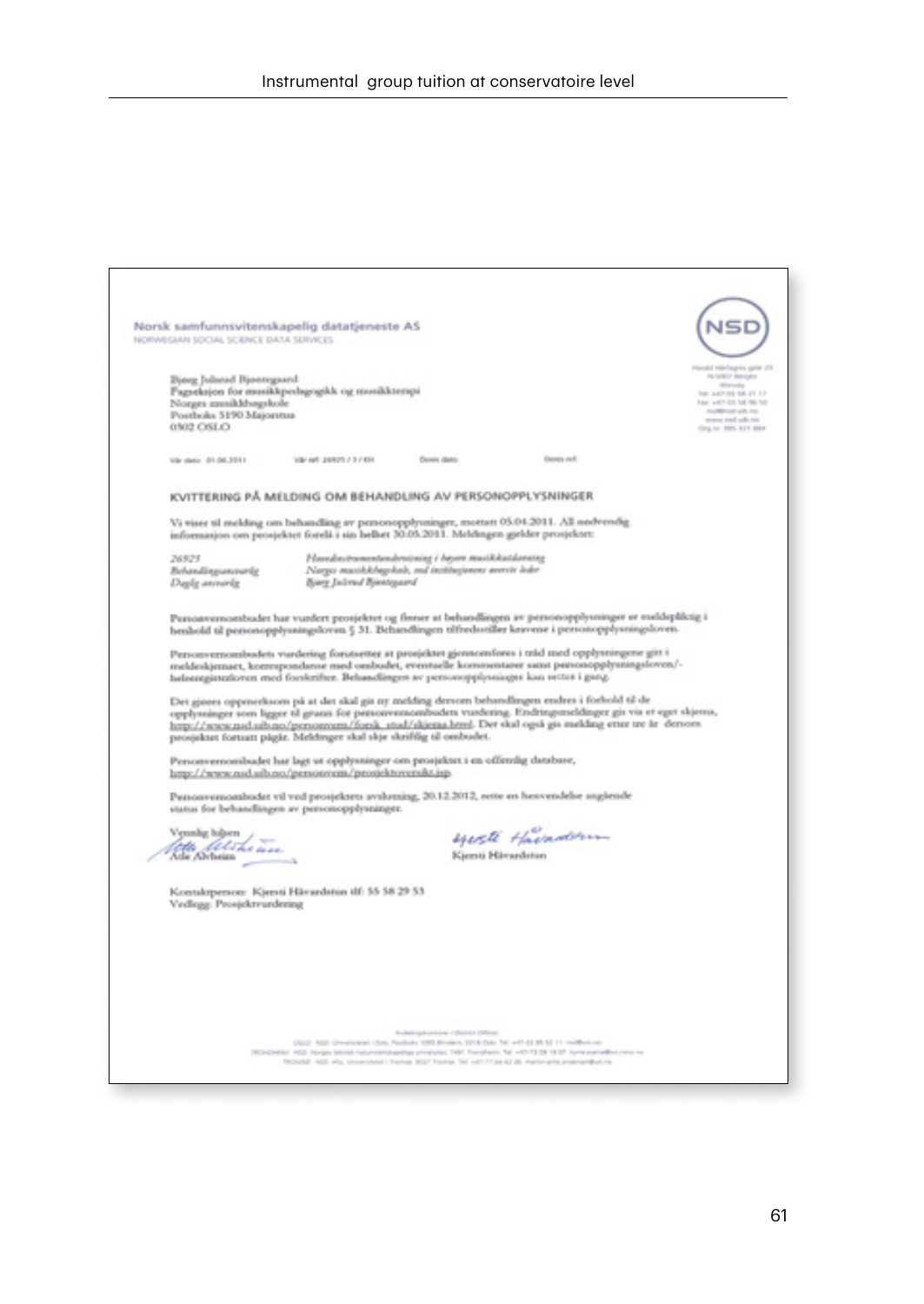## **Appendix 2:**

## **Letter to selected principal instrument teachers at NAM**

04.04.2011

#### Dear ...

I am in the early stages of a project concerning the organisation of principal instrument tuition in higher education. In the project I will be looking at principal instrument tuition as a combination of one-to-one tuition and group tuition, where the students take an active role in the tuition/guidance given during the group lessons. There is much talk at the moment of student-centred assessment, whereby the students take part in assessing their peers. Surveys have shown that a large proportion of students who have been involved in this type of process in other subjects have found that they benefited academically during the process period.

Frøydis Ree Wekre has been organising this type of tuition for some years.

Her students are each given 45 minutes of one-to-one tuition every week, irrespective of their year of study. The minutes that she "saves" with each student are pooled to create a group lesson in which three students spend 60 minutes every week. In practice this means that the students receive two hours of tuition each week, while the number of teaching hours remains the same. She does this with all her students.

The one-to-one lesson is a "traditional" lesson in which the teacher teaches the student. During the group lessons the students are involved in coaching each other, and the teacher acts as a "colleague" of the students, playing down the teacher role somewhat. Students with different ability levels are placed in the same group. Every student is allocated 20 minutes and may decide what to perform and what to receive feedback on.

I will observe four of Frøydis' group lessons + a few one-to-one lessons in April. I will also interview some of the students + Frøydis after the observations.

My reason for contacting you at this stage is that I should like to try out this teaching model with other instruments, too. I envisage a model combining one-toone tuition with small, relatively permanent groups meeting every week.

And here is my question for you: Would you be interested in getting involved in something like this?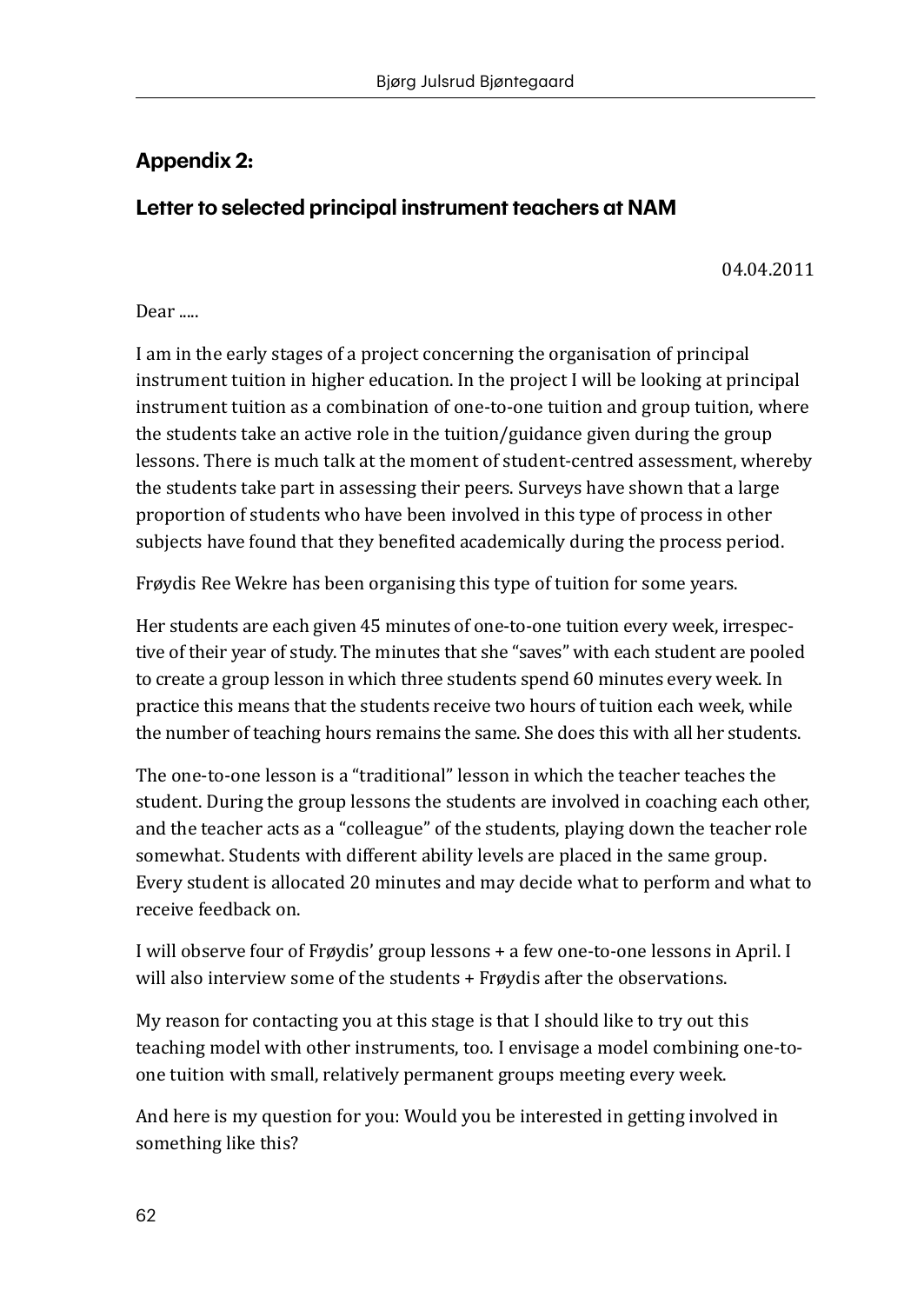If so, I will ask you to pick three of your students, with different ability levels if possible. These students will then be given around 45 minutes of one-to-one tuition + one hour of group tuition every week. This teaching model should be implemented during the 2011 autumn semester, with an option to extend it into the 2012 spring semester if you so wish. I will observe and record (audio) three group lessons every semester and then analyse the students' progress during these lessons on the basis of their involvement in the evaluations.

I also want to observe one one-to-one lesson with each student to see how the students act in that particular learning situation.

Finally I should like to interview you and your students about your experiences with this teaching model.

The Academic Affairs Committee at the Norwegian Academy of Music has recently announced funding for trials involving alternative teaching and organisational models (deadline 15 April), and I thought it might be a good idea to apply for funding for you to attend meetings with other teachers participating in the project, for your time spent reorganising your tuition, for meetings with me as the project manager etc. How much funding to apply for will be a matter for discussion. I will be spending my allocated R&D time on this, so my application will focus on funding for additional working hours for my project partners.

I have discussed the project with the Director of Academic Affairs, who is positive about the project. Once again, it is not a question of reducing the allotted teaching hours per student, but rather of reorganising the tuition so that the students receive more tuition every week without increasing the number of teaching hours per student.

At the same time, the students become involved in evaluating their peers, something that can make them more conscious of their own learning process.

I will take care of any additional work, i.e. processing the data etc.

I am planning to ask three principal instrument teachers to participate, and you are one of them. I hope you will take up the offer!

Do not hesitate to get in touch if you want to find out more. It would be good if you could get back to me as soon as possible to let me know whether you are interested.

Best regards,

Bjørg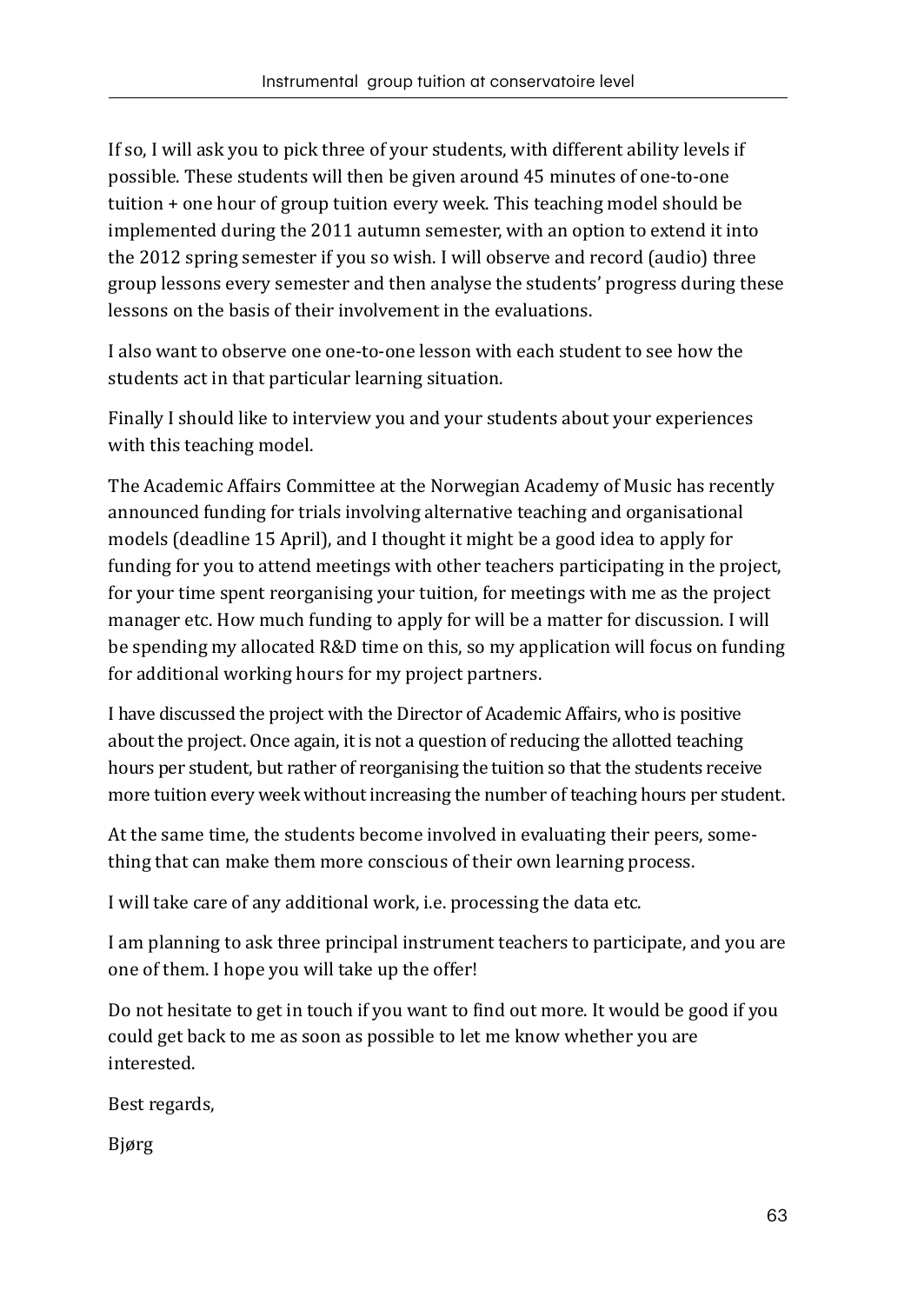## **Appendix 3:**

## **Letter to principal instrument teachers due to participate in the project**

16.08.2011

Dear Barbro and Jens Harald

Thoughts on the project "Principal instrument tuition in higher education – one-to-one tuition and group tuition"

You have both agreed to take part in a project combining weekly one-to-one tuition with group tuition during the 2011 autumn semester. I am delighted that you have decided to participate. I will now ask you to select 3–4 students who should be given both one-to-one and group tuition every week, all within the allocated teaching hours.

I have touched upon the reasons behind the project in the past, but to summarise I should like to look at the relationship between one-to-one tuition and group tuition and at each student's and teacher's experiences with a combination of these forms of weekly tuition on their principal instrument.

During the spring semester I have been observing Frøydis Ree Wekre and three of her students using this very model. Together they form a group.

I have attended both group lessons and one-to-one lessons, and I interviewed both Frøydis and the students afterwards.

I have no intention of "instructing" you in terms of how you organise and put together your groups, but I thought perhaps you might be interested to hear how Frøydis has been organising her teaching in the two years she has been using this model and how she and her students feel about the model based on their experiences so far.

I have therefore created a short summary of my interviews with them: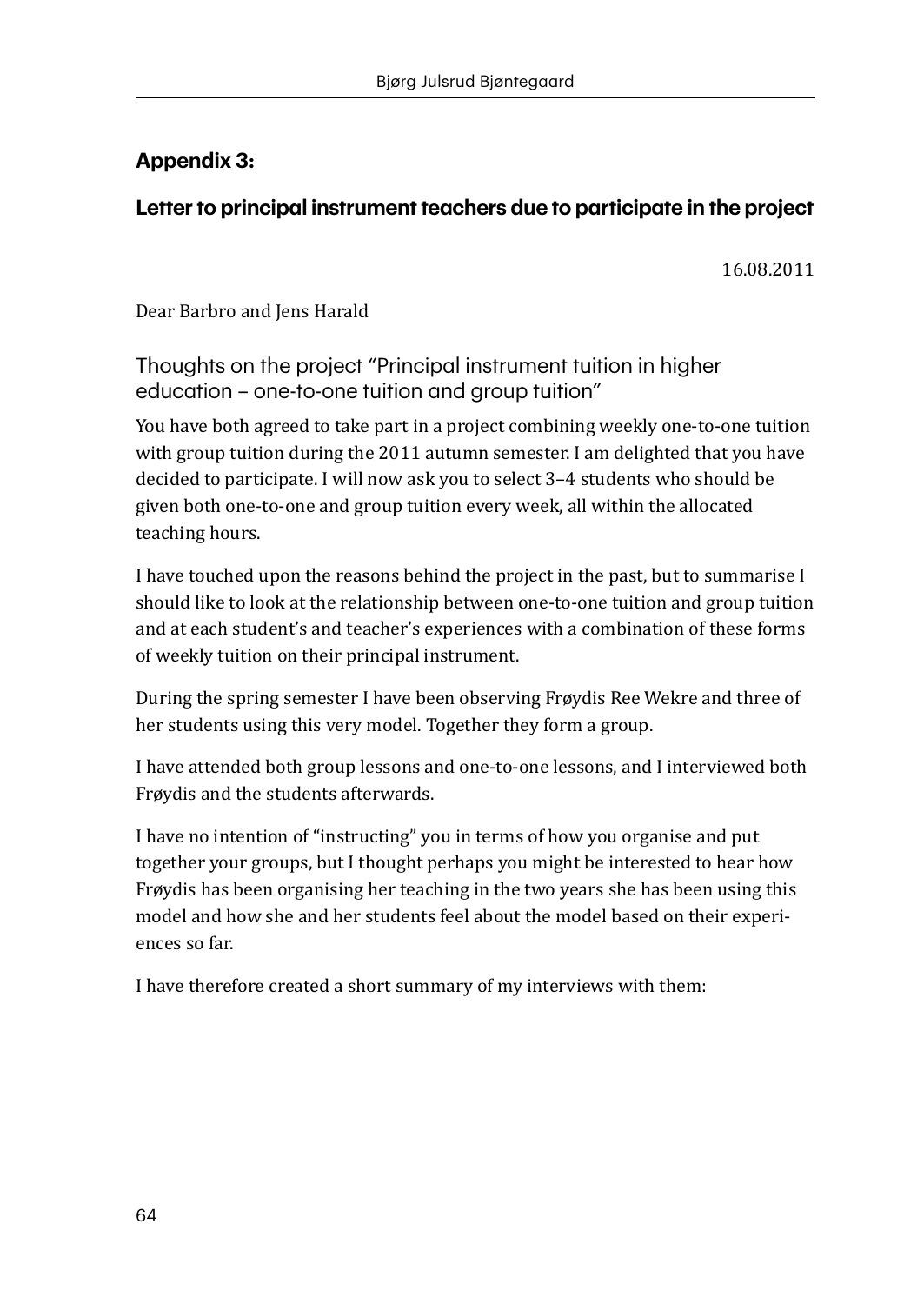#### Frøydis' description of the model

#### **Description of the model**

*She uses the time allocated to each student every week for principal instrument tuition. This is usually 60 mins. (bachelor) or 75 mins. (master) per week. She has chosen to distribute these minutes thus: Each bachelor student receives 45 mins. of one-to-one tuition every week, while each master student receives 60 mins. – preferably at the beginning of the week if possible. The fifteen minutes left over are used to create a group lesson. Under her model a group lesson for her students lasts 60 mins. With three students that means 45 mins. are taken from their one-to-one lessons. Frøydis has then taken the remaining 15 mins. from her own allocated preparation time. The groups are reorganised once a year, i.e. the group is established in the autumn semester and reorganised in the spring semester.*

#### **What is removed from the one-to-one lesson?**

*She primarily cuts down on the "small talk" during the one-to-one lessons, instead opting to take such conversations in other fora such as during breaks, in the canteen, by email etc.*

#### **How are the groups made up?**

*The idea is that students from the same year are put in the same group if practically possible. She will also put second and third year students in the same group if this is more practical. Some of the most advanced students have even been placed in groups with master students. The key thing is that there is good chemistry between the students in each group. Frøydis has aimed to create groups with three student members and herself as the fourth member. She has also had groups with four and two student members, but in such cases she has increased or reduced the length of the lesson. All the students are told that they have 20 minutes at their disposal during the group lesson.*

#### **What does this mean in terms of performance opportunities for each student every week?**

- *• One-to-one lesson 45 mins. (or 60 mins.) performs every time, obligatory*
- *• Group lesson 60 mins. performs every time, 20 mins., obligatory*
- *• Horn class performs relatively frequently, 90 mins., not obligatory*
- *• Forum for all wind and brass players performs less frequently, obligatory*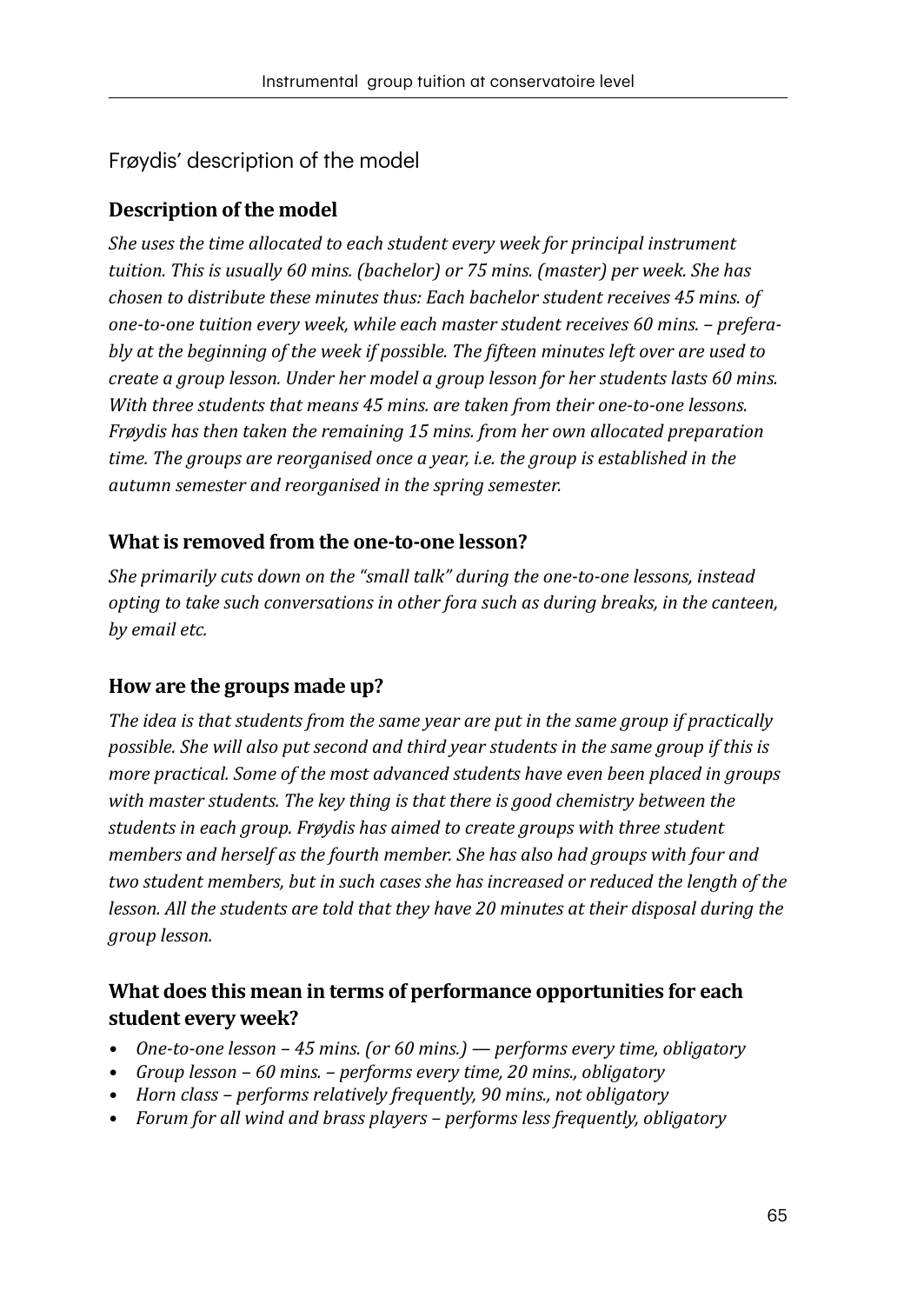#### **Are there any guidelines for the group lessons?**

- *• The students must provide one positive and one constructive comment on the student performing, not just saying that it sounds good, but why it sounds good etc.!*
- *• The teacher is a member of the group and makes her comments at the end.*
- *• All members of the group are at the "same level".*
- *• The group lessons must be different from the one-to-one lessons. The student should ideally have studied the piece in their one-to-one lessons before performing it in the group lesson. Basic, fundamental feedback should have been made in the one-to-one lesson.*

#### **Advice to new teachers adopting the model**

- *• Be strict with timings. Ensure that every student gets 20 minutes. The students themselves should generally decide how to fill those minutes.*
- *• Be conscious of your role as a group member, so that you do not intervene with corrective comments unless strictly necessary.*

#### Experiences with this teaching model

*Below follow comments made by Frøydis and the three students I observed during the spring semester:*

#### **Positive experiences**

*Comments – Frøydis:*

- *• The students listen to and learn from each other.*
- *• They learn to define, in a positive way, what the other students can do better, which can in turn be transferred to their own learning.*
- *• The students themselves decide what they want to perform during the group lessons.*
- *• It gives them frequent experience of performing in front of others.*
- *• It introduces the students to new repertoire (they often bring copies of the music).*
- *• Noticeable changes and improved confidence amongst the students after a while. They become less inhibited, trust each other a bit more.*
- *• The group members are there to help, not to criticise.*
- *• The groups work even if the teacher is away.*

#### *Comments – students*

- *• Really, really good. You learn to perform in front of others. It is good to perform in front of people other than your teacher.*
- *• It is good that everyone is able to comment.*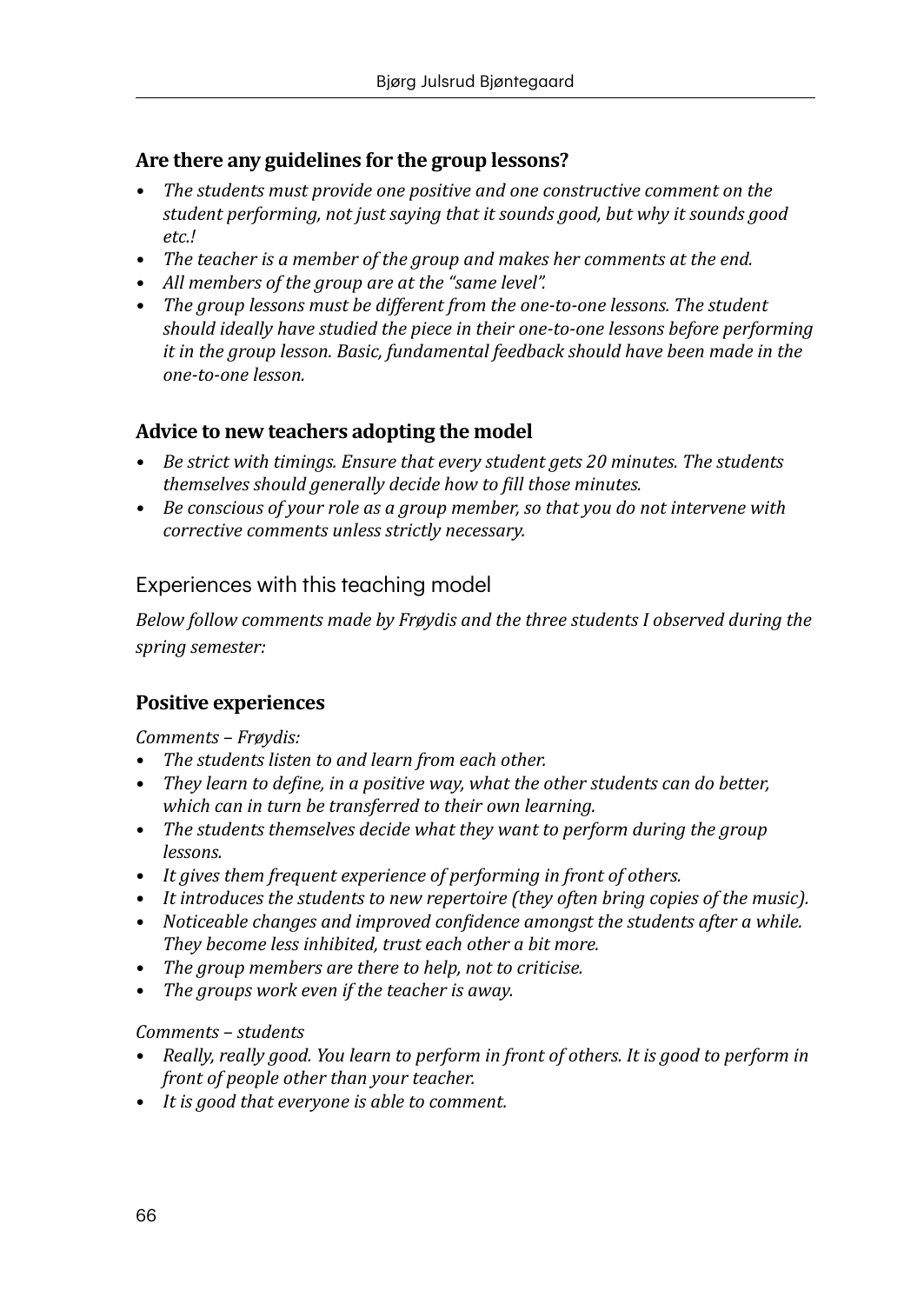- *• It is good that the teacher is part of the group and not first and foremost a teacher.*
- *• This way you learn to teach yourself.*
- *• You get to perform more extended sections of the piece during group lessons.*
- *• Fascinating to hear different interpretations of the same piece.*
- *• Good to be able to give feedback to fellow students including those who are older and more experienced. Good way of learning.*
- *• Very satisfied with this form of tuition. Provides an opportunity to perform the pieces we are studying, and the group lessons give new "impetus" and are a good forum for asking questions.*
- *• A lot of good feedback from the students, but you also have to "sort" the feedback, which is a good thing.*
- *• With this model we must prepare more material every week, since the different principal instrument lessons require different input.*
- *• Very good atmosphere in the group.*
- *• It is good to be busy and to have little time for some of your preparations.*
- *• It is good to rotate the group once a year.*
- *• We learn to talk about music.*
- *• We work with what we have we are not required to perform a finished product.*
- *• Some other students envy us this teaching model.*

#### **Challenges**

*Comments – Frøydis:*

- *• Biggest challenge: the timetable making it work for everyone. The students can switch groups if they really cannot make it.*
- *• There can be personal challenges in terms of some people not fitting in or not wanting to be in the same group. This is very rare, however. One in 15 perhaps.*

*Comments – students*

- *• No negative challenges.*
- *• It can get a bit much, but that, too, is good in a way.*
- *• The material you are working on can sometimes be commented on a few too many times, and perhaps you do not feel you had prepared well enough.*

#### **Satisfaction with the model?**

*Comments – Frøydis:*

- *• Very satisfied, surprised that I have not tried this earlier.*
- *• Find it especially useful for the weaker pupils. The stronger pupils do well in any case!*

*Comments – students*

*• Ideal model with one-to-one, group and class tuition.*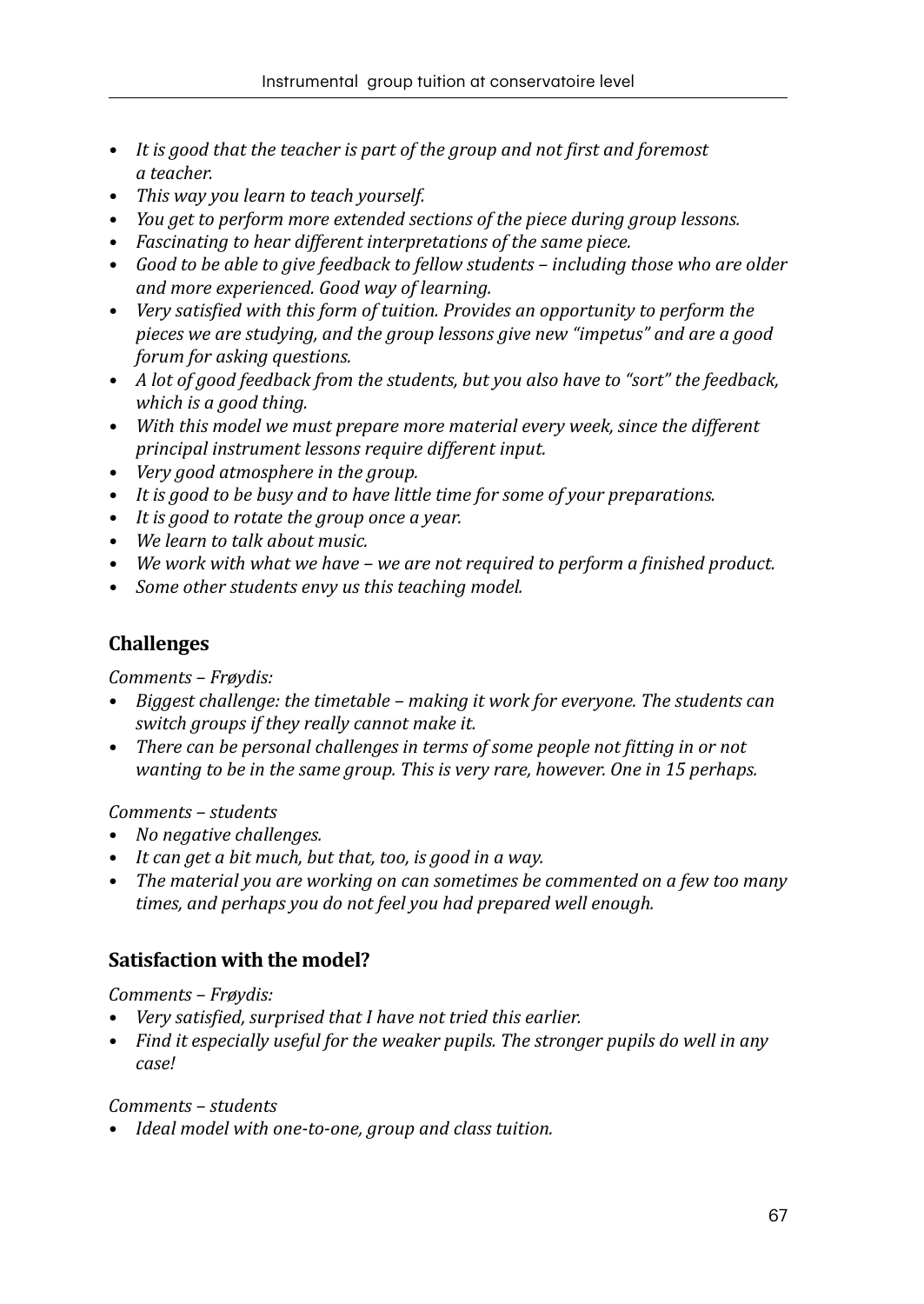#### **The students views on what is expected of teachers adopting the model:**

- *• That the teacher is positive towards everyone so that nobody in the group is frozen out in any way.*
- *• That the teacher is enthusiastic.*
- *• That the feedback is constructive.*
- *• That the teacher has a perceptive radar.*
- *• That the teacher is structured and organised, has faith in his/her students, is both technically and musically adept.*

As mentioned previously, you have been allocated an additional 6 hours to prepare such a model for the autumn semester.

I thought these comments would be useful when planning your groups and organising the tuition. I will get in touch with you in due course to discuss my sitting in on your lessons etc. I have to obtain permission from each student in order to record the lessons and use the information for an R&D project. However, you are free to organise the tuition in any way you wish without consulting the students. I hope you are looking forward to it.

Best regards,

Bjørg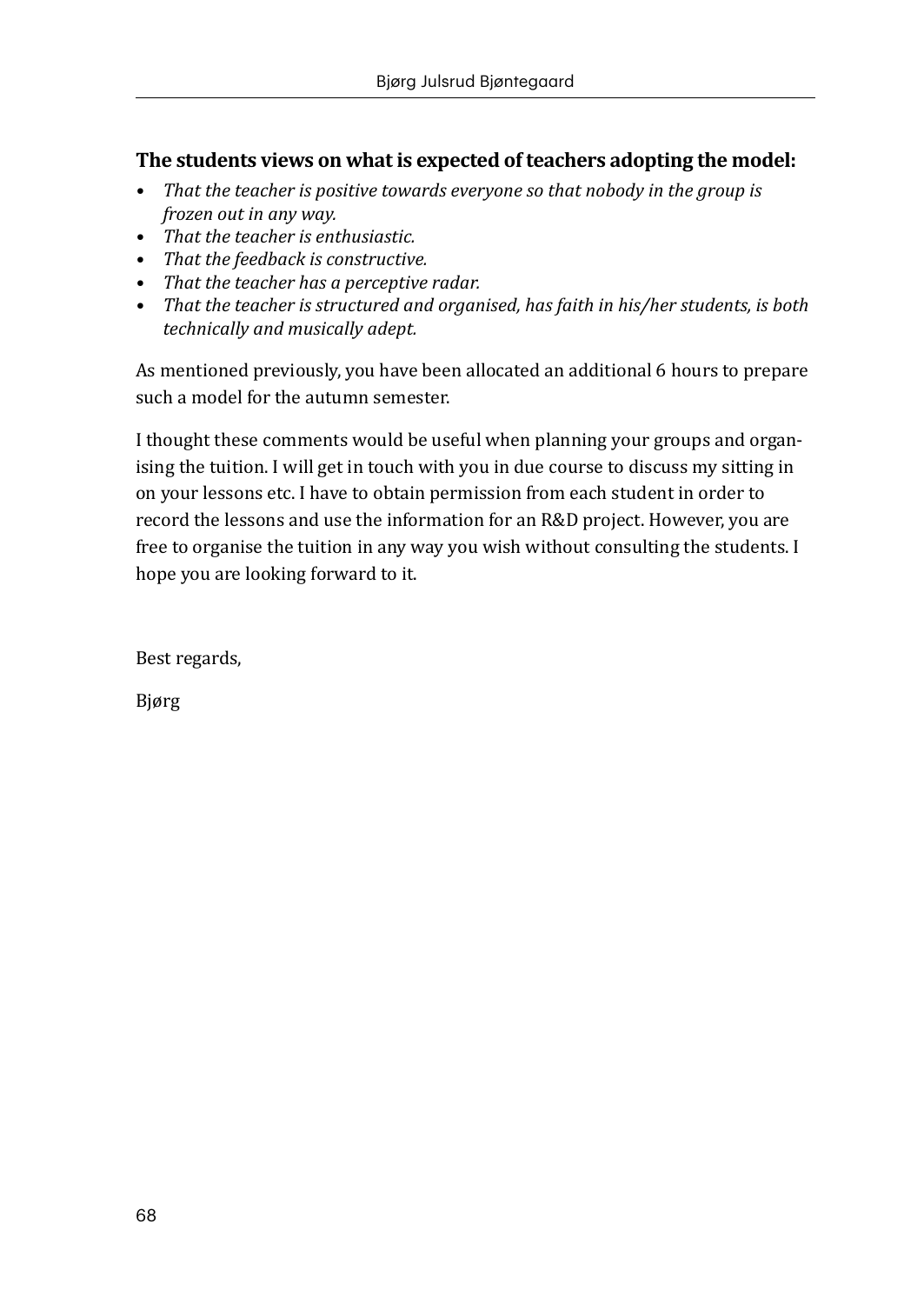## **Appendix 4:**

#### **Letter to students about participation in the project**

20.09.2011

#### **Invitation to participate in the project**  *Principal instrument tuition in higher education*

Dear  $\qquad$ 

I am running a project concerning the organisation of principal instrument tuition in higher education. In the project I will be looking at principal instrument tuition as a combination between one-to-one tuition and group tuition, where the students take an active role in the tuition/guidance given during the group lessons.

Your principal instrument teacher has agreed to participate in the project and has therefore chosen to organise the principal instrument tuition for you and some of your fellow students as a combination of one-to-one tuition and group tuition on a weekly basis.

My question for you is whether you would like to be an active participant in the project, as your teacher has suggested. This implies that you give me permission to observe and record (audio) three group lessons in the autumn of 2011 where you are present + one one-to-one lesson. I should also like a short interview with you. You will receive the questions for the interview in advance.

The recordings will be treated in confidence, and all supporting documentation will be deleted when the project has been completed, i.e. by 20.12.2012. You may withdraw from the project at any time, and you do not have to give a reason. It will not affect your relationship with the Academy if you choose not to participate in the project or if you wish to withdraw during the project.

I should be grateful if you could sign the response slip below and put it in my pigeonhole or send a reply by email.

Do not hesitate to get in touch if you want to find out more about the project before you decide whether to take part.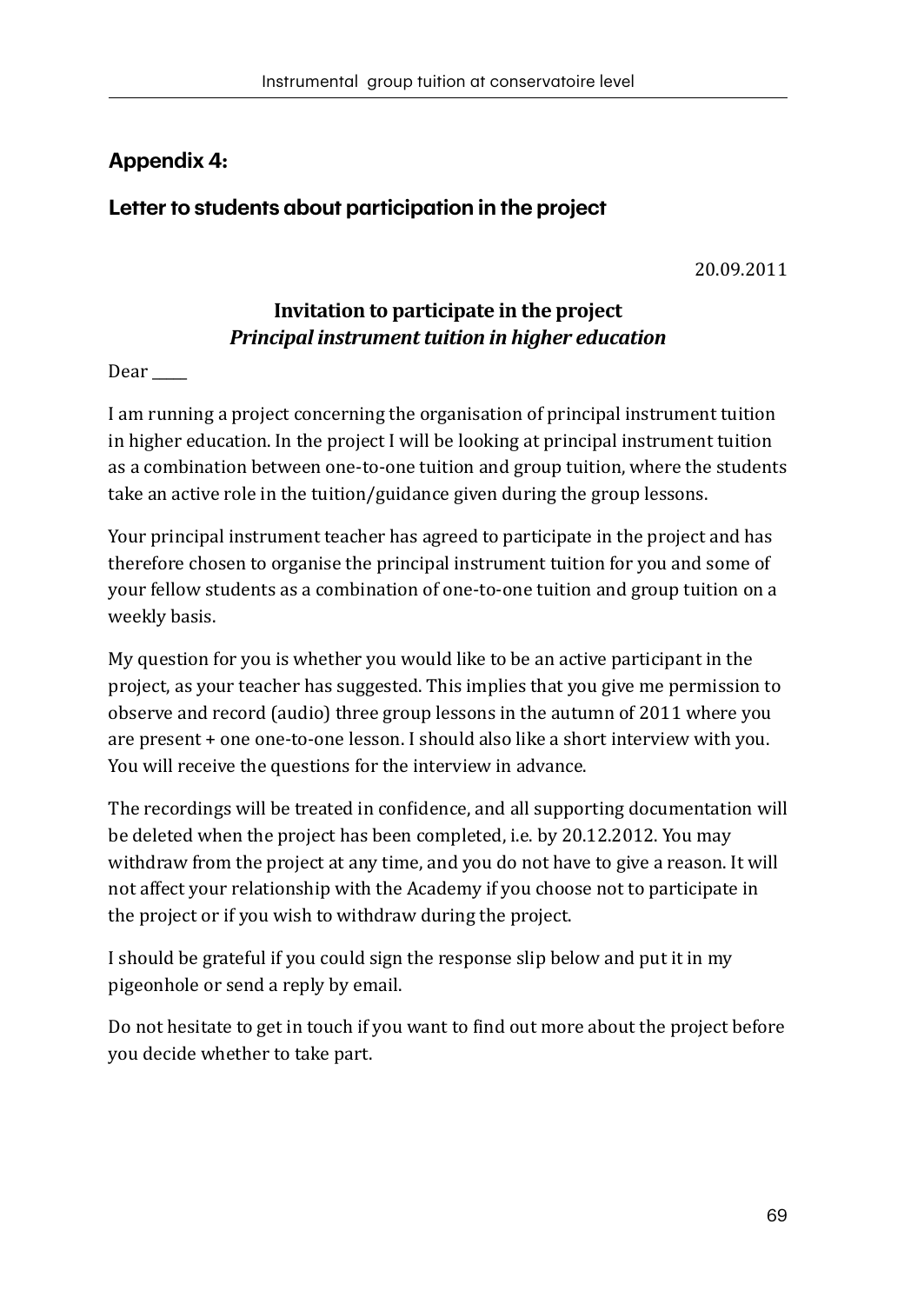I should appreciate it if you could let me know by 5 September whether or not you wish to participate.

Best regards, Bjørg J. Bjøntegaard Email: bjorg.j.bjontegaard@nmh.no Pigeonhole on the ground floor Tel: 23367131/99623789

Student's name:

Instrument:

Teacher:

I agree to being an active participant in the project:

I do not agree to being an active participant in the project: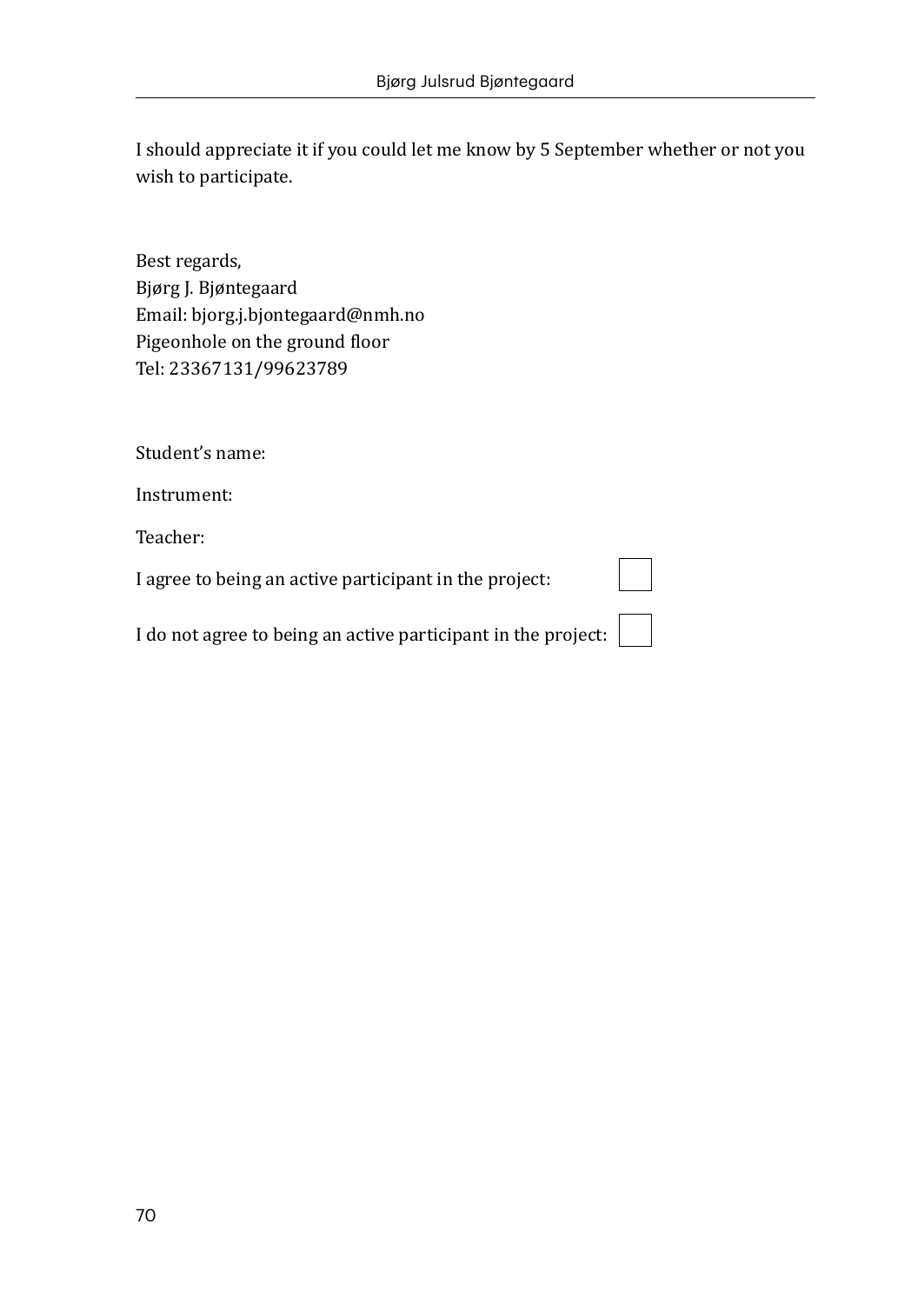## **Appendix 5:**

### **Interview guide – questions for principal instrument teachers**

#### **Interview guide – questions for principal instrument teachers participating in the project:**

The interview will be conducted as a semi-structured interview covering the following main areas/topics: You will be advised of the topics before the interview:

Background questions:

- 1. Which instrument do you teach at NAM?
- 2. How long have you been teaching?
- 3. How long have you been combining one-to-one tuition with group tuition?
- 4. Please describe your teaching model.

#### *Questions concerning the organisation of principal instrument tuition:*

- 1. What do you consider to be the positive aspects of organising the tuition as a combination of one-to-one lessons and group lessons?
- 2. What are the challenges?
- 3. How satisfied are you with this form of organisation?
- 4. How do you feel the students benefit from this type of tuition?
- 5. Which qualities do you believe the teacher should possess in order to succeed with this teaching model?
- 6. What should be expected of students participating in this form of tuition?
- 7. How would you describe the ideal way of organising principal instrument tuition following your experiences with this model?

(I will be adding follow-up questions, specifying questions and interpretative questions to many of the issues raised above.)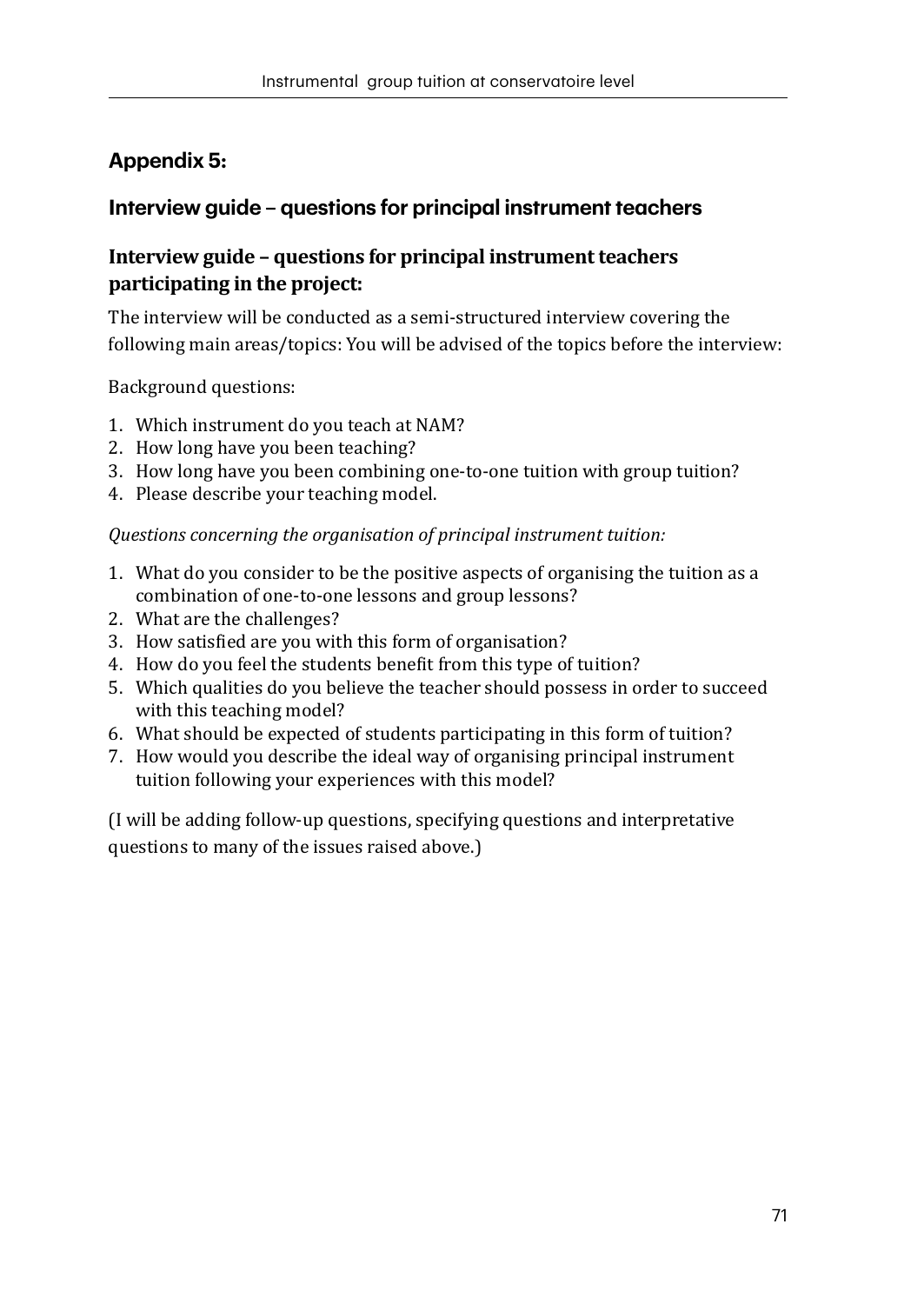## **Appendix 6:**

## **Interview guide – questions for students**

## **Interview guide – questions for students participating in the project:**

The interview will be conducted as a semi-structured interview covering the following main areas/topics: You will be advised of the topics before the interview:

Background questions:

- 1. What is your instrument?
- 2. How many years have you been playing?
- 3. How many teachers have you had on your principal instrument?
- 4. How long did you study with each teacher?
- 5. Please describe how tuition on your principal instrument was organised by your different teachers.

*Questions concerning the organisation of your principal instrument tuition before you enrolled at NAM:*

- 6. Please describe some positive aspects of the organisation of the tuition you received before enrolling at NAM.
- 7. What, if anything, would you have wanted to change in order to benefit more from the tuition?

(I will be adding follow-up questions, specifying questions and interpretative questions to many of the issues raised above.)

*Assessment of tuition at NAM using a combination of one-to-one and group tuition*

- 1. You have now completed a period of tuition that combined one-to-one and group tuition.
	- a. How satisfied are you with this form of organisation?
	- b. How would you describe the practical benefits of this form of organisation?
	- c. What would be the advantages of this form of organisation?
	- d. What are the challenges? Feel free to give examples.
	- e. How would you describe the ideal way of organising principal instrument tuition following your experiences with different teachers?
	- f. Which qualities do you believe the teacher should possess in order to succeed with this combination model?
	- g. What should be expected of students participating in this form of tuition?

(I will be adding follow-up questions, specifying questions and interpretative questions to many of the issues raised above.)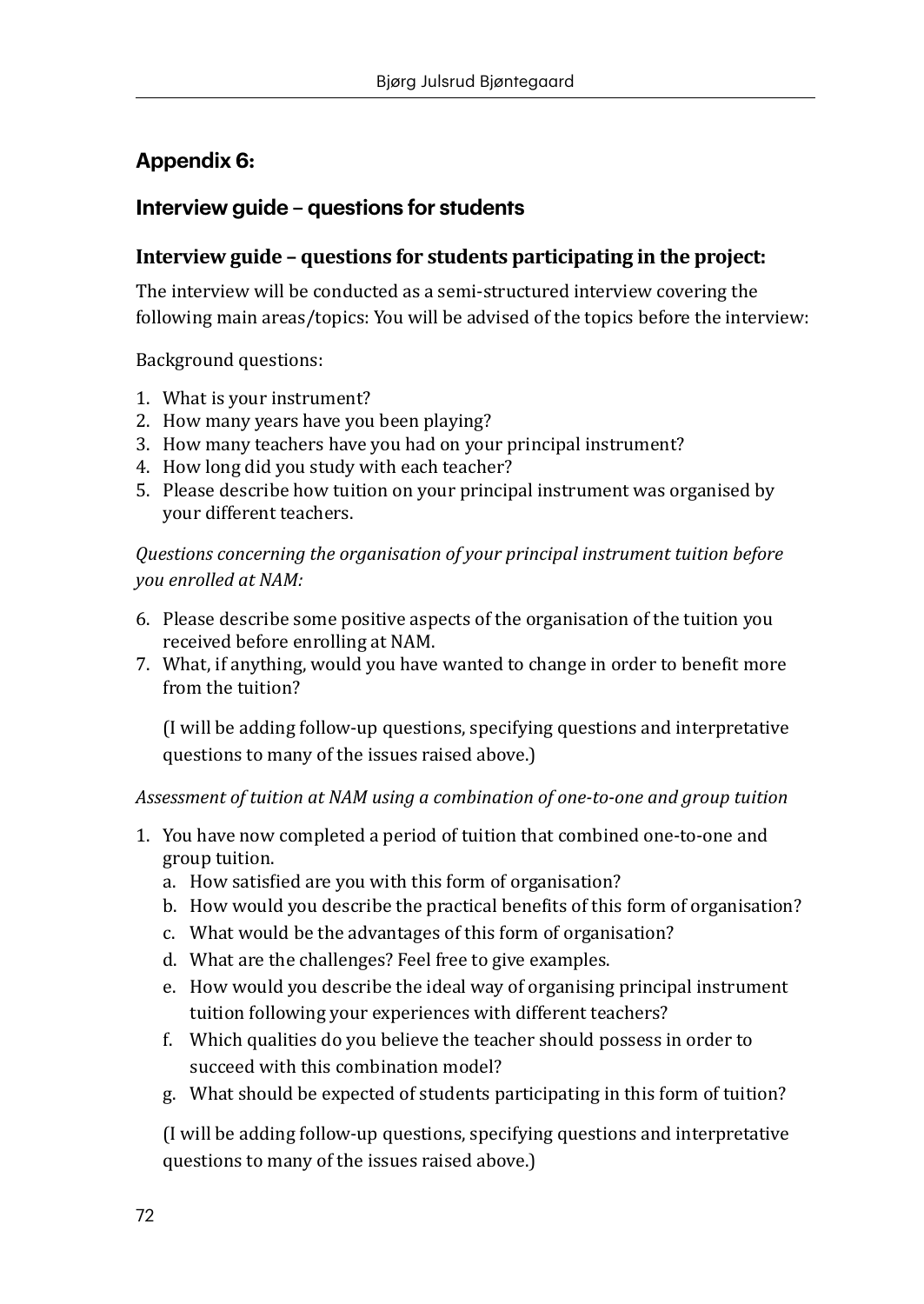## **Biography**

Bjørg Julsrud Bjøntegaard is an Associate Professor and the Vice-Principal for Education at the Norwegian Academy of Music. She has extensive teaching experience in the fields of instrument didactics and performance, and in her research she has covered instrument didactics, talent development and instrumental group tuition. She has also published a piano method and a series of piano repertoire books on Norsk musikforlag A/S and Norsk Noteservice as.